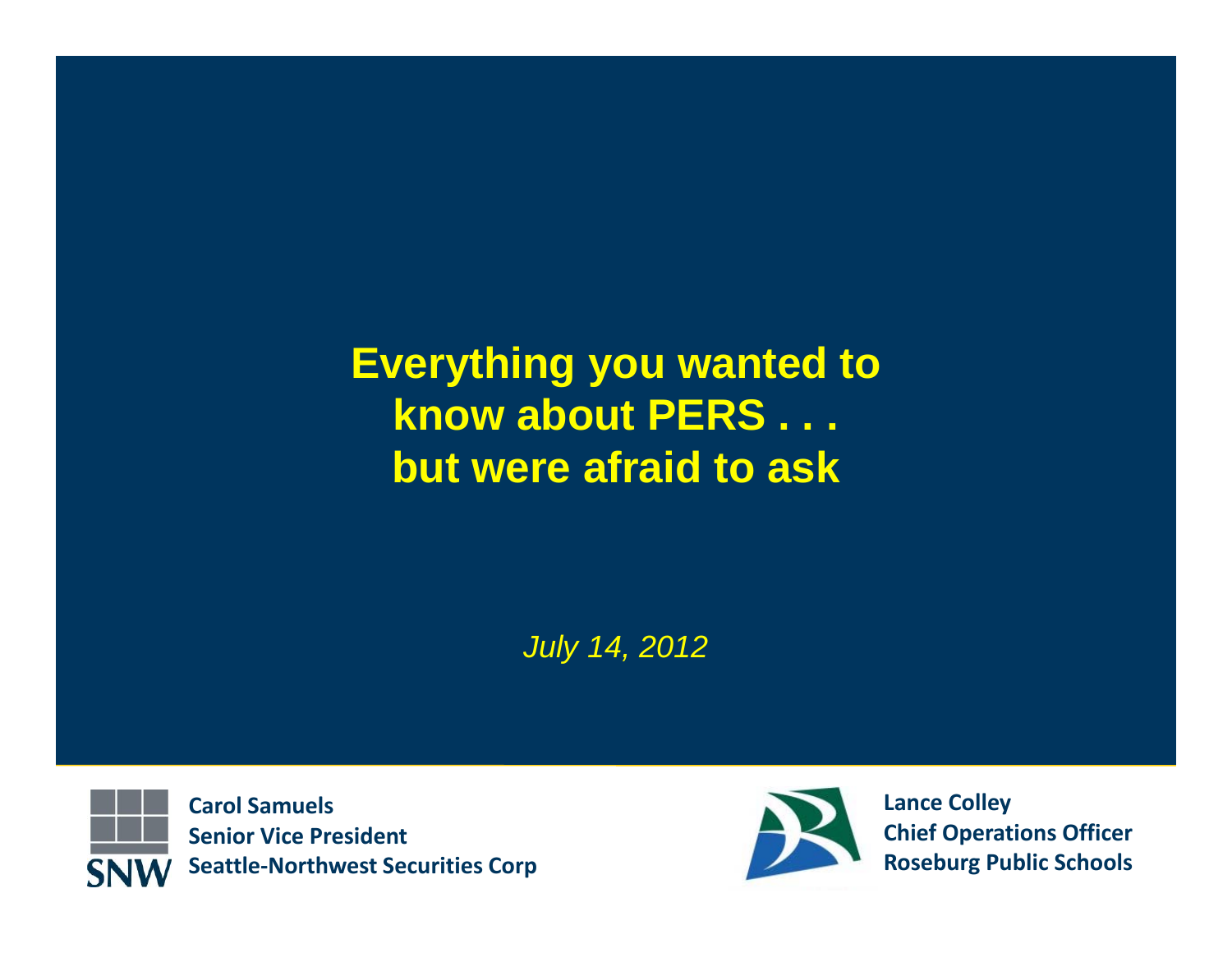## **PERS Overview**

- $\blacksquare$  Retirement benefits for most public employees in Oregon are administered through the "Oregon Public Employees' Retirement System" or "PERS."
- $\blacksquare$  PERS is a state agency, with five board members appointed by the governor. (This was new in 2003)
- $\blacksquare$  PERS maintains three separate retirement programs:
	- $\blacksquare$  Tier 1: employees hired prior to 1996
	- Tier 2: employees hired between 1996 and August 29, 2003
	- $\blacksquare$ OPSRP: employees hired after August 29, 2003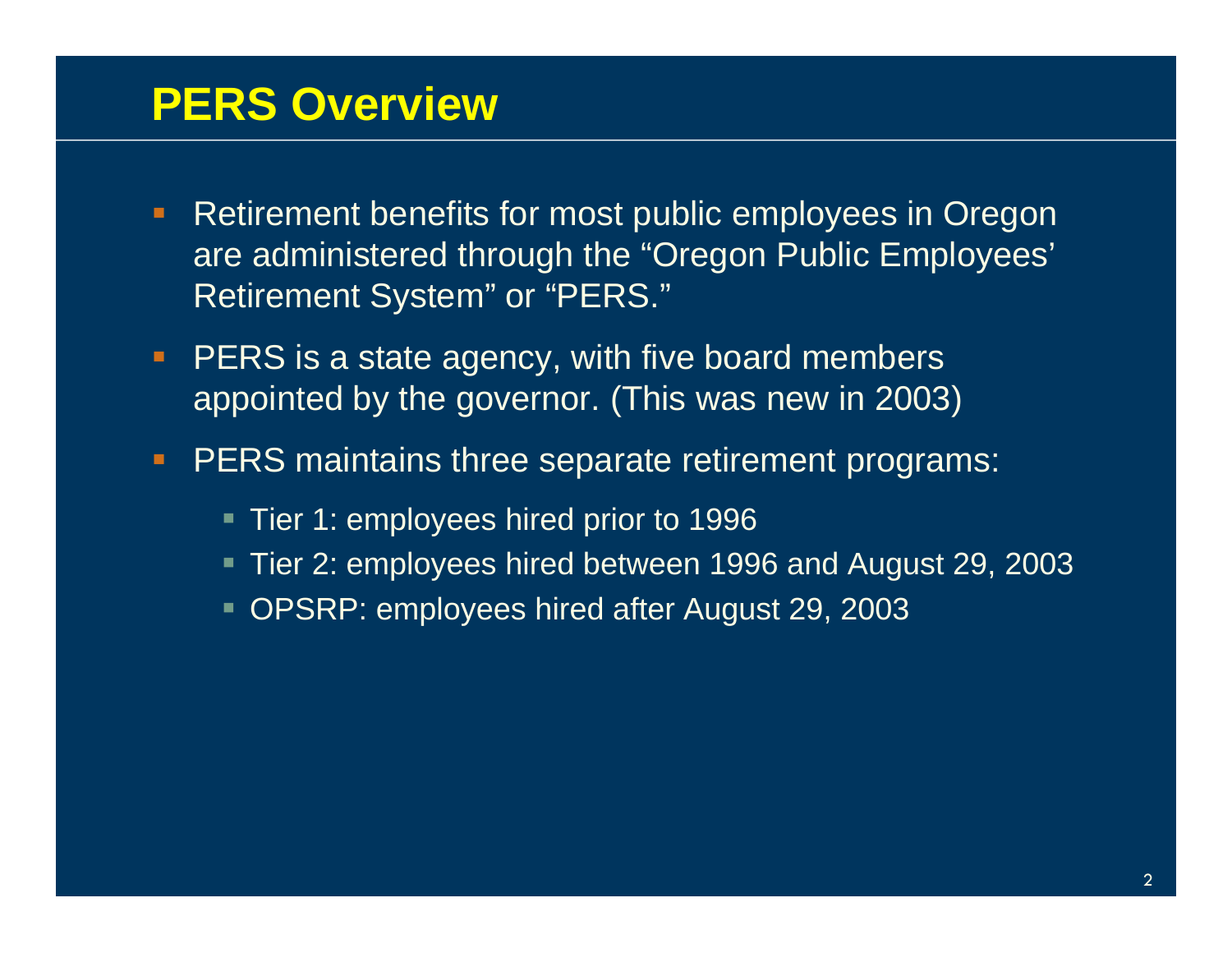## **Benefit Package - Tier 1**

- $\checkmark$  Tier 1 employees are provided a hybrid of "defined benefit" and "defined contribution" pension plans.
	- Employees are required to contribute 6 % of salary to PERS (can be "picked up" by employers). Since 2003, this 6% goes to Individual Account Program ("IAP") – <sup>a</sup> 401(k)–like account.
	- Tier 1 members are guaranteed the "assumed earnings rate" (historically 8%) on funds in "regular account." Actual rate paid historically has been substantially higher prior to litigation and legislative reforms.
- $\checkmark$  Final benefit determined as highest calculated payout under two options:
	- $\blacksquare$  Full formula: Highest three years average salary X 1.67% X years of service. This benefit is designed to provide 50% of final average salary for <sup>a</sup> 30 year career employee.
	- "Money match ": annuity calculated by matching amount in employee's account built up over years of service. Accounts guaranteed minimum of assumed rate (8%) annually.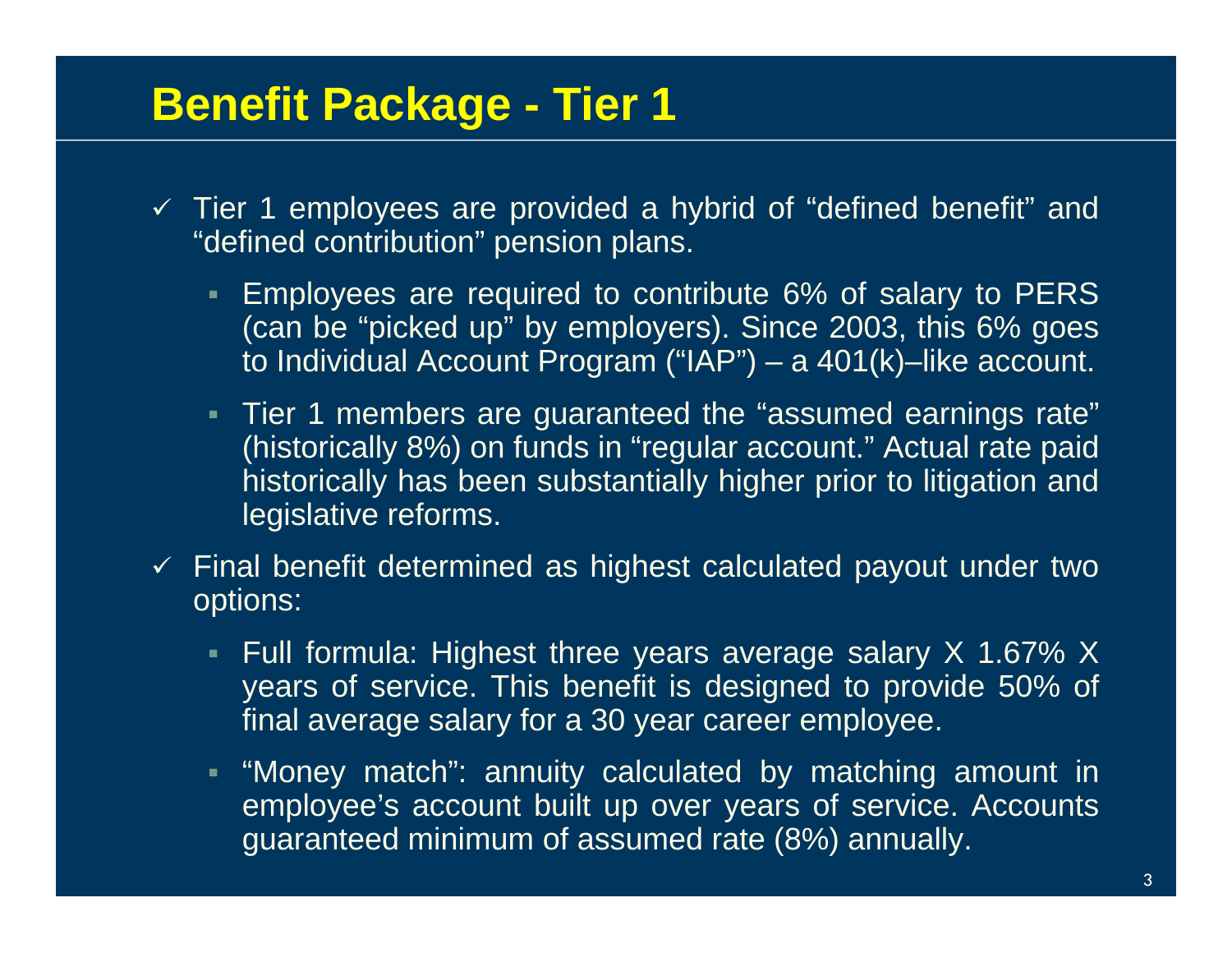# **Benefit Package - Tier 2/OPSRP**

#### **Tier 2**

- $\blacksquare$ Access to full formula and money match.
- п No 8% guarantee.

#### **OPSRP**

- $\blacksquare$  Full formula at lower percent (1.5%) of final average salary, higher age for eligibility. Equates to 45% of pay at 30 years.
- Six percent employee contribution deposited in individual account on 401(k)-type basis.
- $\blacksquare$  . No money match.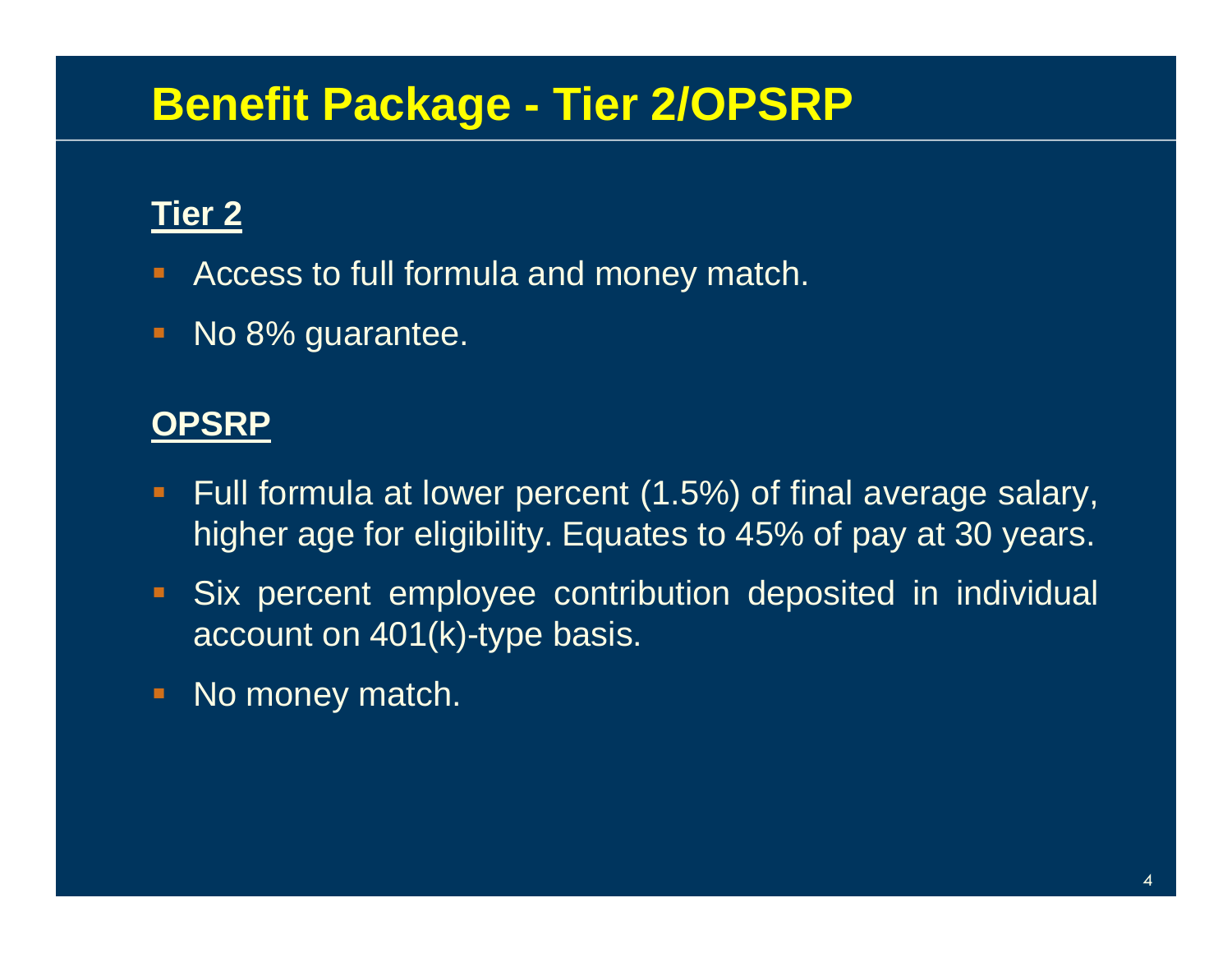## **Actuarial Process**

- **PERS Actuary (currently Milliman, Inc.) completes valuation on** an annual basis:
	- п Odd year valuations - set rates
	- $\blacksquare$ Even year valuations - advisory only
- $\blacksquare$ **•** Valuations are released approximately 1 year after the end of the valuation period.
- $\blacksquare$  Rate changes take effect 18 months after valuation date; current payroll rates took effect July 1, 2011 based upon the December 31, 2009 valuation. December 31, 2011 valuation will set rates for 2013-15. Thus by the end of the biennium, the rates paid are based on data which is almost 4 years old.
- $\blacksquare$  Employer amounts due are based on <sup>a</sup> percentage rate applied to payroll.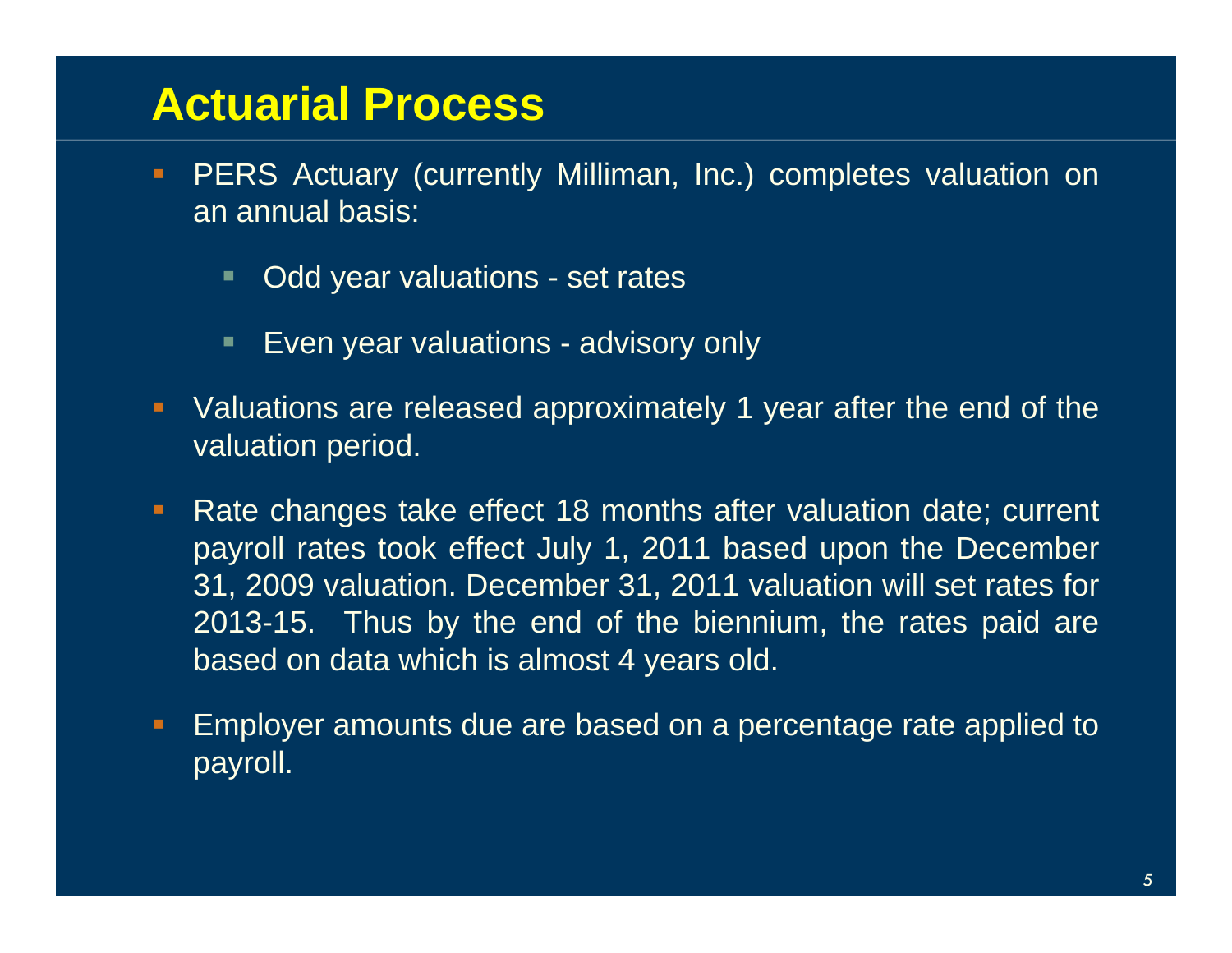## **Actuarial Process, cont.**

- $\blacksquare$ Payroll rates are divided into three components:
	- $\blacksquare$ Normal cost – current, ongoing costs
	- $\blacksquare$  $\blacksquare$  UAL – shortfall
	- $\blacksquare$ Health care – post retirement
- Rate "collar" limits increases or decreases in rates to the greater of 3% of payroll per year, or 20% of the previous rate, unless funded status is greater than 120% or less than 80%. It increases to <sup>a</sup> maximum o f the greate r o f 6% o f payroll, <sup>o</sup> r 40% o f the previous rate, if funded status is less than 80% or more than 120%.
- 2010 interim valuation was released Se ptembe r 2011. This valuation is advisory only. The 2011 valuation will determine rates for the 2013-15 biennium and will be released in the fall of 2012.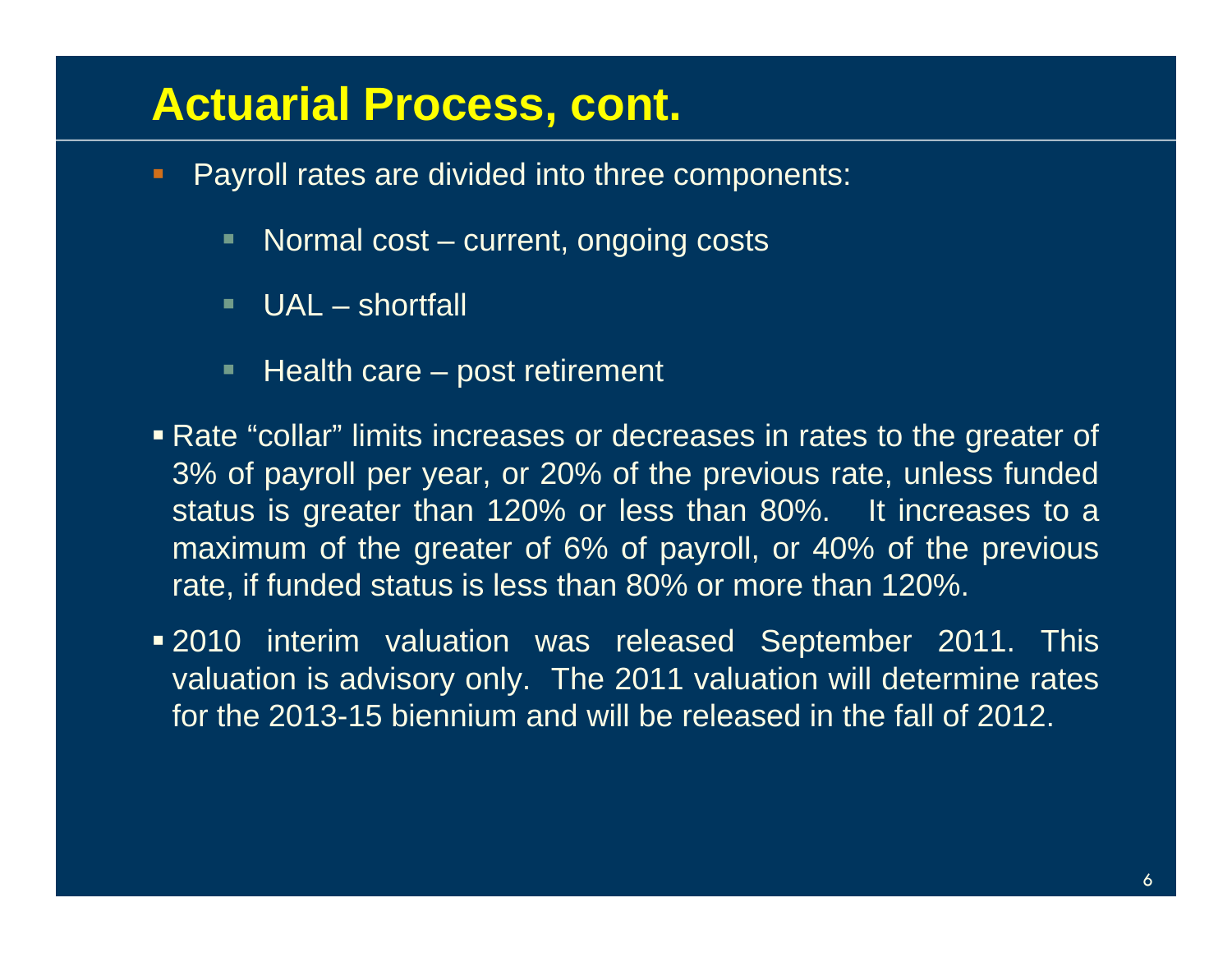## **Actuarial Pools**

Employers within PERS are grouped in one of four ways:

- 1. School Pool All K-12 school districts are aggregated in <sup>a</sup> single pool for purposes of actuarial modeling and payroll rate calculations.
- 2. State and Local Government Rate Pool (SLGRP) All state agencies, community colleges and some local governments are grouped in <sup>a</sup> single pool. However, since SLGRP was created in 2004, not all participants started at same place, meaning single rates are subject to adjustments.
- 3. Independent Some local governments are valued independently of all other jurisdictions.
- 4. Judiciary state judiciary.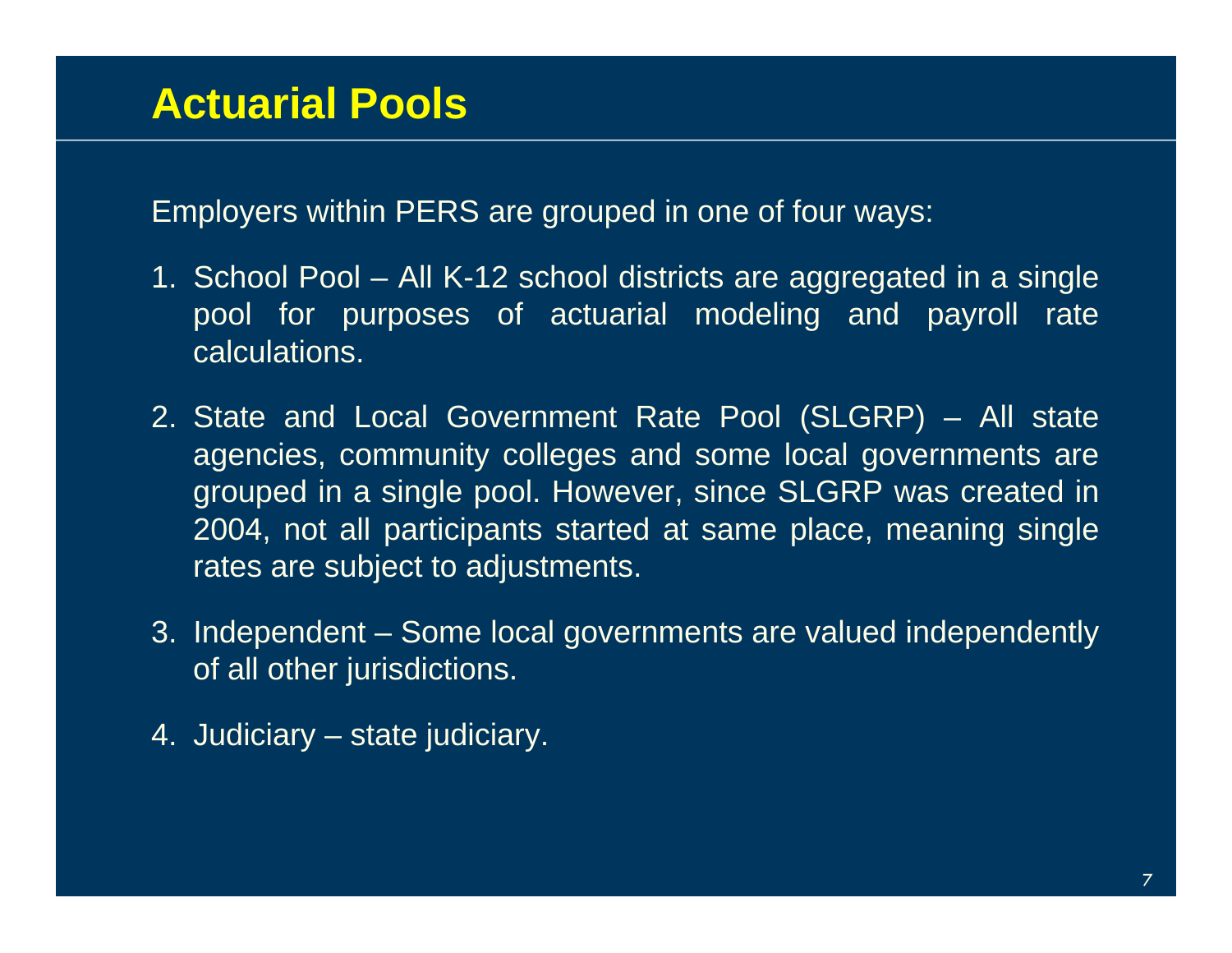# **2003 UAL**

By 2003, UAL calculated at \$17 billion. Reasons included:

- $\checkmark$  Money Match hot stock market of late 1990s caused most Tier 1 employees to shift to money match benefit package, not previously assumed by actuary.
- $\checkmark$  Antiquated mortality tables.
- $\checkmark$  Inadequate funding of reserves. Decisions to pay substantially more than 8% to Tier 1 Accounts throughout 1990s (20% in 1999) caused reserves to be underfunded.
- $\checkmark~$  Low or negative investment returns in 2000 (.54%), 2001 (6.96%) and 2002 (8.93%).

These practices drove the filing of the lawsuit by PERS employers.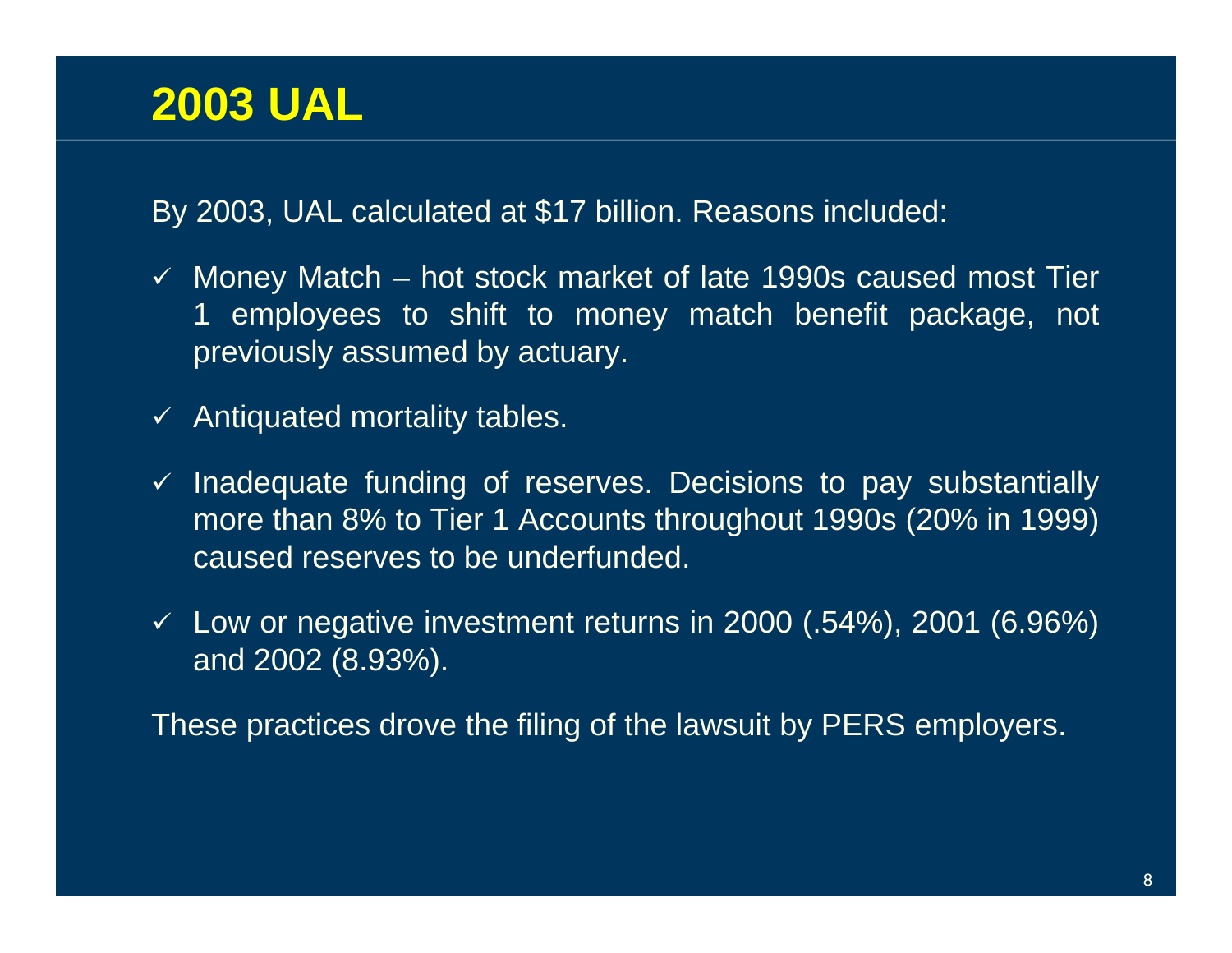## **2003 Reforms**

- $\checkmark$  2003 Legislature approved modifications to reduce UAL:
	- Crediting rate for Tier 1 could not exceed guaranteed rate (8%) unless gain/loss reserve is fully funded for 3 years
	- Shifted 6% employee contributions to IAP, significantly limiting money match.
	- $\mathbf{u} \in \mathbb{R}^n$ Modernized mortality tables
	- Created new, 5-member board, where PERS members can only hold one seat.
- $\checkmark$  OPSRP created: "hybrid" benefit plan with both DB and DC elements.
- $\checkmark$  Legislation was challenged in federal and state courts, but essentially upheld.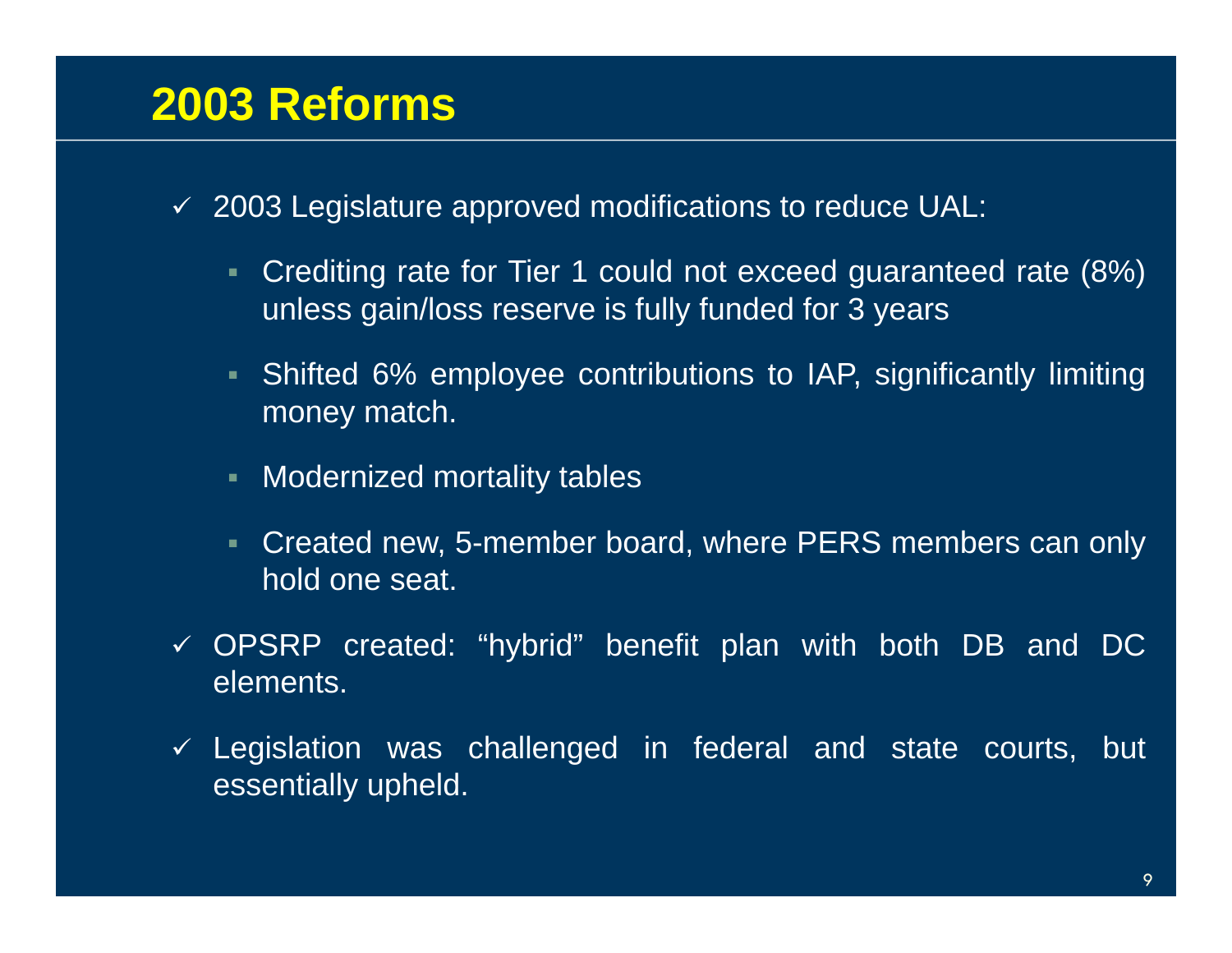## **2008 Valuation: What happened?**

- $\blacksquare$ **At 2007 valuation, funded status for the System (including side accounts) reached** 112%. Rates were reduced by an average of 3% of payroll for all employers.
- In 2008, the System went into investment free fall, losing 27% of value.



Source: Oregon Public Employees Retirement System, "Market Downturn Impacts on PERS: Frequently Asked Questions;" August *2009.*

- ä, **Historically, investment earnings have accounted for 67% of System revenues** since 1970. The average rate of return exceeded 10%.
- п Value of PERS fund in 2008 declined from \$65 billion to \$46 billion.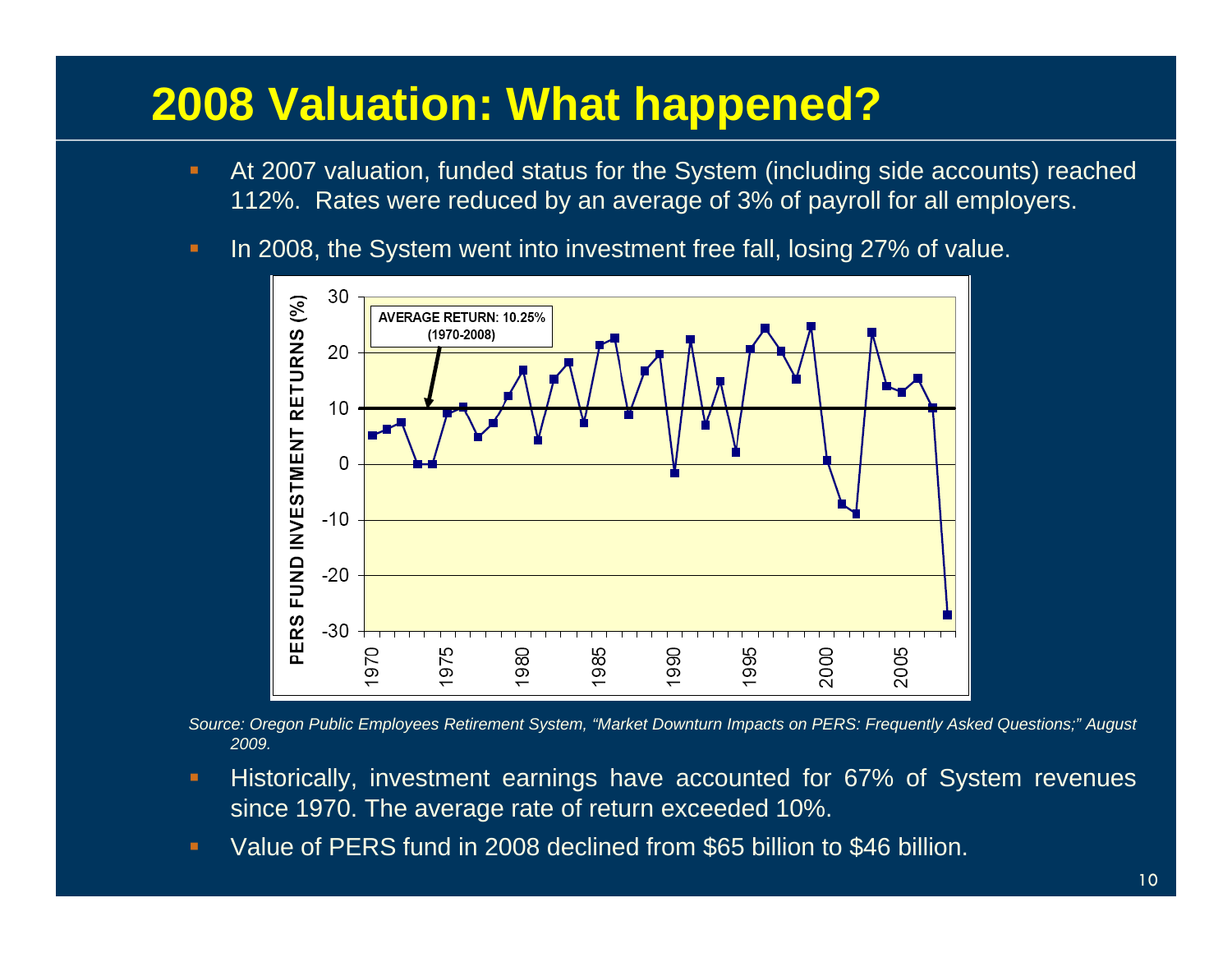## **2009 and 2010 Valuations: Partial Rebound**

 $\blacksquare$ Rates of return in 2009 and 2010 were 19.12% and 12.44%, respectively, more than assumed rate.

When comparing historical

**Key Findings Tier 1/Tier 2/OPSRP Historical Funded Status** 



*Source: Mercer "December 31, 2010 Actuarial Valuation - Oregon Public Employees Retirement System" presentation, dated September 30, 2011.*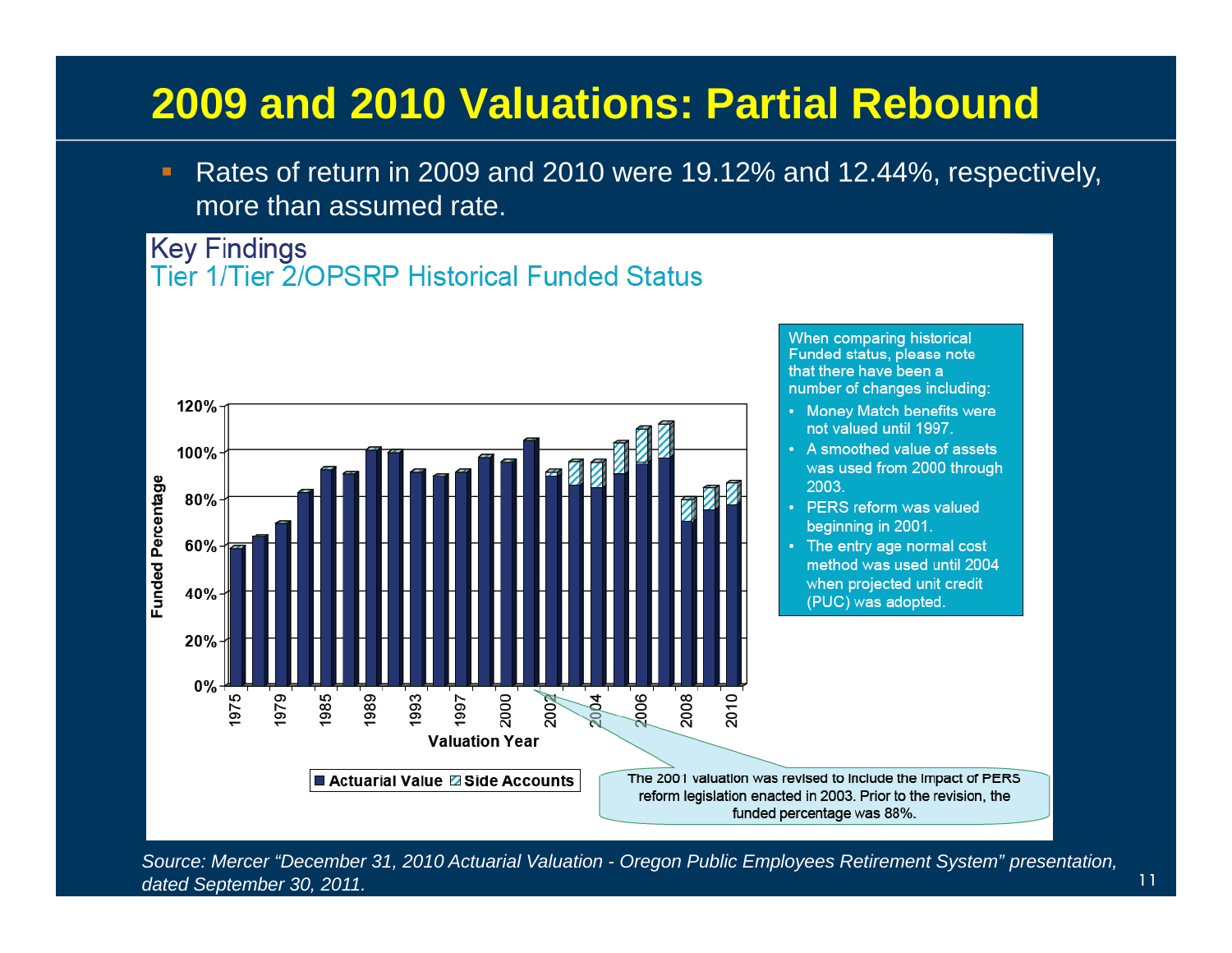## **2010 Valuation Summary**

#### **Summary Statement of 2010 Valuation:**

 Through 2010, PERS made some progress digging out of the 2008 hole.

 However, the combination of 8% guarantees to T1 members and the implementation of the rate collar, which caused a deferral of the full rate increase that should have hit for the 2011-2013 biennium, meant that payroll rates are projected to rise again in 2013-2015.

The 2011 Valuation determines the actual results for purposes of calculating rates for the 2013-2015 biennium.

So, what happened in 2011?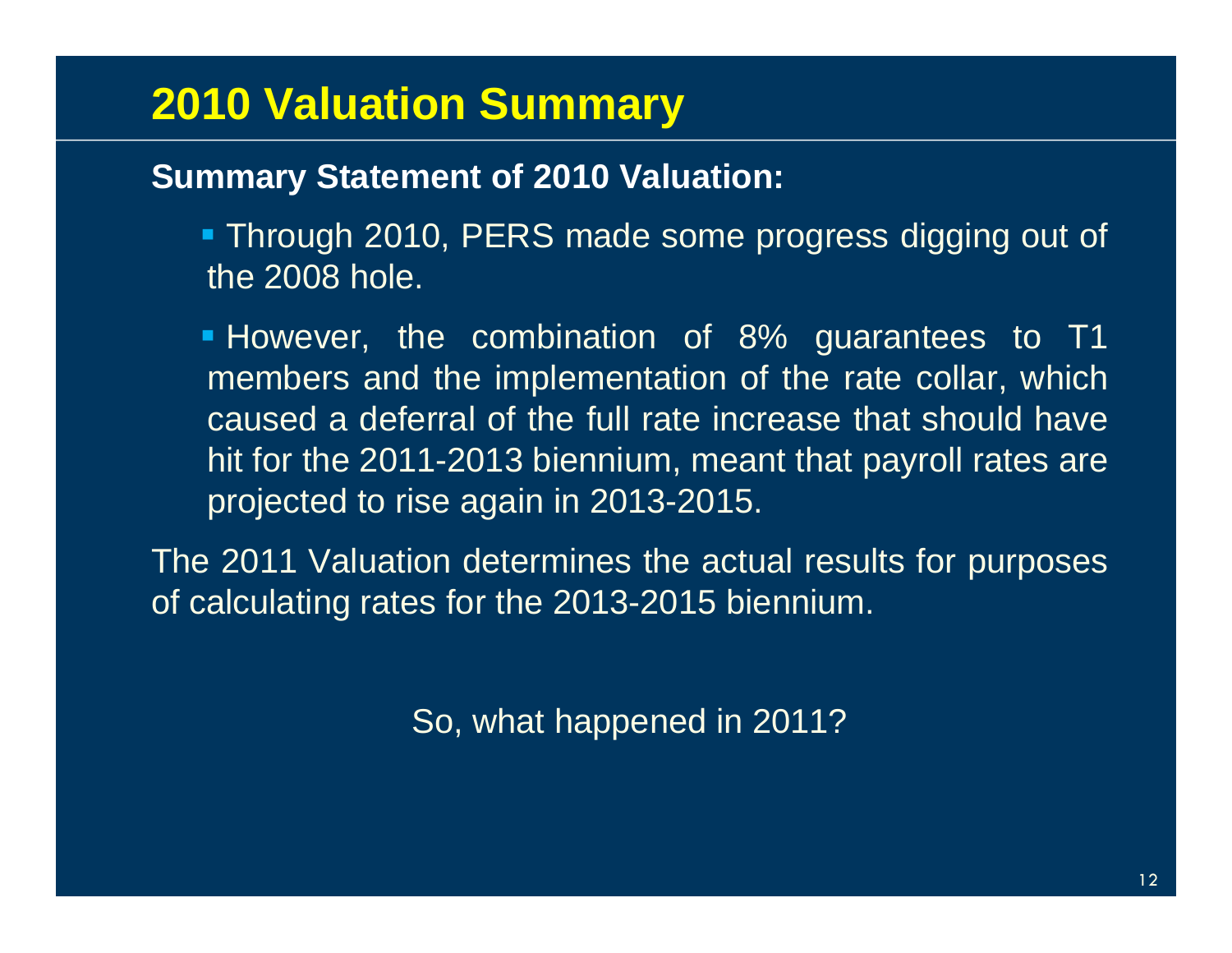**The fund's performance in 2011…**

# **Estimated Rate of Return:** 2011: 2.21%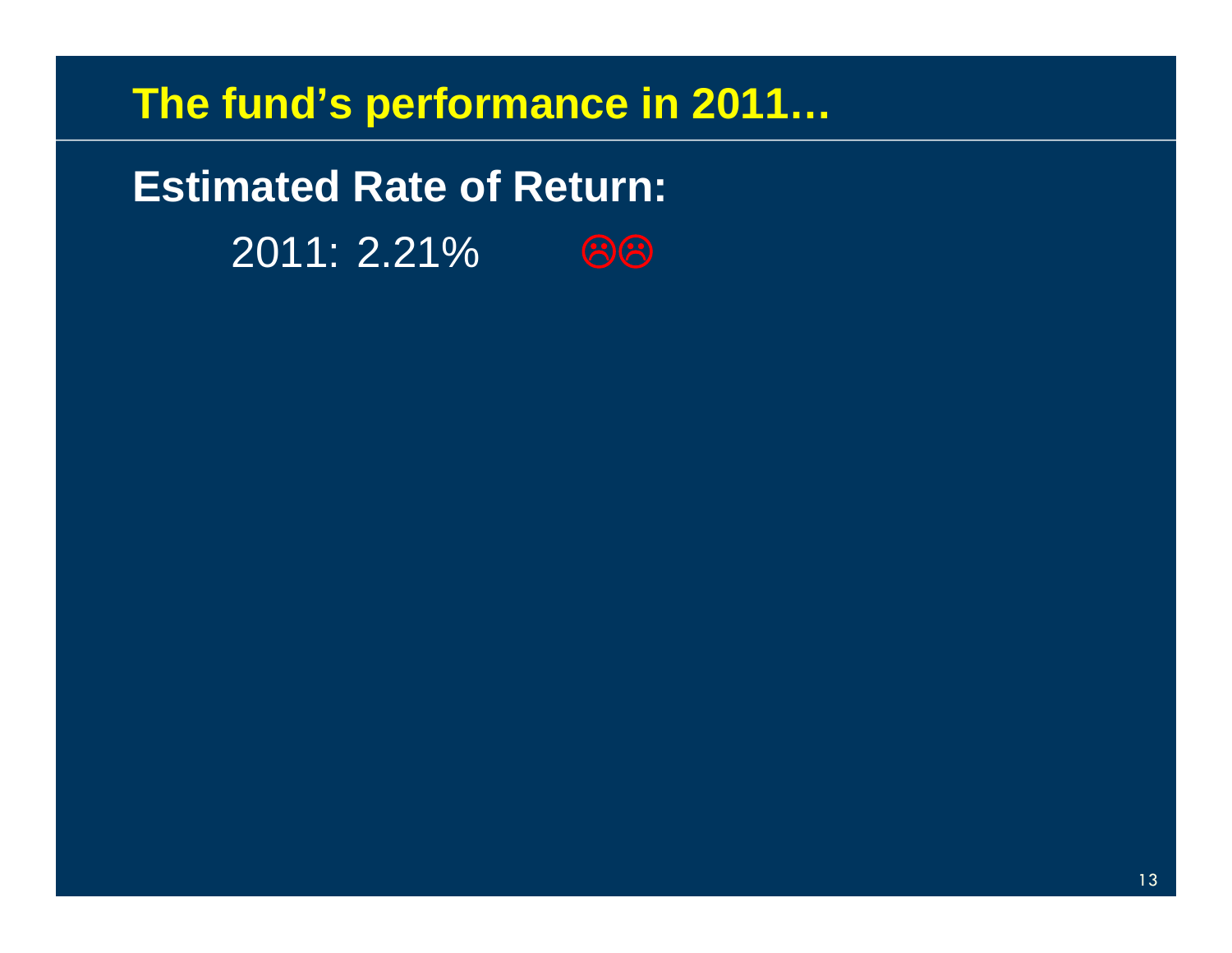## **The Bonding Program**

- $\blacksquare$  . **Between 1999 and 2007 over 100 Oregon jurisdictions opted to** issue bonds to pay down their allocated share of the UAL.
- $\blacksquare$ The concept behind the bonds was to borrow at historically low interest rates, and invest proceeds with PERS in <sup>a</sup> "side account." To the extent the rate of return at PERS exceeded the cost of the borrowing, jurisdictions would save money.
- $\blacksquare$  Extremely positive returns through 2007 meant that most borrowers realized significant savings and had substantial surpluses in their side accounts.
- **FIFLE 1002-2007, 95 school districts participated in PERS** refinancings, totaling \$2.748 billion.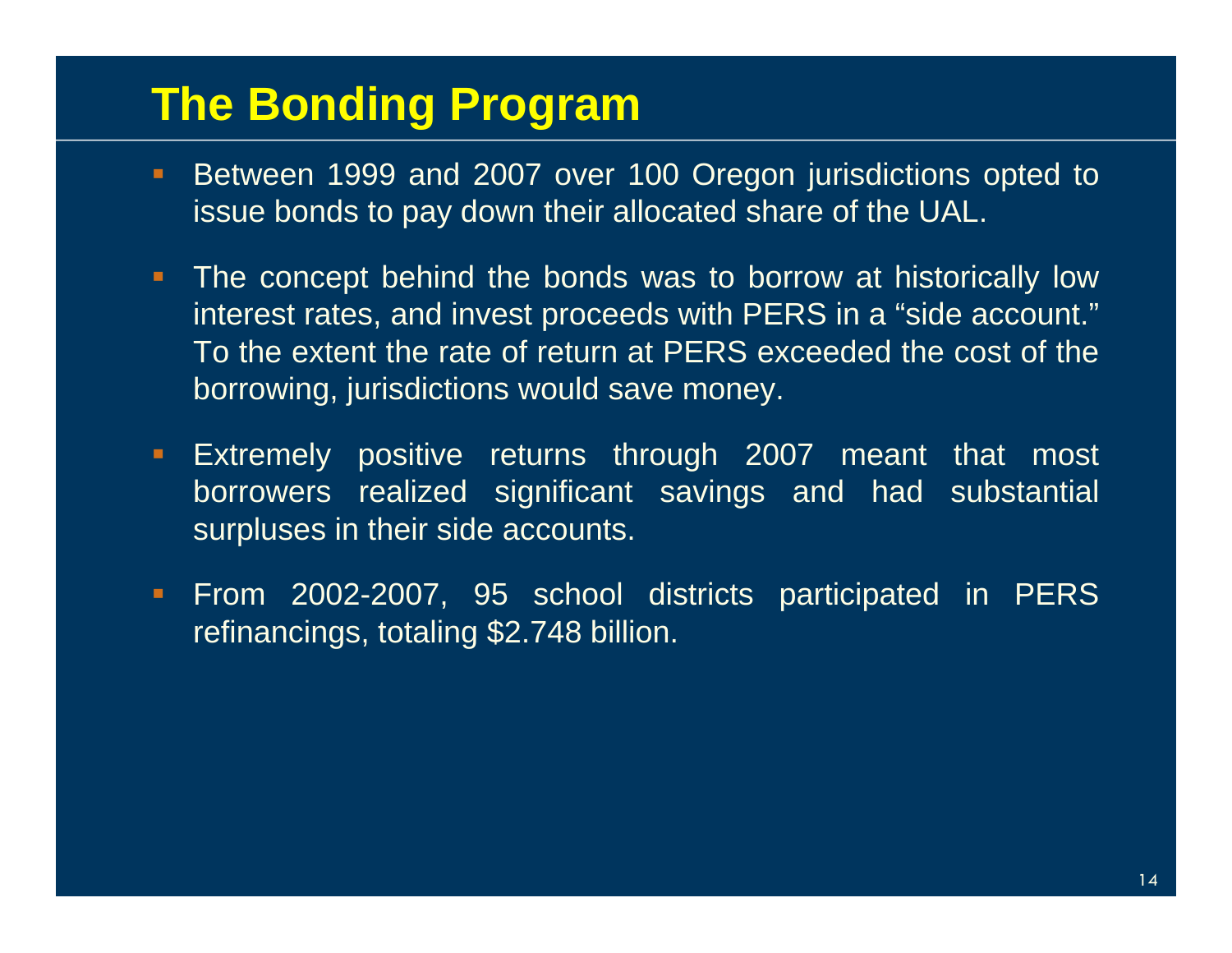## **Bonding Program: Rates of Return**



15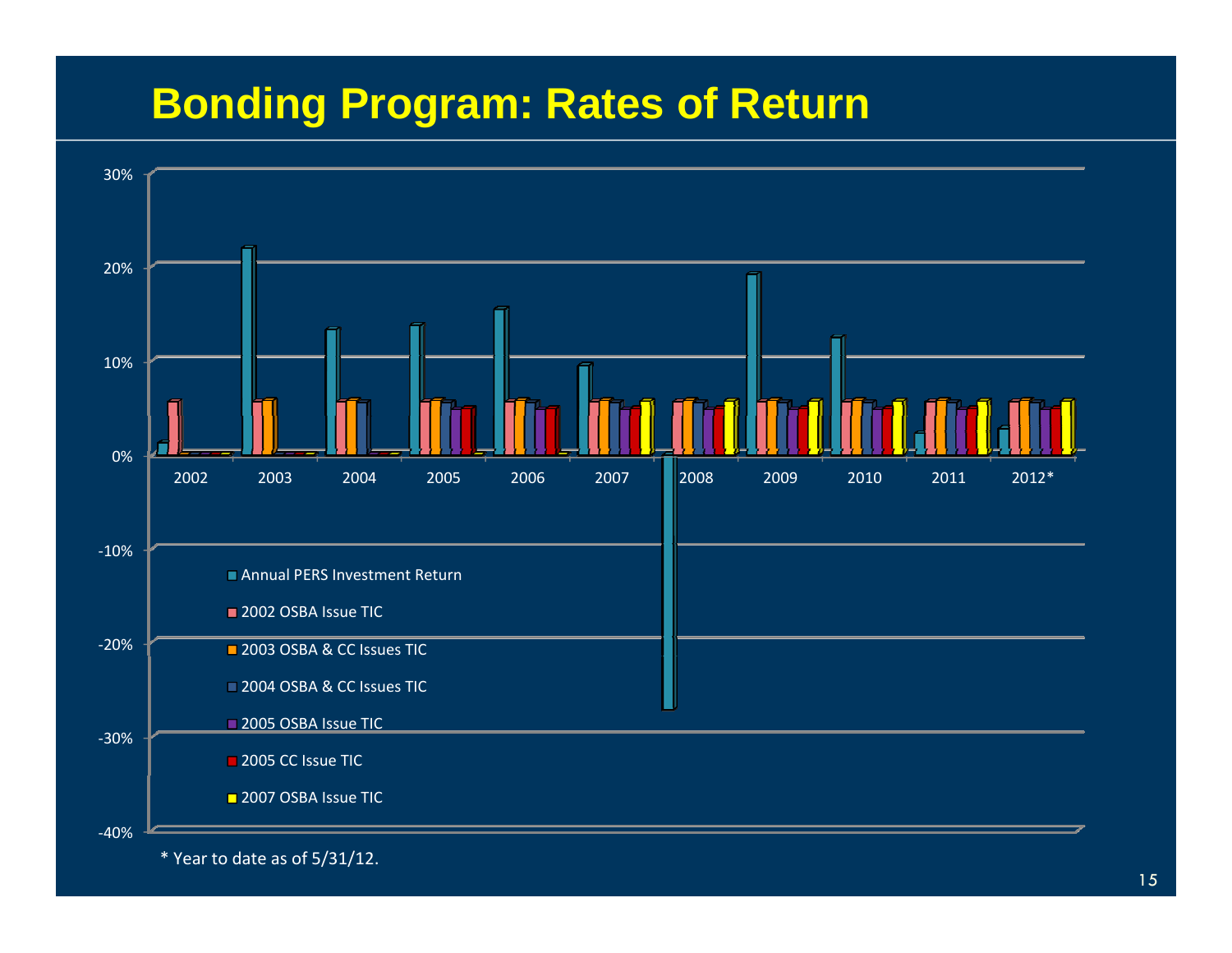## **PERS Funded Status – System Wide (\$ in millions)**

| <b>Valuation as of December 31</b>    | 2007        |               |                 | 2008           |              | 2009          |    | 2010            |
|---------------------------------------|-------------|---------------|-----------------|----------------|--------------|---------------|----|-----------------|
|                                       | 2009-2011   |               | <b>Advisory</b> |                | 2011-2013    |               |    | <b>Advisory</b> |
|                                       |             | <b>Rates</b>  |                 | <b>Rates</b>   |              | <b>Rates</b>  |    | Rates           |
| <b>Actuarial Accrued Liability</b>    | \$          | $(52,871)$ \$ |                 | (54, 260)      | <sub>S</sub> | (56, 811)     | S. | (59, 330)       |
| <b>Actuarial Value of Assets</b>      |             | 51,670        |                 | 38,386         |              | 43,239        |    | 46,004          |
| <b>UAL</b>                            | <b>S</b>    | (1,201)       | S               | $(15, 873)$ \$ |              | $(13,572)$ \$ |    | (13, 325)       |
| Funded % <sup>(1)</sup>               |             | 97.7%         |                 | 70.7%          |              | 76.1%         |    | 77.5%           |
| <b>Side Accounts</b>                  | $\varsigma$ | 7,658         |                 | 5,135          | $\mathsf{S}$ | 5,490         |    | 5,579           |
| <b>UAL/Surplus with Side Accounts</b> |             | 6,457         |                 | (10, 739)      |              | (8,081)       |    | (7, 746)        |
| <b>Funded % with Side Accounts</b>    |             | 112.2%        |                 | 80.2%          |              | 85.8%         |    | 86.9%           |
| Pension Bonds - principal outstanding |             | 6,249         |                 | 6,187          |              | 6,109         |    | 6,000           |
| <b>Employer Net Obligation</b>        |             | 208           |                 | (16,926)       |              | (14,191)      |    | (13, 746)       |

(1) Funded percentage net of side account for purposes of calculating collar.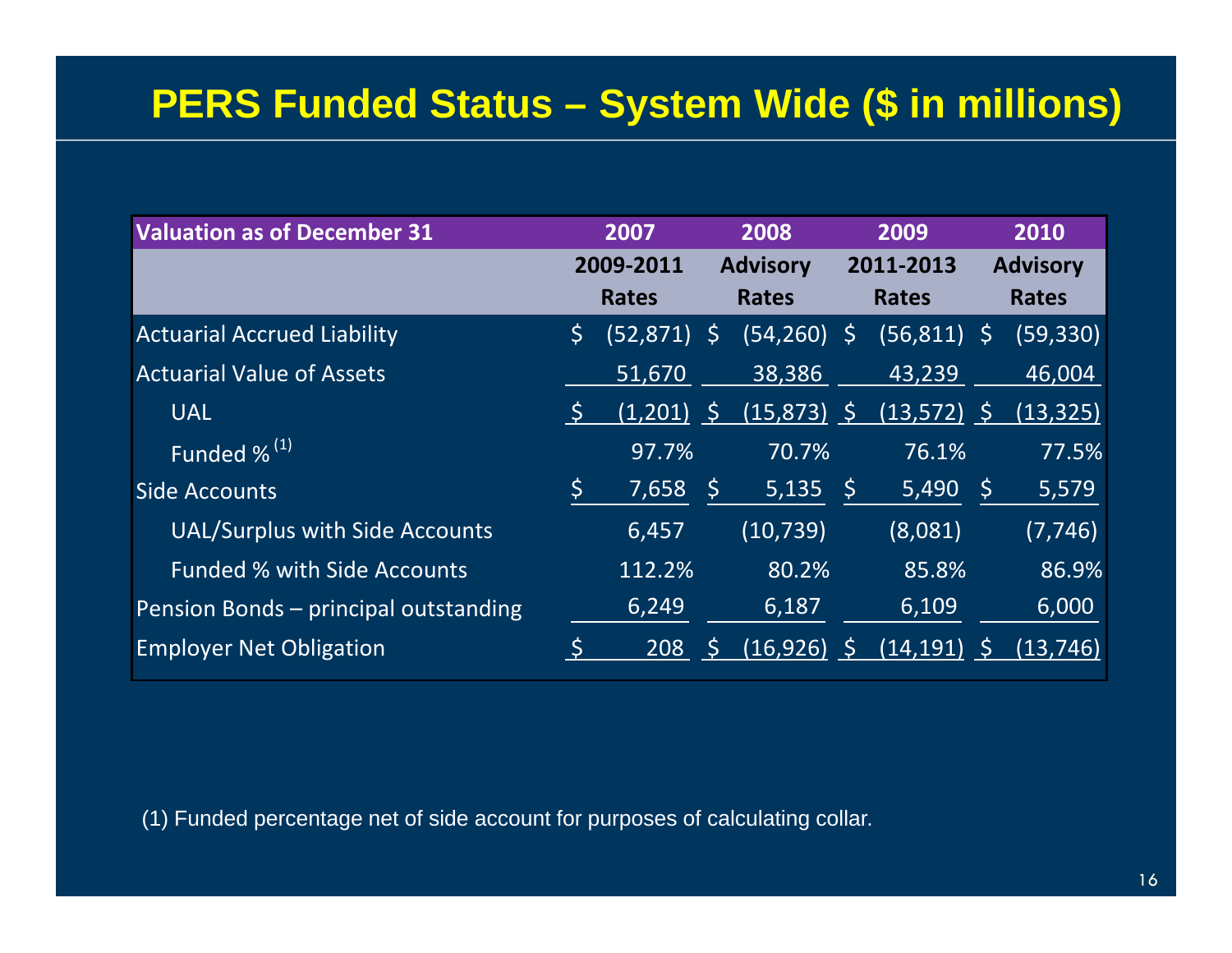#### **PERS Funded Status –School District Pool (\$ in millions)**

| <b>Valuation as of December 31</b>    |              | 2007           |                 | 2008          |               | 2009          | 2010                |                          |
|---------------------------------------|--------------|----------------|-----------------|---------------|---------------|---------------|---------------------|--------------------------|
|                                       | 2009-2011    |                | <b>Advisory</b> |               | 2011-2013     |               |                     | <b>Advisory</b>          |
|                                       |              | <b>Rates</b>   |                 | <b>Rates</b>  |               | <b>Rates</b>  |                     | <b>Rates</b>             |
| <b>Actuarial Accrued Liability</b>    | $\mathsf{S}$ | $(21, 299)$ \$ |                 | $(21,743)$ \$ |               | $(22,518)$ \$ |                     | (23, 303)                |
| <b>Actuarial Value of Assets</b>      |              | 20,157         |                 | 14,847        |               | 16,577        |                     | 17,473                   |
| <b>UAL</b>                            | S            | (1, 143)       | S               | (6,896)       | $\mathsf{S}$  | (5,940)       | $\mathsf{S}$        | (5,830)                  |
| Funded % $(1)$                        |              | 94.6%          |                 | 68.3%         |               | 73.6%         |                     | 75.0%                    |
| <b>Side Accounts</b>                  | \$           | 3,897          | $\varsigma$     | 2,611         | <sub>\$</sub> | 2,810         | $\vert \zeta \vert$ | 2,870                    |
| <b>UAL/Surplus with Side Accounts</b> |              | 2,754          |                 | (4, 284)      |               | (3,031)       |                     | (2,960)                  |
| <b>Funded % with Side Accounts</b>    |              | 112.9%         |                 | 80.3%         |               | 86.1%         |                     | 87.3%                    |
| Pension Bonds - principal outstanding |              | (2,707)        |                 | (2, 673)      |               | (2,632)       |                     | $(2,632)$ <sup>(2)</sup> |
| <b>Employer Net Obligation</b>        |              | 47             |                 | (6,957)       |               | (5,663)       |                     | (5,592)                  |

(1) Funded percentage net of side account for purposes of calculating collar.

*(2) Source: Seattle-Northwest Securities Corporation.*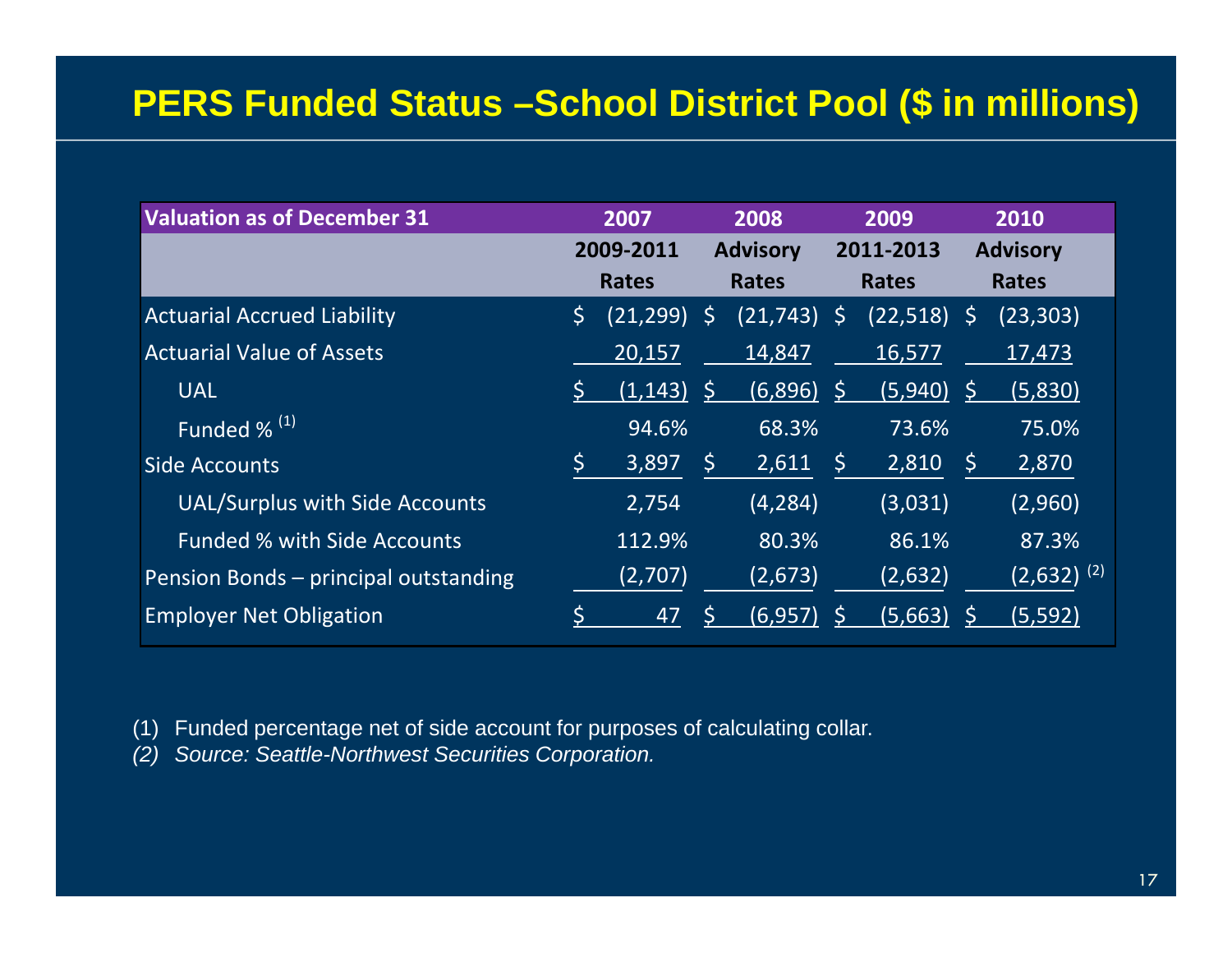### **Contribution Rates: Rate Collar Ramp Policy**

- $\blacksquare$  PERS uses a rate "collar " to help stabilize rate changes from one biennium to another.
- $\blacksquare$  Under normal conditions, the collar allows rate to increase/decrease by no more than 3 %, or 20 % of the previous base rate. If funded status is below 70% or above 130%, collar doubles to the greater of 6% of payroll, or 40% of the previous base rate.
- $\blacksquare$ ■ For funded levels between 70% and 80% and 120% and 130%, increase in collar is phased in: such that the collar increases in increments of 0.3% of payroll, or 2% of the previous base rate, for each 1% change in funded status.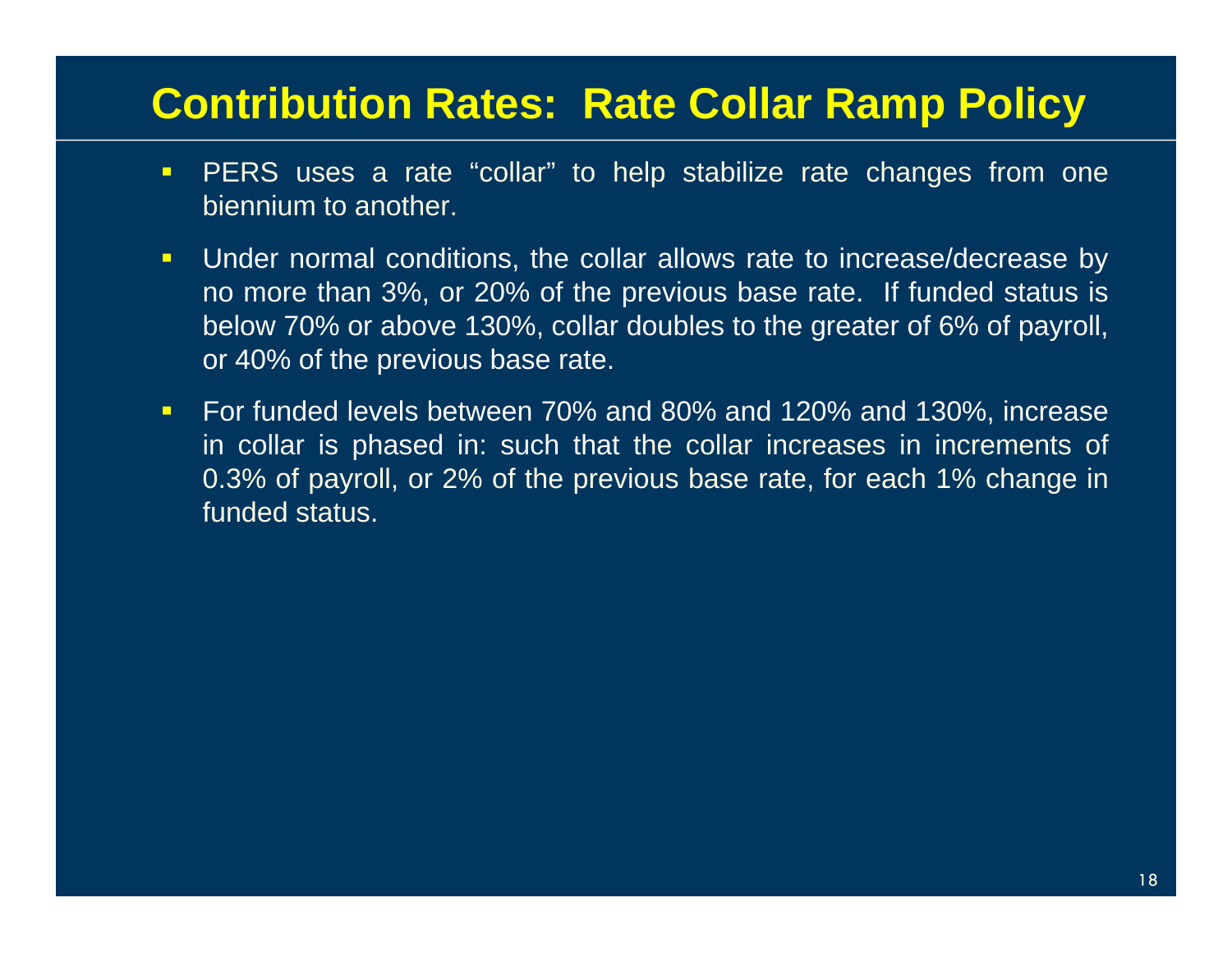## **Collar Ramping between 3% and 6%**

#### Example:

- **Prior payroll rate is 10% at 80% funded level.**
- **The collar is the greater of 3% of payroll or 20% of the prior rate (2%).**
- Since 3% is higher, the minimum rate =  $10\%$ -3% =  $7\%$ ; maximum is 13%.
- At 79% funded, the collar is 3.3%. At the end of 2009, the school pool was 74% funded, with the collar at 4.8%.

| <b>Funded rate</b> | <b>Collar</b> |                           |
|--------------------|---------------|---------------------------|
| 80%                | 3.00%         |                           |
| 79%                | 3.30%         |                           |
| 78%                | 3.60%         |                           |
| 77%                | 3.90%         |                           |
| 76%                | 4.20%         |                           |
| 75%                | 4.50%         |                           |
| 74%                | 4.80%         | <b>School District</b>    |
| 73%                | 5.10%         | <b>Collar for 2011-13</b> |
| 72%                | 5.40%         |                           |
| 71%                | 5.70%         |                           |
| 70%                | 6.00%         |                           |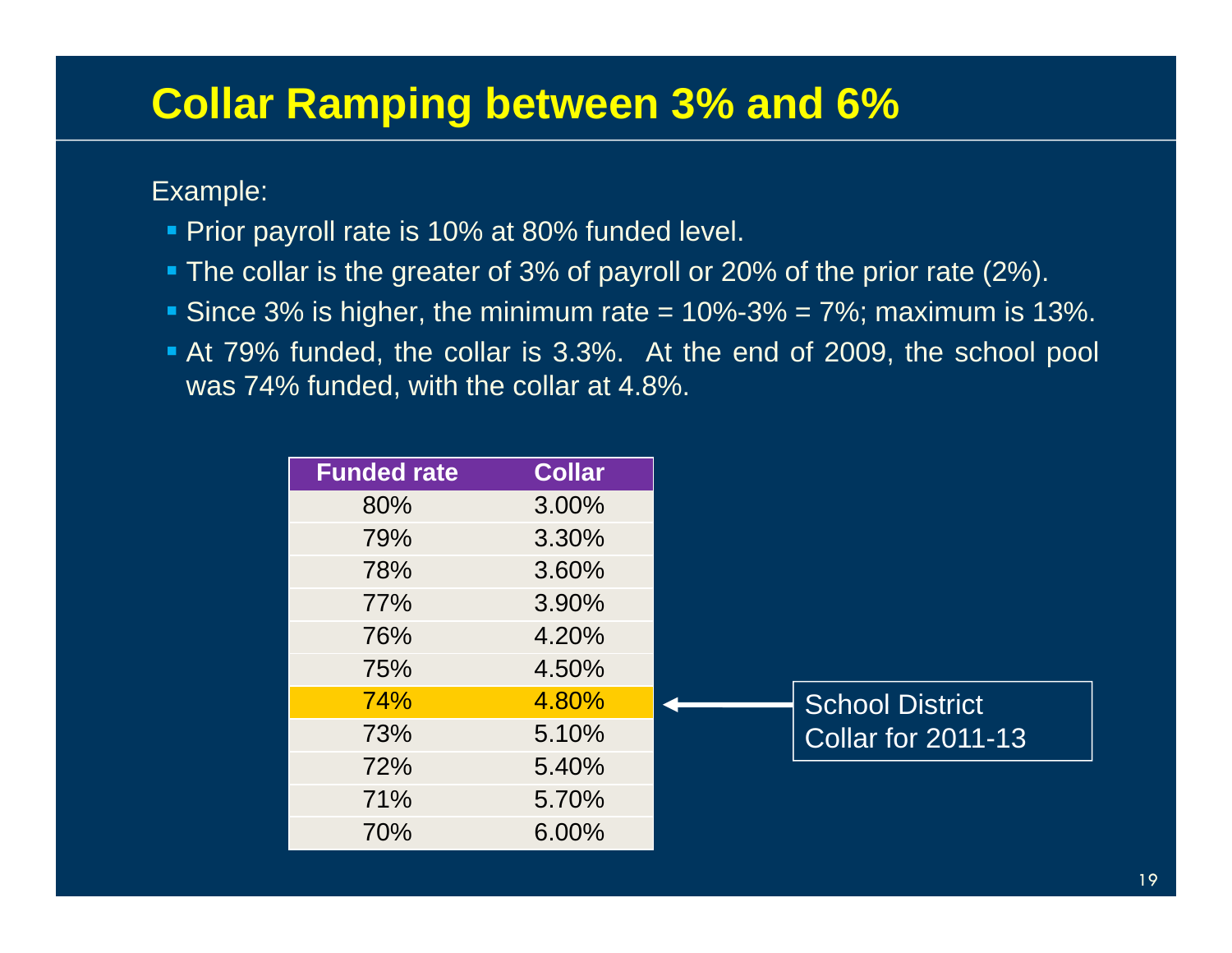### **Collar ramping between 20% and 40%**

If rates are above 15%, the colla r reverts to 20% of the prior rate, which ramps to 40% if funded status is below 80% or above120%. Thus the 'ramp' grows at 2%/year. \_\_\_\_\_\_\_\_\_\_\_\_\_\_\_\_\_\_\_\_\_\_\_\_\_\_\_\_\_\_\_\_\_\_22%

#### Example:

- $\blacksquare$ Prior payroll rate is 19.48% (actual current school pool rate)
- $\blacksquare$  The collar is calculated using the 20% test, as 20% of 19.48% is 3.9%.
- At 80% funded, the collar  $= 19.48 + 3.9%$ = 23.38%
- $\blacksquare$ **At 79% funded, the collar is 22% of** 19.48%, or  $+4.29% = 23.77%$ .
- At 71% funded, the collar is 38%, or +7 40 %= 26 88 %7.4026.88%.

| <b>Funded rate</b> | <b>Collar</b> |
|--------------------|---------------|
| 80%                | 20%           |
| 79%                | 22%           |
| 78%                | 24%           |
| 77%                | 26%           |
| 76%                | 28%           |
| 75%                | 30%           |
| 74%                | 32%           |
| 73%                | 34%           |
| 72%                | 36%           |
| 71%                | 38%           |
| 70%                | 40%           |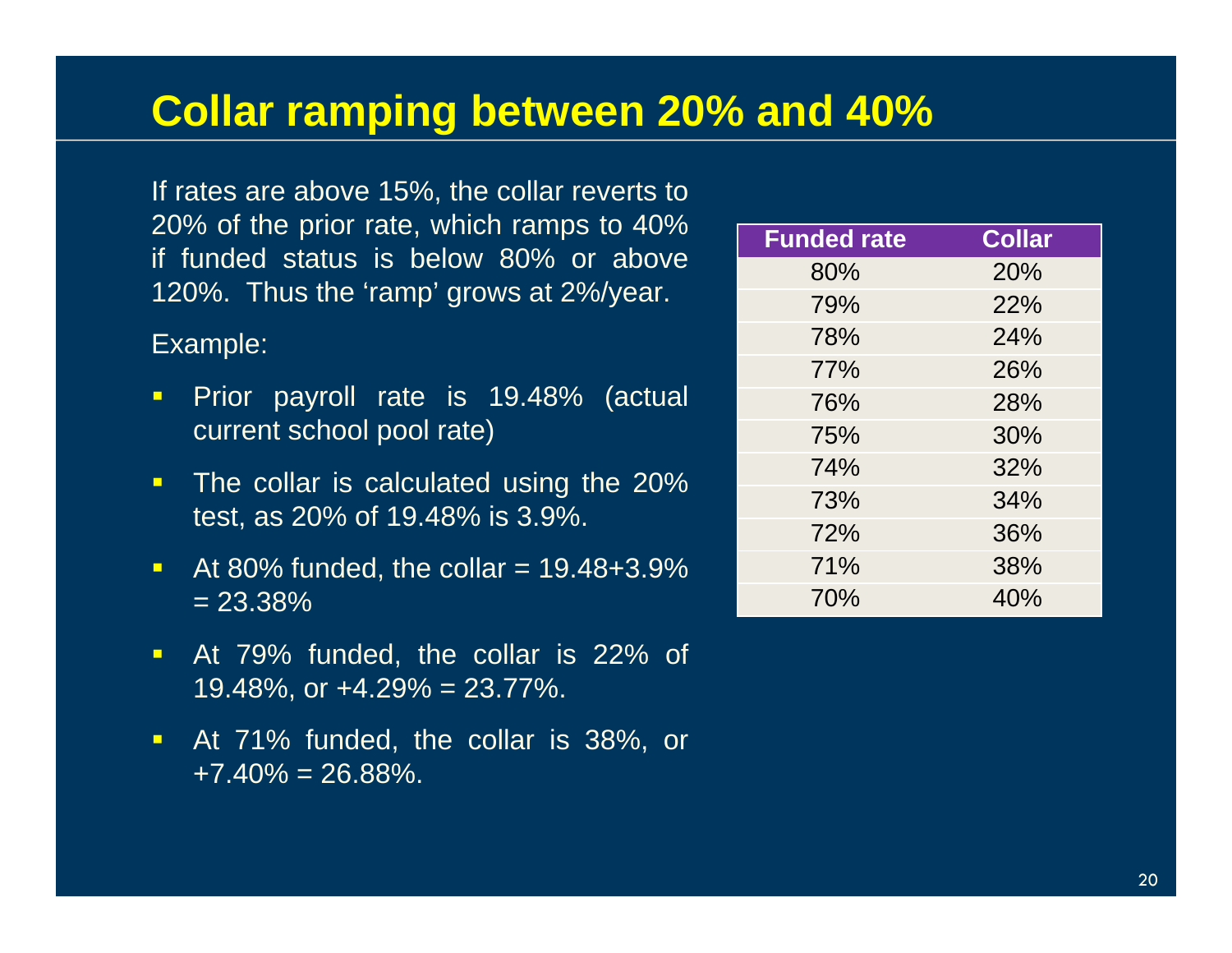### **Historic School District Payroll Rates**

#### **Tier 1/Tier 2 and OPSRP Rates for School Districts**

| Effective   |          |                 |
|-------------|----------|-----------------|
| <b>Date</b> | T1/T2    | <b>OPSRP GS</b> |
| 1/1/1988    | 11.80%   | N/A             |
| 7/1/1992    | 10.86%   | N/A             |
| 7/1/1993    | $9.88\%$ | N/A             |
| 7/1/1995    | 9.96%    | N/A             |
| 7/1/1997    | 9.93%    | N/A             |
| 7/1/1999    | 12.25%   | N/A             |
| 7/1/2001    | 12.73%   | N/A             |
| 7/1/2003    | 11.11%   | N/A             |
| 1/1/2004    | 11.11%   | 8.04%           |
| 7/1/2005    | 16.97%   | 8.04%           |
| 3/1/2006    | 16.97%   | 12.19%          |
| 7/1/2007    | 17.64%   | 19.91%          |
| 7/1/2009    | 14.22%   | 14.74%          |
| 7/1/2011    | 19.48%   | 17.97%          |

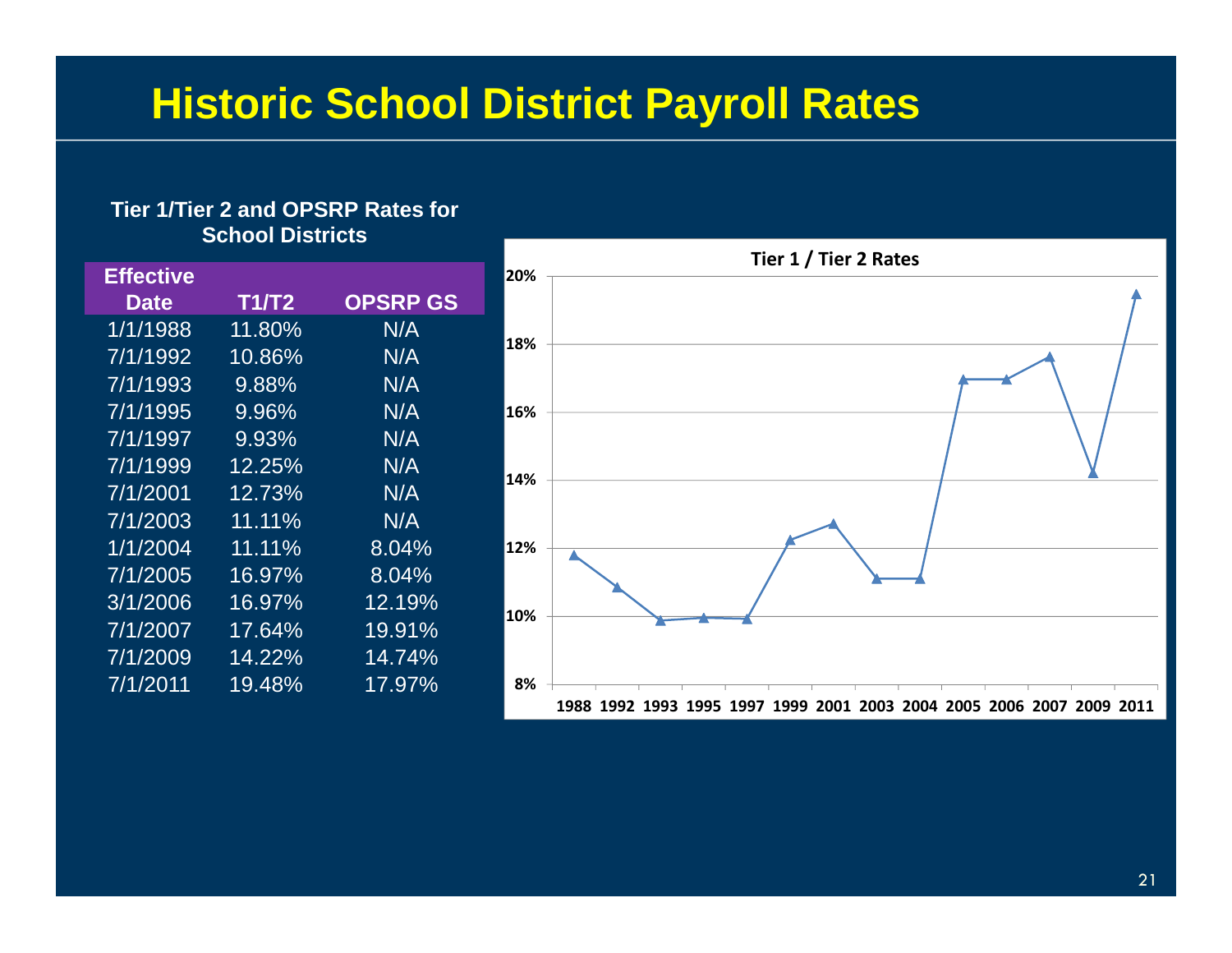#### **Contribution Rate Components – School District Pool**

#### Not including impact of side accounts

|                          |                                 |                  | Tier 1/Tier 2                   |               | <b>OPSRP</b><br>(General Service) |                  |                                 |               |  |  |
|--------------------------|---------------------------------|------------------|---------------------------------|---------------|-----------------------------------|------------------|---------------------------------|---------------|--|--|
| <b>Valuation as of</b>   | <b>Advisory</b><br><b>Rates</b> | $2011 -$<br>2013 | <b>Advisory</b><br><b>Rates</b> | 2009-<br>2011 | <b>Advisory</b><br><b>Rates</b>   | $2011 -$<br>2013 | <b>Advisory</b><br><b>Rates</b> | 2009-<br>2011 |  |  |
| <b>December 31</b>       | <b>2010</b>                     | 2009             | 2008                            | 2007          | 2010                              | 2009             | 2008                            | 2007          |  |  |
| <b>Normal Cost</b>       | 7.72%                           | 7.55%            | 6.90%                           | 5.19%         | 6.35%                             | 6.13%            | 5.90%                           | 5.81%         |  |  |
| <b>UAL</b>               | 15.45                           | 11.36            | 13.18                           | 8.74          | 15.45                             | 11.36            | 13.18                           | 8.74          |  |  |
| <b>RHIA/RHIPA*</b>       | <u>.66</u>                      | <u>.59</u>       | .59                             | $-29$         | <u>.56</u>                        | $-.50$           | <u>.50</u>                      | $-19$         |  |  |
| <b>Total</b>             | 23.83%                          | 19.48%           | 20.67%                          | 14.22%        | 22.36%                            | 17.97%           | 19.58%                          | 14.74%        |  |  |
| Change from prior report | 4.35%                           | (1.19%)          | 6.45%                           | (3.42%)       | 4.39%                             | (1.61%)          | 4.84%                           | (5.17%)       |  |  |

\* Contribution rates on RHIA/RHIPA are increasing due to <sup>a</sup> change from <sup>a</sup> 20 year to 10 year amortization to offset investment losses.

- ш Average side account reduction for school districts is 8.02%.
- $\blacksquare$ Without impact of collar, rates would be higher by approximately  $1/2$ %-1%.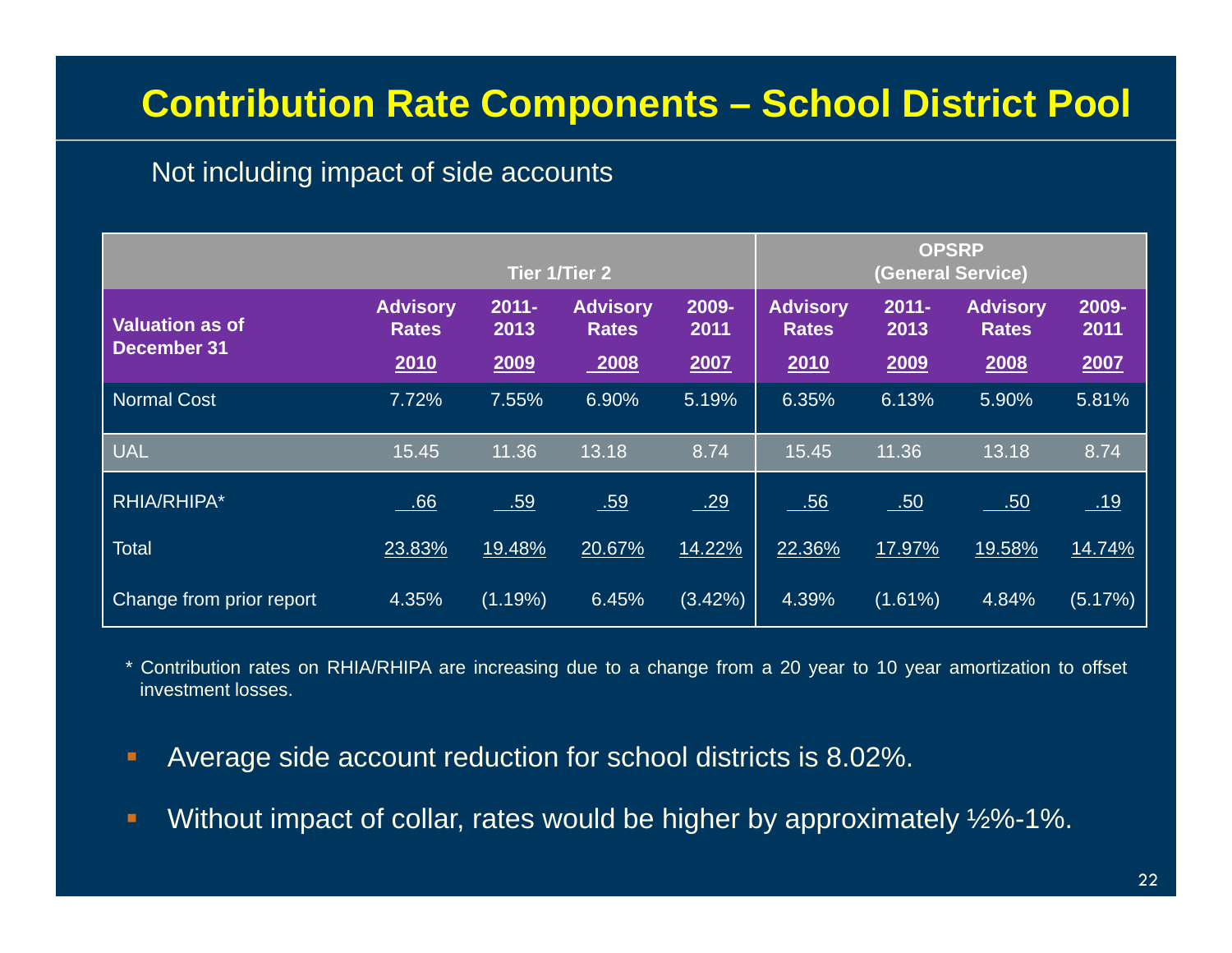## **School Pool and Roseburg Schools Data**

|                                 | <b>Allocated</b> | <b>Allocated</b> |                     | <b>UAL</b> (after |                                               |              | <b>School</b>   |                          |                 |
|---------------------------------|------------------|------------------|---------------------|-------------------|-----------------------------------------------|--------------|-----------------|--------------------------|-----------------|
|                                 | <b>Pooled</b>    | <b>OPSRP</b>     |                     | <b>Side</b>       | <b>Combined</b>                               | UAL as a $%$ | <b>District</b> | Rate                     |                 |
| 2009                            | <b>T1/T2 UAL</b> | <b>UAL</b>       | <b>Side Account</b> | Account)          | <b>Valuation Payroll of Payroll Pool Rate</b> |              |                 | <b>Credit</b>            | <b>Net Rate</b> |
| <b>School District Pool</b>     | n/a              | n/a              | n/a                 | n/a               | \$2,950,700,000                               | 198.00%      | 23.83%          | $\overline{\phantom{a}}$ | 23.83%          |
| <b>Roseburg School District</b> | 56,921,504       | 291,468          | 35,486,100          | 21,726,872        | 27,537,045                                    | 79.00%       | 19.48%          | 10.21%                   | 9.27%           |
| 2010                            |                  |                  |                     |                   |                                               |              |                 |                          |                 |
| <b>School District Pool</b>     | n/a              | n/a              | n/a                 | n/a               | \$2,950,700,000                               | 198.00%      | 23.83%          | $\overline{\phantom{a}}$ | 23.83%          |
| <b>Roseburg School District</b> | 53,647,085       | 337,127          | 35,987,805          | 17,996,407        | 27,152,119                                    | 66.00%       | 23.83%          | 10.93%                   | 12.90%          |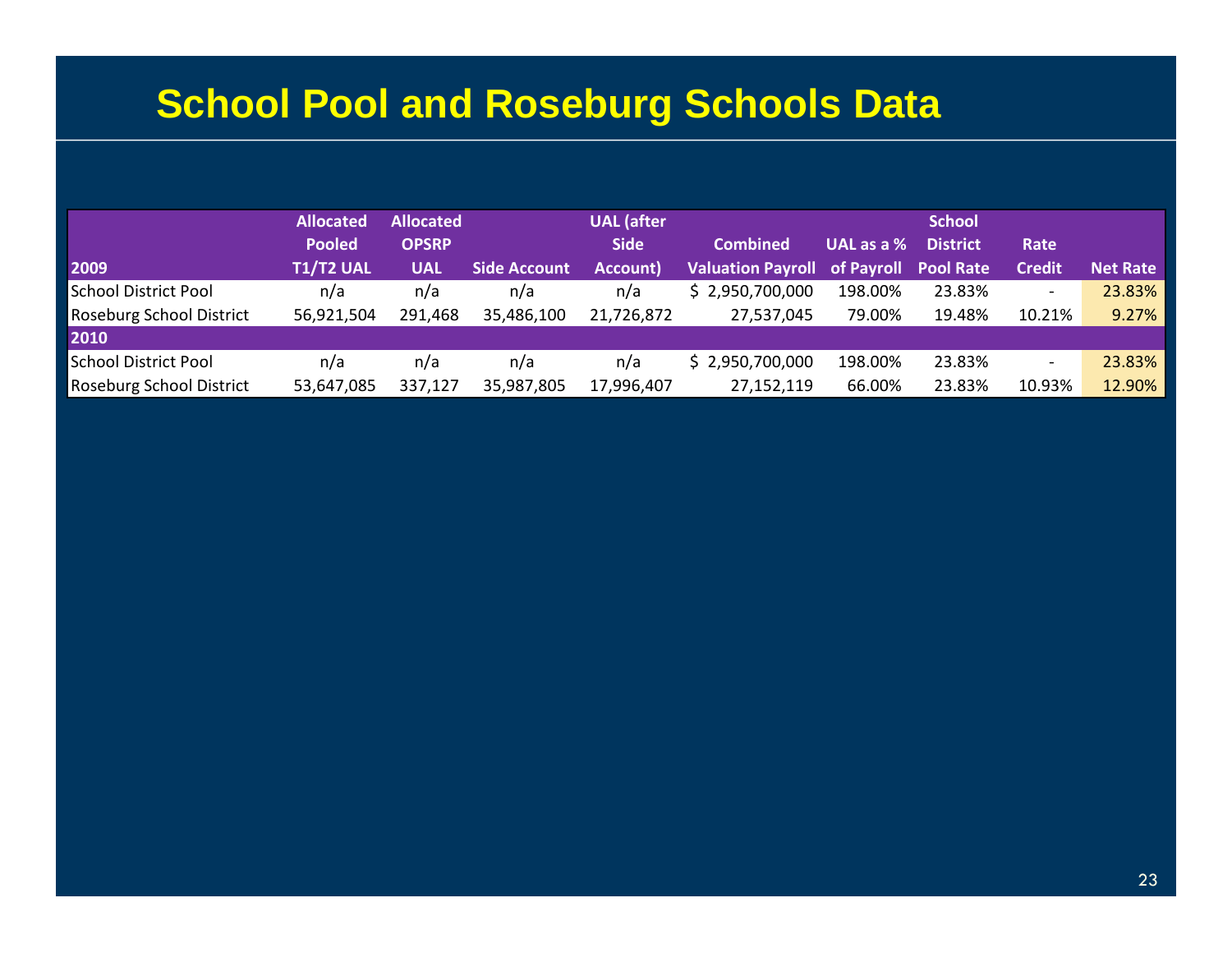## **Projected Impact of 2011 Valuation on Rates**

- •PERS estimates for System rates for 2013-15:
	- $\Box$ Current average blended Tier 1/Tier 2 OPSRP rate: 16.3%
	- $\Box$  Rate projections for 2013-15
		- As of December 31, 2010 valuation: 19.9%
		- Updated to reflect actual 2011 earnings: earnings:21 8%.
			- $\blacksquare$  Additional 1.9% increase due to lower investment returns.
- PERS estimates on School District rates:
	- Current T1/T2 rate: 19.48%
	- $\bullet$  2010 Valuation advisory rate: 23.83%
	- Updated for 2011 earnings: 26.77%, with average side account rate reduction of -3.75%.
- Final 2013-15 rates will be adopted by the PERS Board in •September 2012. Rate change effective July 1, 2013.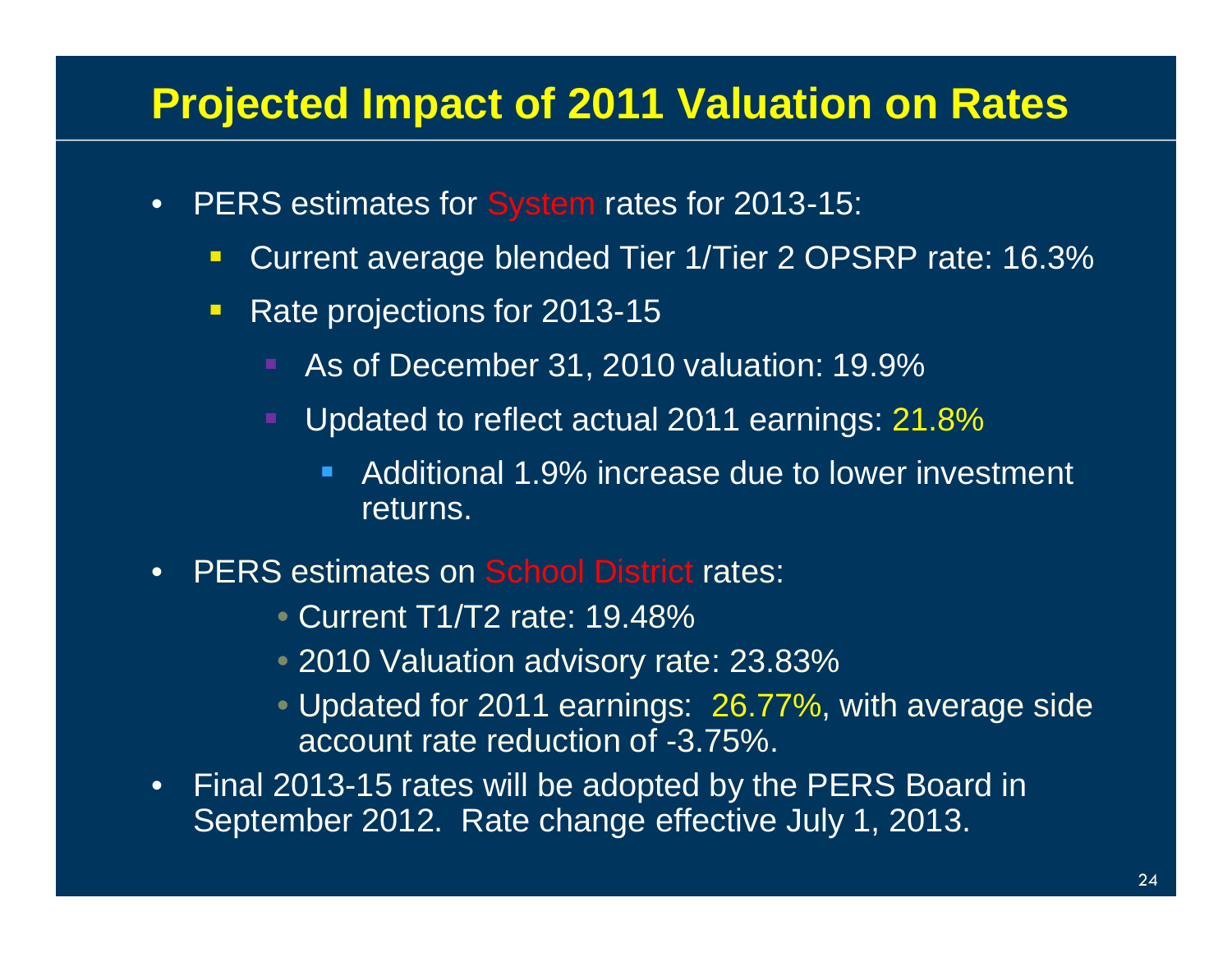## **Looking forward: Returns through 5/31/2012**

|                                                                            |                              |                     | Regular Account |                                        |                           |                      | Historical Performance (Annual Percentage) |               |                    |                |                |  |
|----------------------------------------------------------------------------|------------------------------|---------------------|-----------------|----------------------------------------|---------------------------|----------------------|--------------------------------------------|---------------|--------------------|----------------|----------------|--|
|                                                                            |                              |                     |                 |                                        |                           | Year-                |                                            | 2             | 3                  |                | 5              |  |
| <b>OPERF</b>                                                               | Policy <sup>1</sup>          | Target <sup>1</sup> |                 | \$ Thousands <sup>2</sup>              | <b>Actual</b>             | To-Date <sup>3</sup> | <b>YEAR</b>                                |               | <b>YEARS YEARS</b> | <b>YEARS</b>   | <b>YEARS</b>   |  |
| <b>Public Equity</b><br>Private Equity                                     | 38-48%<br>12-20%<br>54-64%   | 43%<br>16%<br>59%   | \$              | 19,422,271<br>13,657,420<br>33,079,691 | 35.1%<br>24.7%<br>59.7%   | (1.35)<br>3.31       | (12.80)<br>7.82                            | 6.44<br>12.57 | 9.99<br>14.88      | (3.55)<br>3.57 | (3.50)<br>5.85 |  |
| <b>Total Equity</b><br><b>Opportunity Portfolio</b>                        |                              |                     |                 | 927,606                                | 1.7%                      | 5.61                 | (2.93)                                     | 7.94          | 14.74              | 5.84           | 4.22           |  |
| <b>Total Fixed</b><br><b>Real Estate</b><br><b>Alternative Investments</b> | 20-30%<br>8-14%<br>$0 - 8\%$ | 25%<br>11%<br>5%    |                 | 14,504,749<br>6,443,759<br>412,670     | 26.2%<br>11.6%<br>$0.7\%$ | 4.16<br>3.38<br>1.72 | 6.07<br>7.53                               | 8.19<br>13.77 | 11.85<br>7.56      | 8.54<br>(3.07) | 7.42<br>(1.85) |  |
| Cash                                                                       | $0 - 3%$                     | 0%                  |                 | -                                      | $0.0\%$                   | 0.90                 | 0.49                                       | 0.74          | 0.98               | 1.02           | 1.73           |  |
| <b>TOTAL OPERF Regular Account</b>                                         |                              | 100%                | \$              | 55,368,475                             | 100.0%                    | 2.89                 | (1.19)                                     | 9.28          | 11.67              | 1.01           | 1.00           |  |
| <b>OPERF Policy Benchmark</b>                                              |                              |                     |                 |                                        |                           | 3.76                 | (1.58)                                     | 8.52          | 9.90               | 1.17           | 1.34           |  |
| Value Added                                                                |                              |                     |                 |                                        |                           | (0.87)               | 0.39                                       | 0.76          | 1.77               | (0.16)         | (0.34)         |  |
| <b>TOTAL OPERF Variable Account</b>                                        |                              |                     | -S              | 737,336                                |                           | 1.34                 | (12.08)                                    | 6.57          | 9.78               | (3.48)         | (4.49)         |  |
| <b>Asset Class Benchmarks:</b>                                             |                              |                     |                 |                                        |                           |                      |                                            |               |                    |                |                |  |
| Russell 3000 Index                                                         |                              |                     |                 |                                        |                           | 5.20                 | (1.87)                                     | 11.65         | 15.38              | 0.77           | (0.75)         |  |
| MSCI ACWI Ex US IMI Net                                                    |                              |                     |                 |                                        |                           | (2.51)               | (20.54)                                    | 1.93          | 5.12               | (7.02)         | (5.09)         |  |
| <b>MSCI ACWI IMI Net</b>                                                   |                              |                     |                 |                                        |                           | 0.96                 | (12.62)                                    | 6.16          | 9.45               | (3.74)         | (3.41)         |  |
| Russell 3000 Index + 300 bps--Quarter Lagged                               |                              |                     |                 |                                        |                           | 12.92                | 4.06                                       | 11.93         | 18.46              | 2.70           | 3.79           |  |
| <b>Oregon Custom FI Benchmark</b>                                          |                              |                     |                 |                                        |                           | 3.21                 | 5.74                                       | 5.86          | 7.00               | 6.29           | 6.21           |  |
| NCREIF Property Index--Quarter Lagged                                      |                              |                     |                 |                                        |                           | 2.96                 | 14.26                                      | 13.68         | 2.43               | 0.13           | 3.09           |  |
| 91 Day T-Bill                                                              |                              |                     |                 |                                        |                           | 0.03                 | 0.05                                       | 0.11          | 0.12               | 0.37           | 1.06           |  |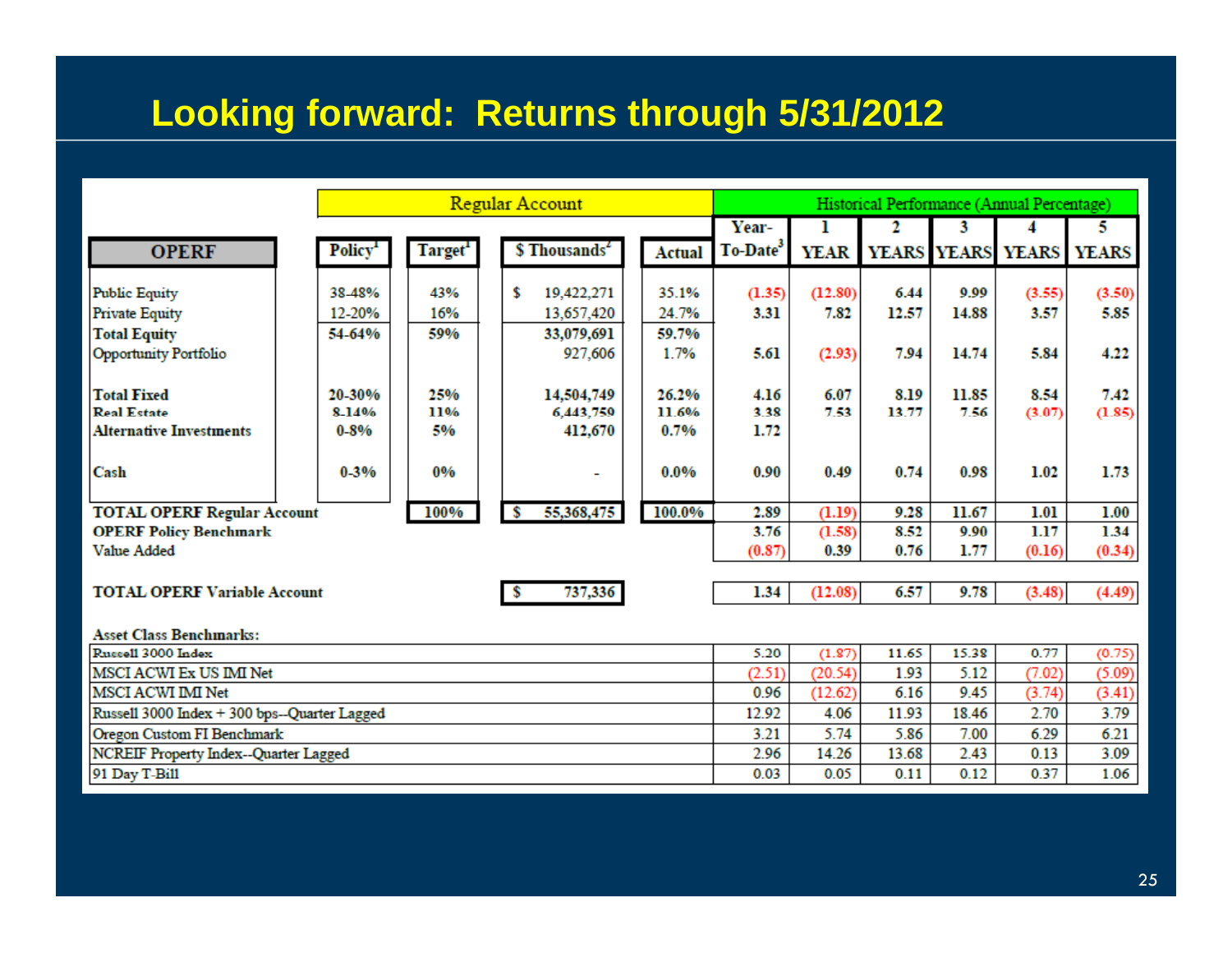## **Was 2003 Reform Legislation Effective?**

#### *According to PERS:*

Pre-reform: PERS had <sup>a</sup> liability problem

- Double -digit earnings in the 1990 s fueled liability increases (12 percent per year) as account balances ballooned
- **Investment markets turned negative, reducing assets available to** cover increasing liabilities. Result: system was unsustainable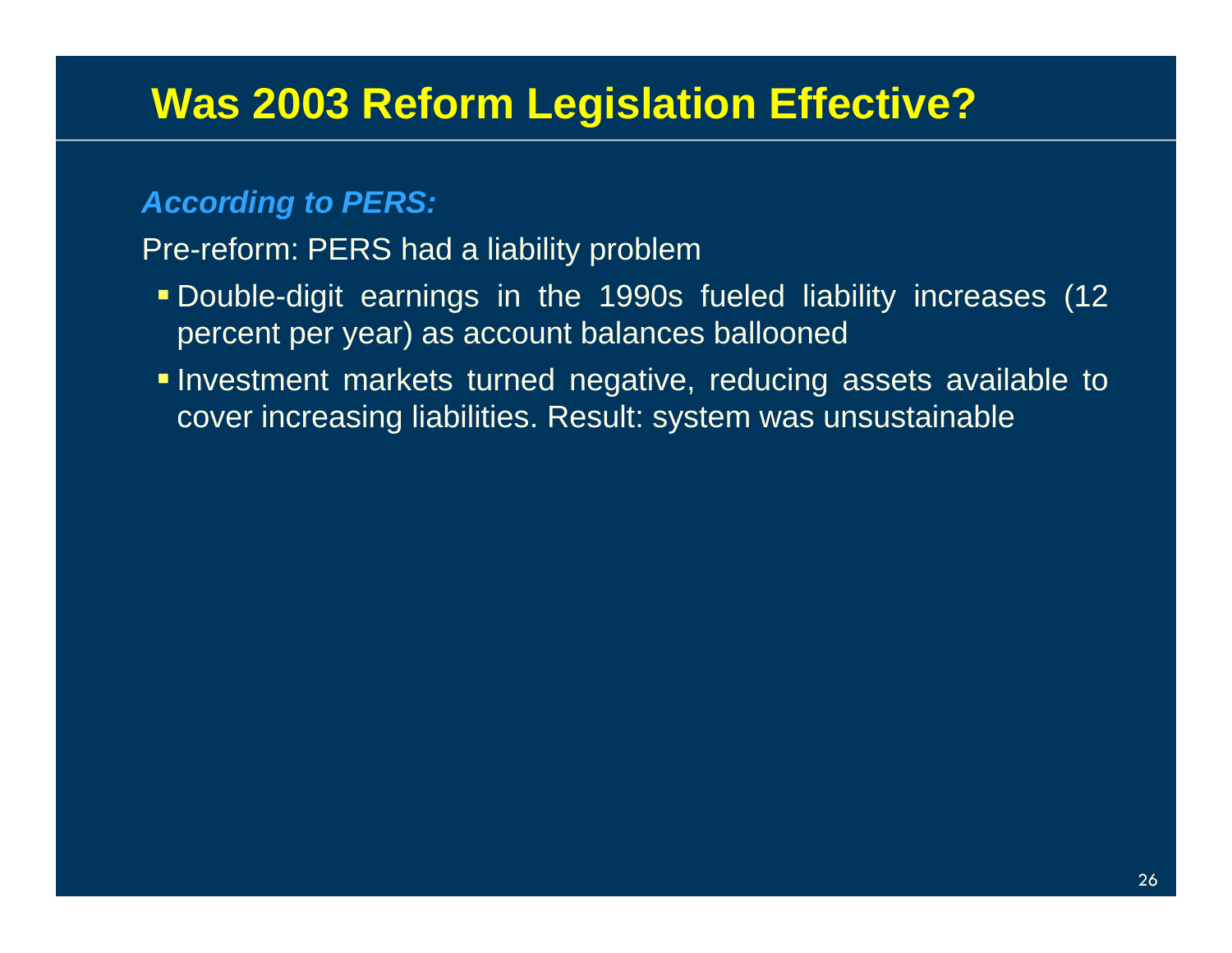## **Were 2003 Reforms Effective? (Cont'd)**

Post -reform: Reform legislation stabilized liability growth by diverting member contributions from Tier One/Tier Two member accounts to IAP accounts

- $\blacksquare$ **• Member contributions no longer fund pension benefits**
- $\blacksquare$ Members partially bear risk of investment gains or losses
- $\blacksquare$ Tier One earnings crediting limited to the assumed rate
- $\blacksquare$  Growth in liabilities more stable; reduced to 3 - 4 percent per year
- $\blacksquare$  Mone y Match became less predominant as <sup>a</sup> retirement calculation; Tier One members with less than 20 years of service will most likely retire under Full Formula and virtually all Tier Two members will retire under Full Formula
- $\blacksquare$  Retiree replacement ratios (size of benefit vs. final average salary) declining
- $\blacksquare$  All members share in investment risk (Individual Account Program)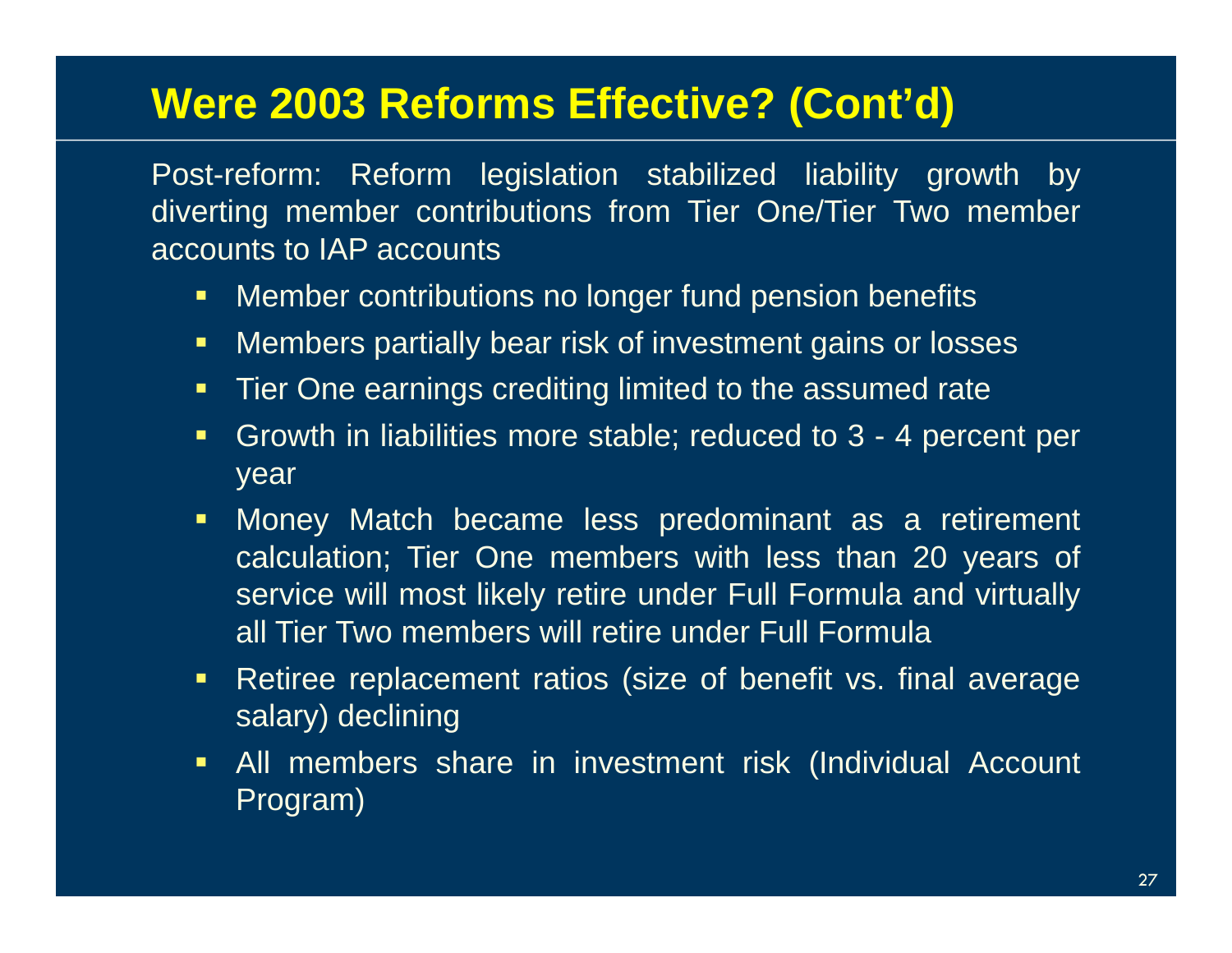#### **PERS Employer Rates: Pre-Reform Projected vs. Post-Reform Actual**



- $\blacksquare$  INCLUDES TIER ONE/TIER TWO & OPSRP
- RATES FOR 2005-07 & BEFORE ARE AS OF VALUATION DATE
- PROJECTED 2013-15 RATES ARE DISPLAYED BASED ON CURRENT RATE-SETTING POLICIES & ASSUMPTIONS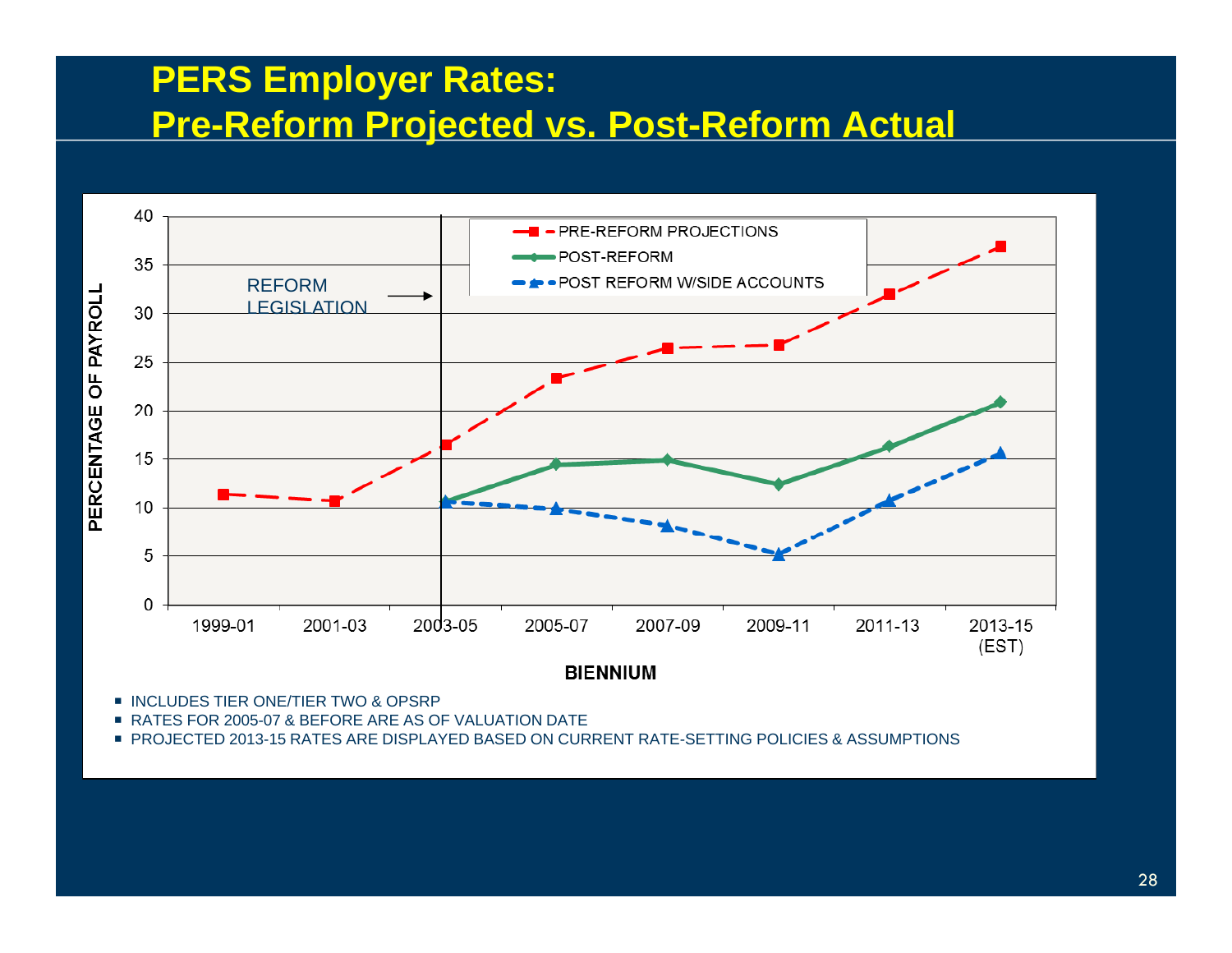## **Can anything be done?**

#### 12/31/2010 Tier 1/Tier 2 & OPSRP Valuation **Actuarial Accrued Liabilities**

- While Tier 1 members represent the predominant portion of the active member liability, 66% of the system's total accrued liability is for members who are no longer working in covered employment
- Over 54% of the Tier 1 active member liability is for members over age 55, and approximately 80% of the Tier 1 active member liability is for members over age 50

**Distribution of Tier 1 Active Liability** 





*Source: Mercer "December 31, 2010 Actuarial Valuation - Oregon Public Employees Retirement System" presentation, dated September 30, 2011.*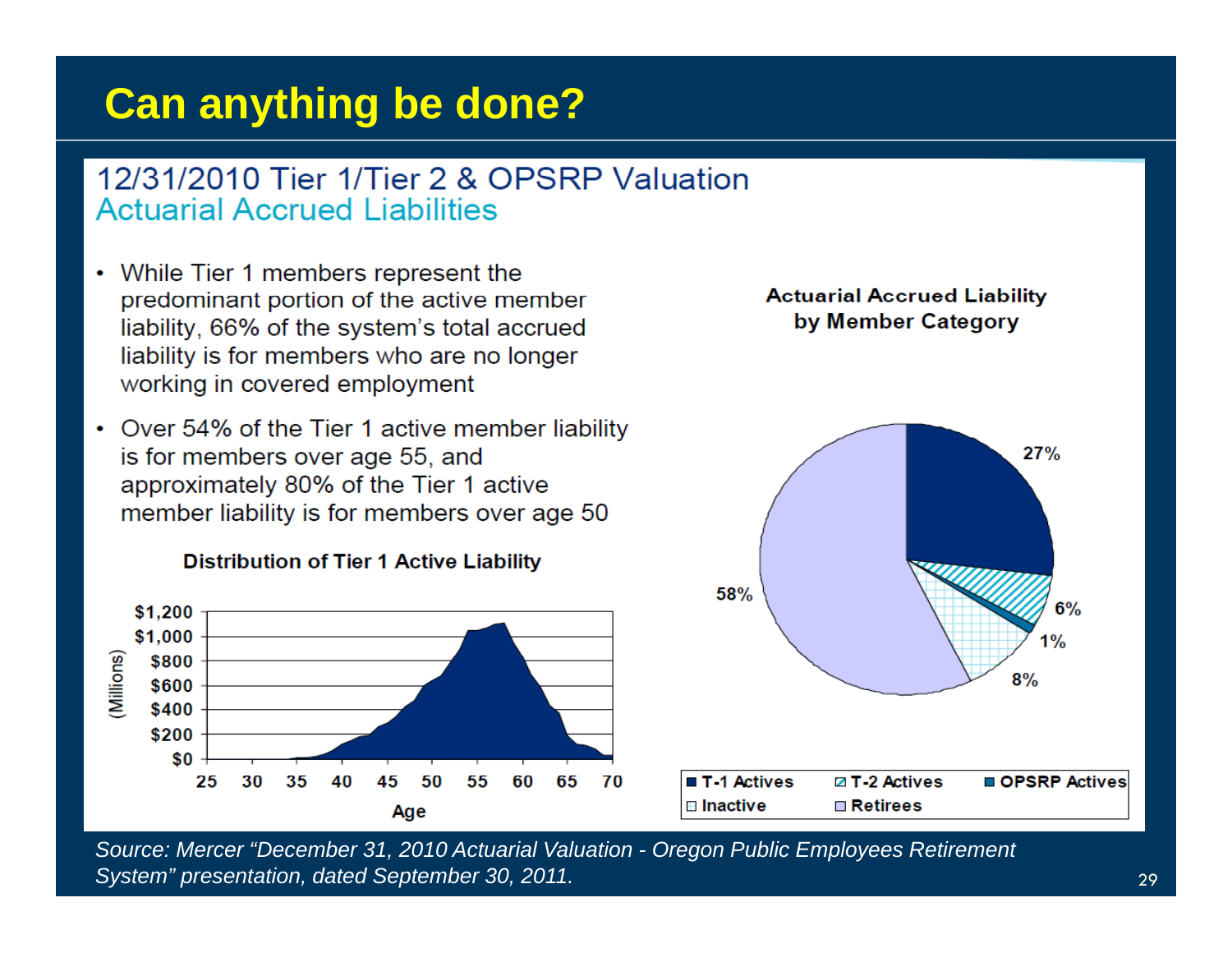## **Can More Legislation Help?**

#### **Maybe.**

City Club of Portland issued well-regarded report suggesting that more legislation would not only be effective, but would hold up in court.

In 2011 session, lots of talk about pickup, creating "Tier 4", but ultimately, only two measures passed.

- $\overline{\Box}$ **HB 2113 - PERS technical fix bill**
- $\Box$  HB 2456 – Prohibits PERS from paying tax 'remedy' to retirees after January 1, 2012 if they do not pay Oregon income tax. Only addressed one of two out of state benefit programs, so not expected to save much.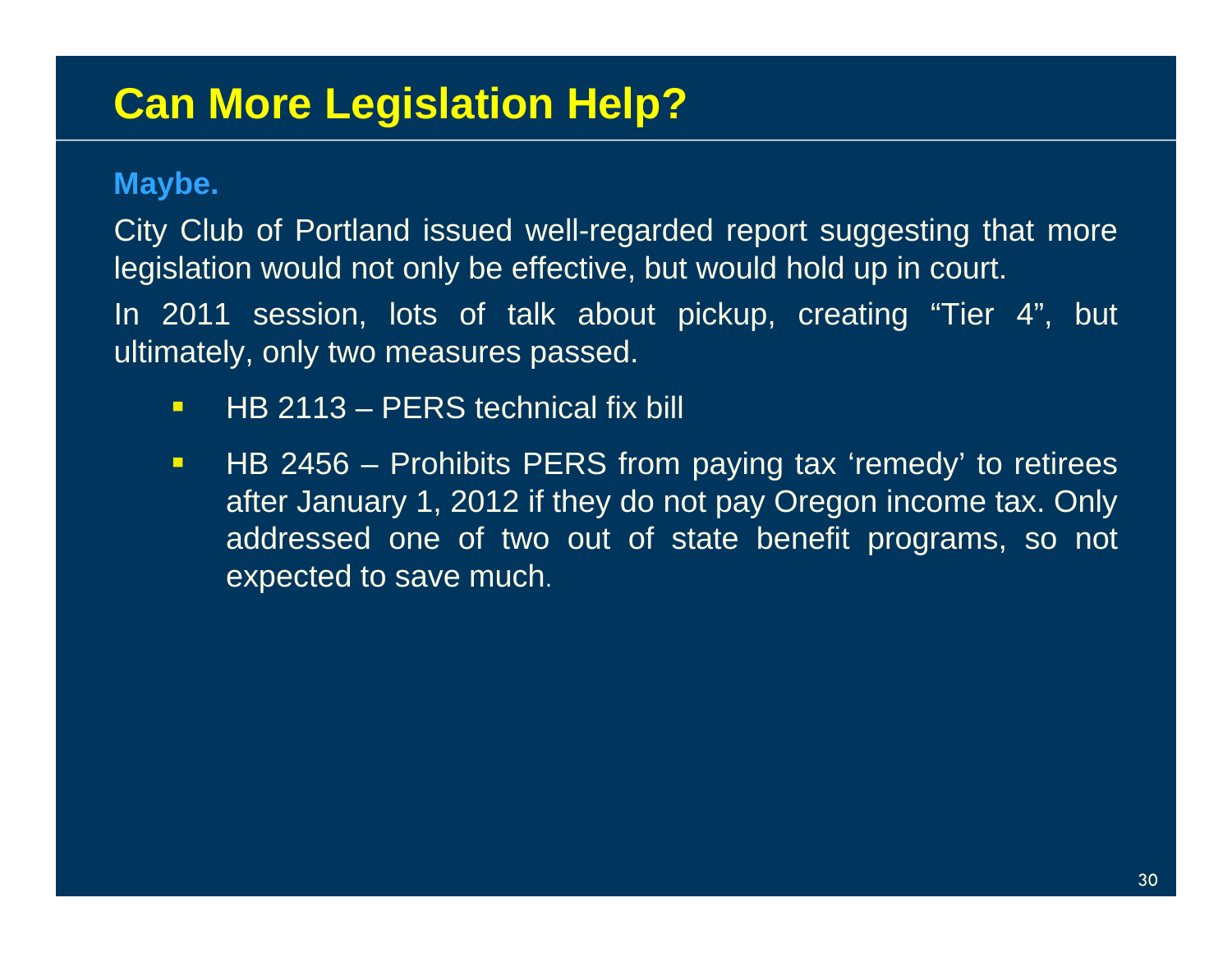## **Can more Legislation help? (cont'd)**

In 2012 Session <sup>a</sup> bill was introduced by Rep. Jason Conge r (R-Bend), based upon many City Club recommendations. Bill would have:

- $\blacksquare$ **Redirected PERS T1 and T2 contributions from IAP to the** PERS Fund.
- $\blacksquare$  Reduced PERS 8% guarantee for money match annuity crediting t o 6 %.
- $\blacksquare$  Decoupled the PERS guaranteed rate of return from the assumed earnings rate.
- $\blacksquare$ **E** Limited COLA eligibility to first \$24,000 (the average PERS benefit) of annual benefits.
- $\blacksquare$ Phased in <sup>a</sup> maximum PERS benefit cap.
- $\blacksquare$ **E** Established a Rate Stabilization Reserve Fund.

Did not get <sup>a</sup> hearing, but is expected to return in 2013.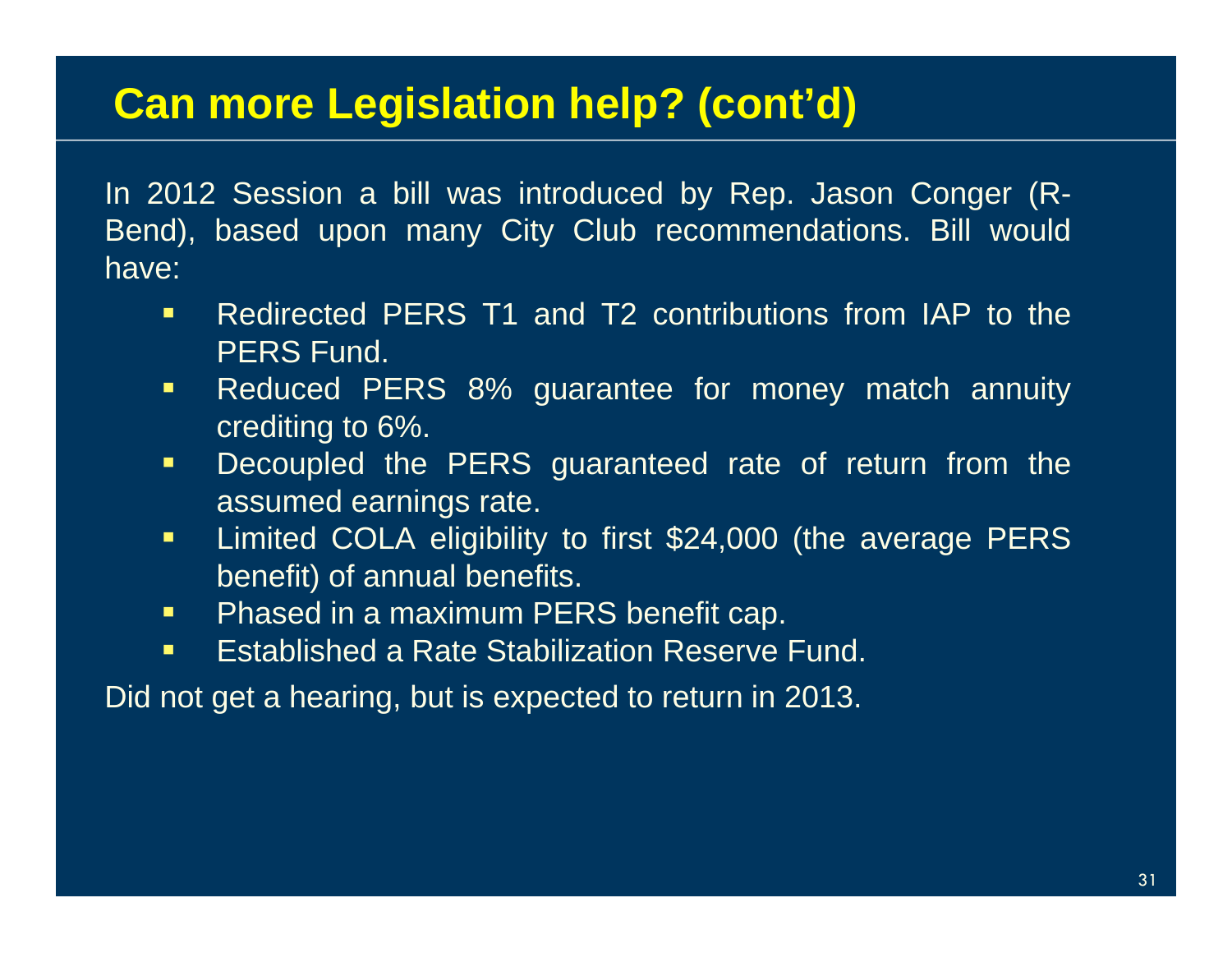#### **PERS Reform Ideas**

We have assembled <sup>a</sup> group of employers to discuss PERS potential reform ideas. OSBA has submitted this list to PERS and requested that the ideas be valued. Depending on responses, these ideas may be pursued in the 2013 Legislative Session. Ideas fall into one of three categories:

- 1. **Increase Employee Contributions:**
	- Allow employee portion of PERS contribution to be somewhere between 0-6% for employees, subject to negotiation with employers.
	- Require employees to contribute to system over and above 6% to help fund system (not into IAP). Determine how much every 1% of payroll contributed would save. Assumes requirement will NOT contribute to Final Average Salary. Assumes that earnings on these funds will accrue to the system.
	- Move IAP contributions for Tier 1 & 2 members back into employee's account in system.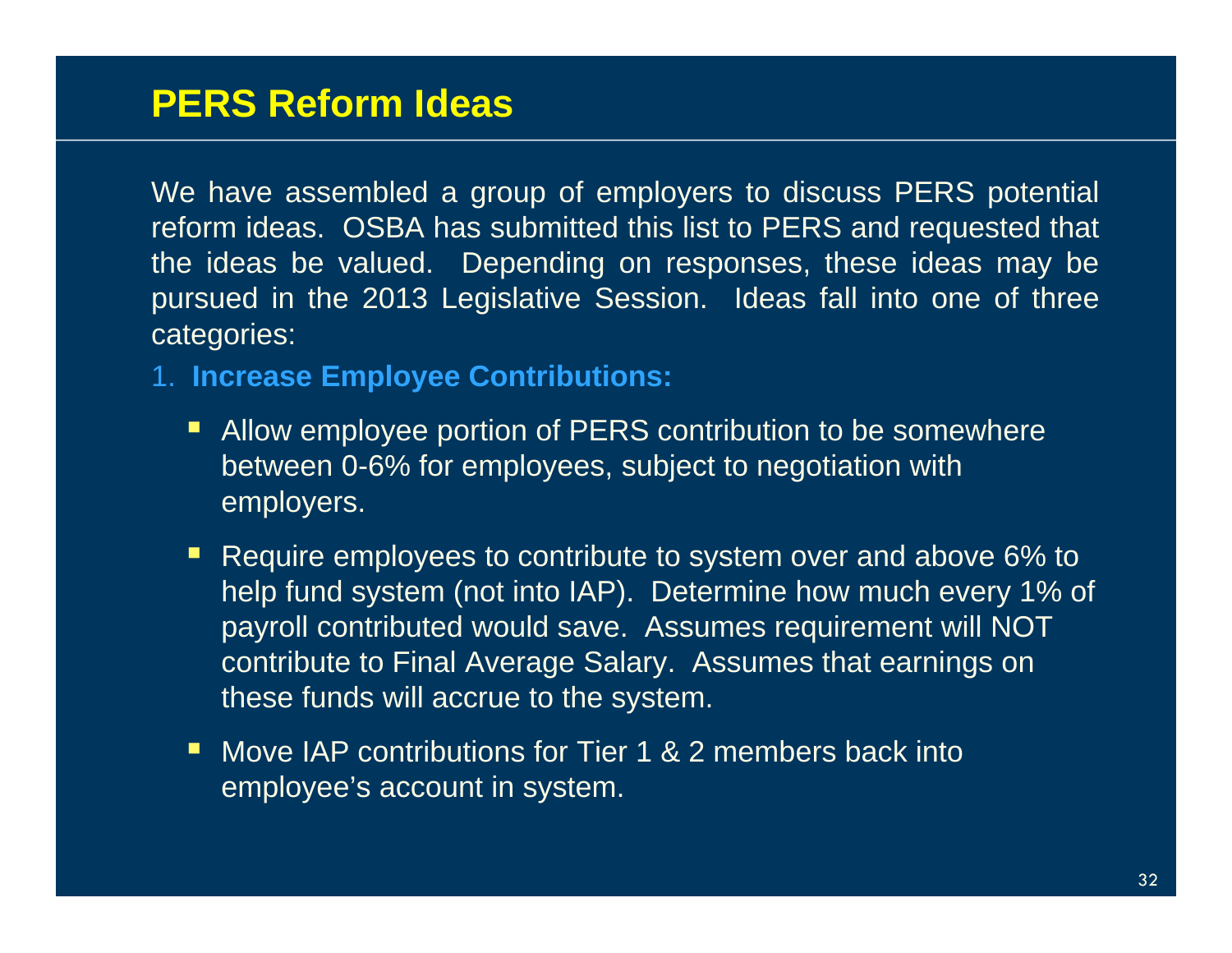#### **PERS Reform Ideas, (Cont'd)**

#### **2. Change Benefit Package/Eligibility**

- $\Box$  Set maximum benefit cap, beginning at 100% and decreasing 1% per year until reaches 80 % FAS. Also, calculate savings at 2 % per year until cap reaches 80%.
- $\Box$  Eliminate 25 (P & F) and 30 Year eligibility. Replace with minimum age of 56 to retire. Do same analysis for every age between 57 and 67.
- $\Box$  Require employees to work minimum of 1,039 hours to establish eligibility to join, increasing from current 600 hours minimum.
- $\Box$ **Eliminate Retiree Health Insurance plans through PERS.**
- $\Box$ Change definition of 'salary' in ways that would drive down the FAS.
- $\Box$  Lower assumed rate of return and project how long increase in payroll rates remains in effect before payroll rates begin to decline due to reduction in pension compensation levels.
- **T** "San Jose" Plan: Give employees option: keep current pension, as long as agree to contribute more of salary — up to 16 percent — to pension fund; or, enter into less generous pension plan with higher retirement age, benefits that accrue more slowly and smaller cost-of-living adjustments.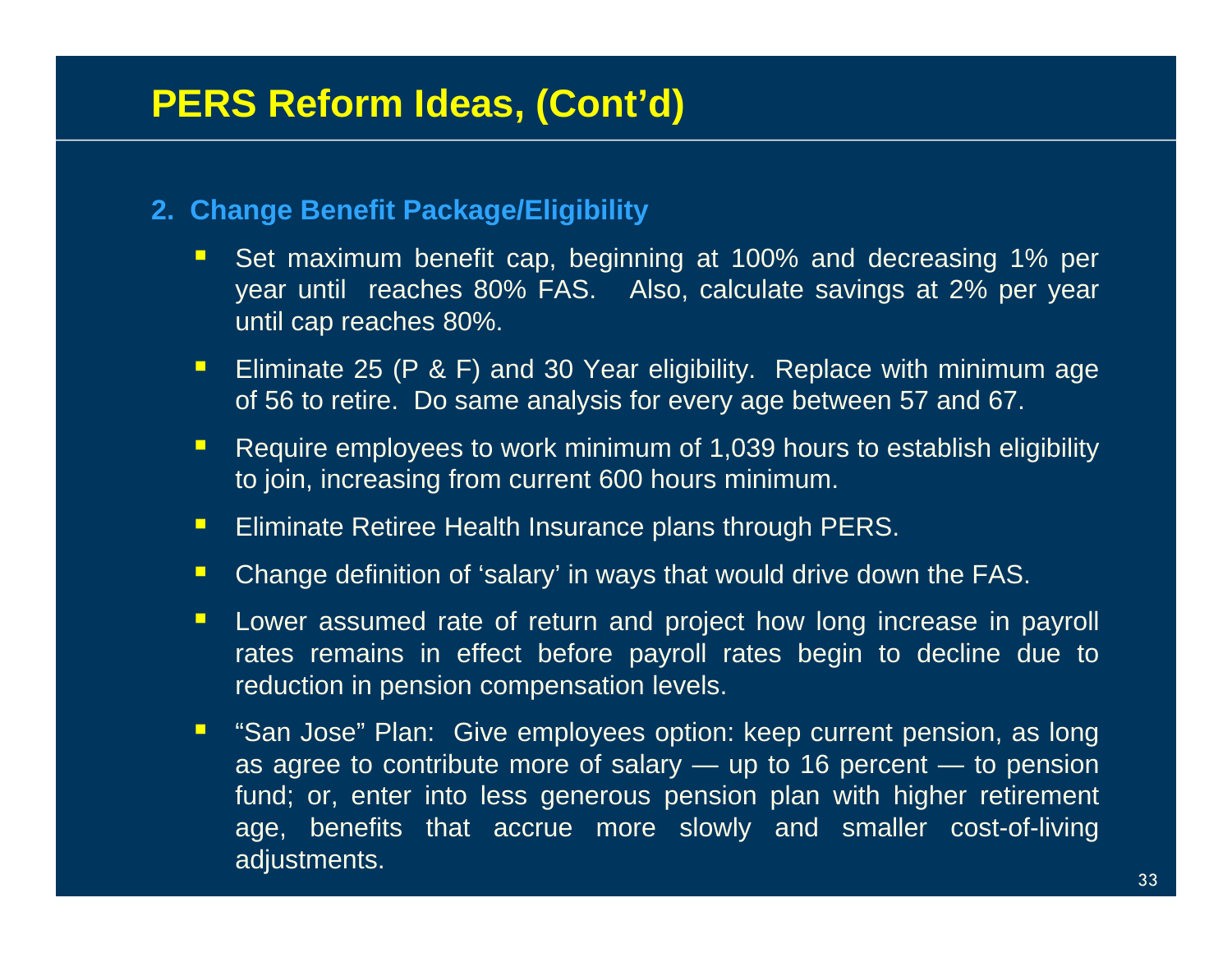#### **PERS Reform Ideas, (Cont'd)**

#### **3. Limit Retiree Payments**

- $\blacksquare$  Replace 2% COLA guarantee with COLA based on actual CPI, or other more conservative measure of change in the economy.
- $\blacksquare$  Eliminate COLA bank whereby 0% inflation factor results in 2% COLA from <sup>a</sup> "banked" year.
- $\Box$ Do not provide a COLA for retirees unless the system is funded at 90%.
- $\blacksquare$  Limit COLA to first \$24,000 of <sup>a</sup> retiree's benefit, with an inflation factor on it so it grows over time.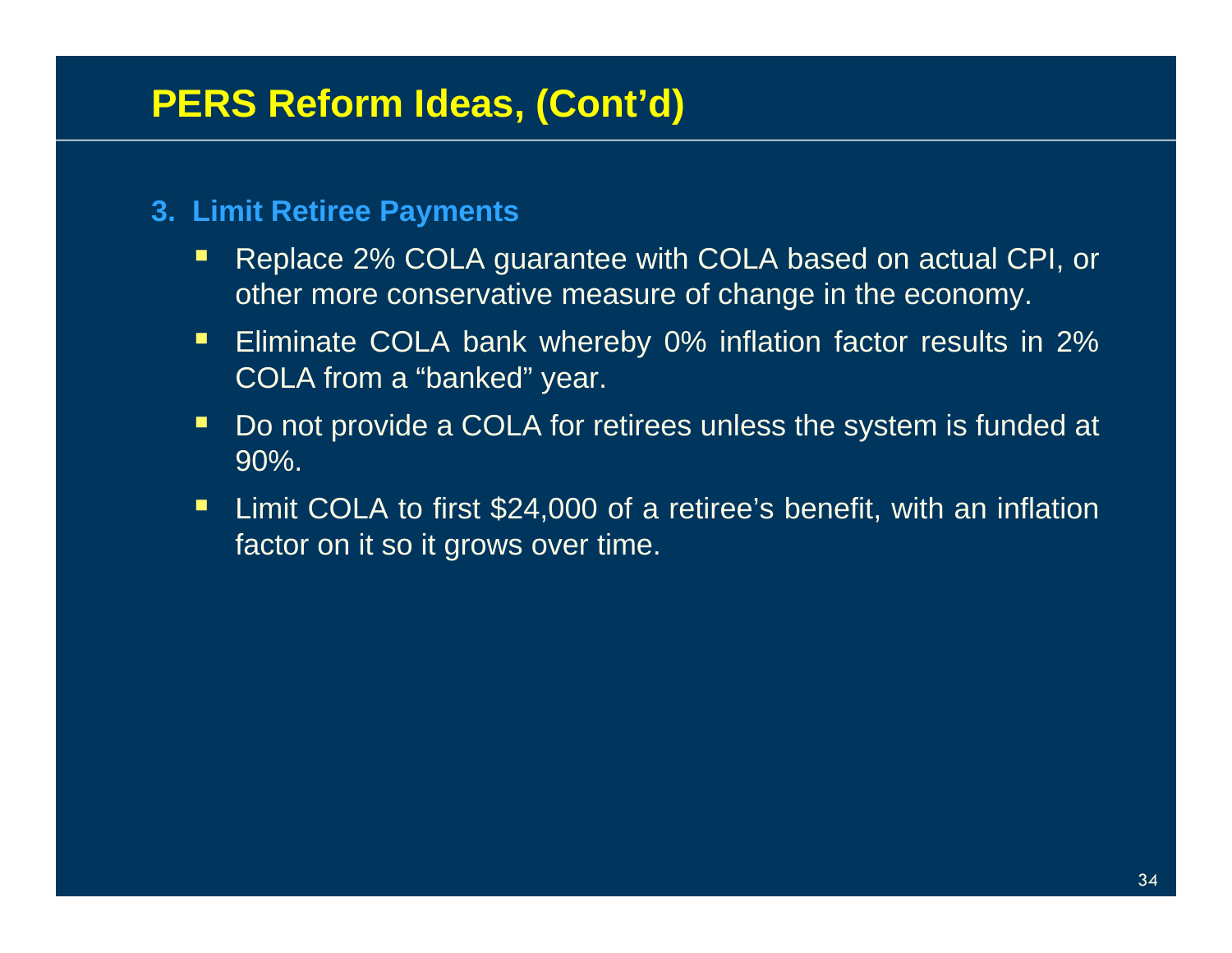# **Contact Information**



Carol Samuels, Senior Vice President Seattle-Northwest Securities Corp (503) 275-8301 csamuels@snwsc.com



Lance Colley, Chief Operations Officer Roseburg Public Schools (541) 440-4027 lcolley@roseburg.k12.or.us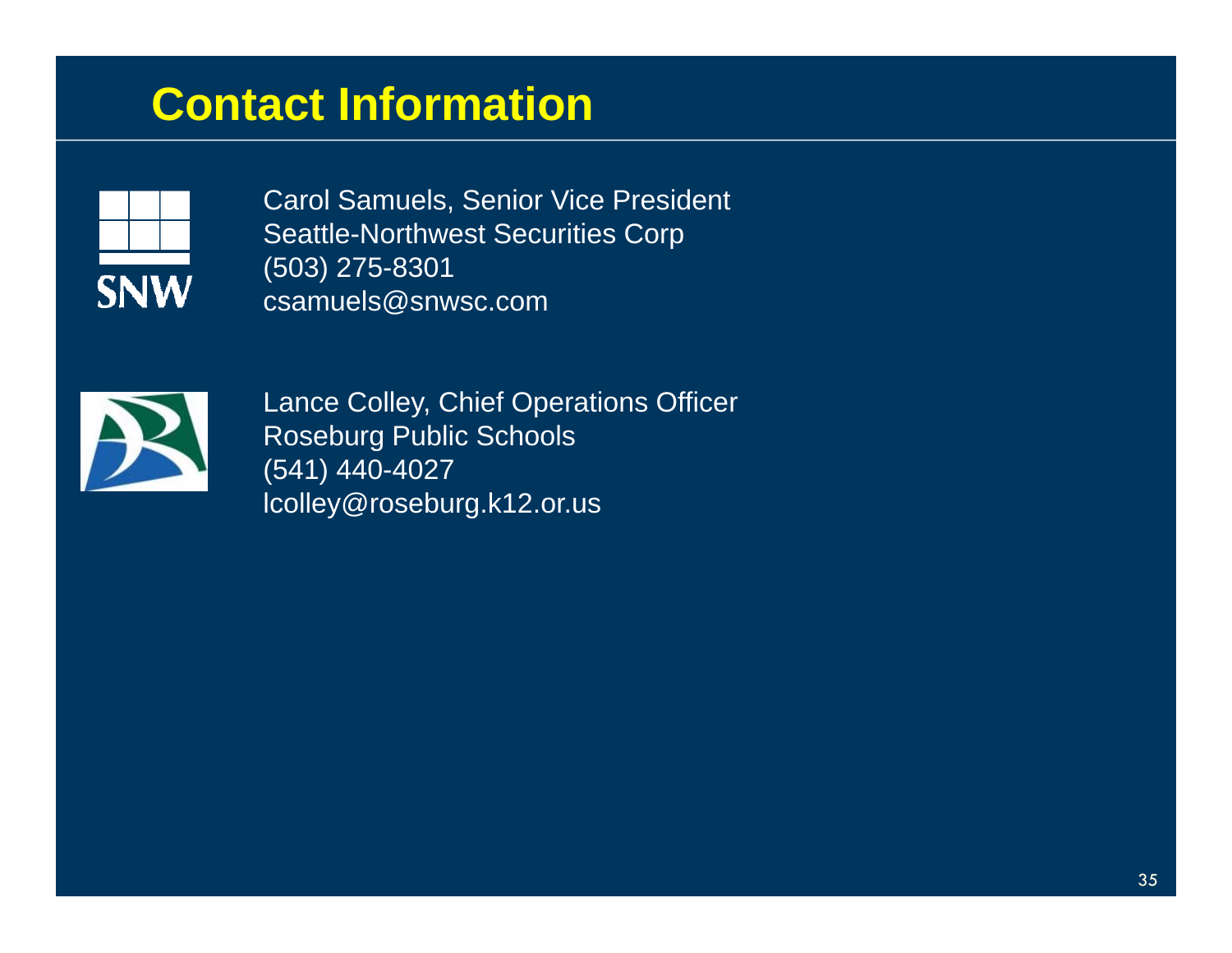**Appendix: 2012 PEW Report**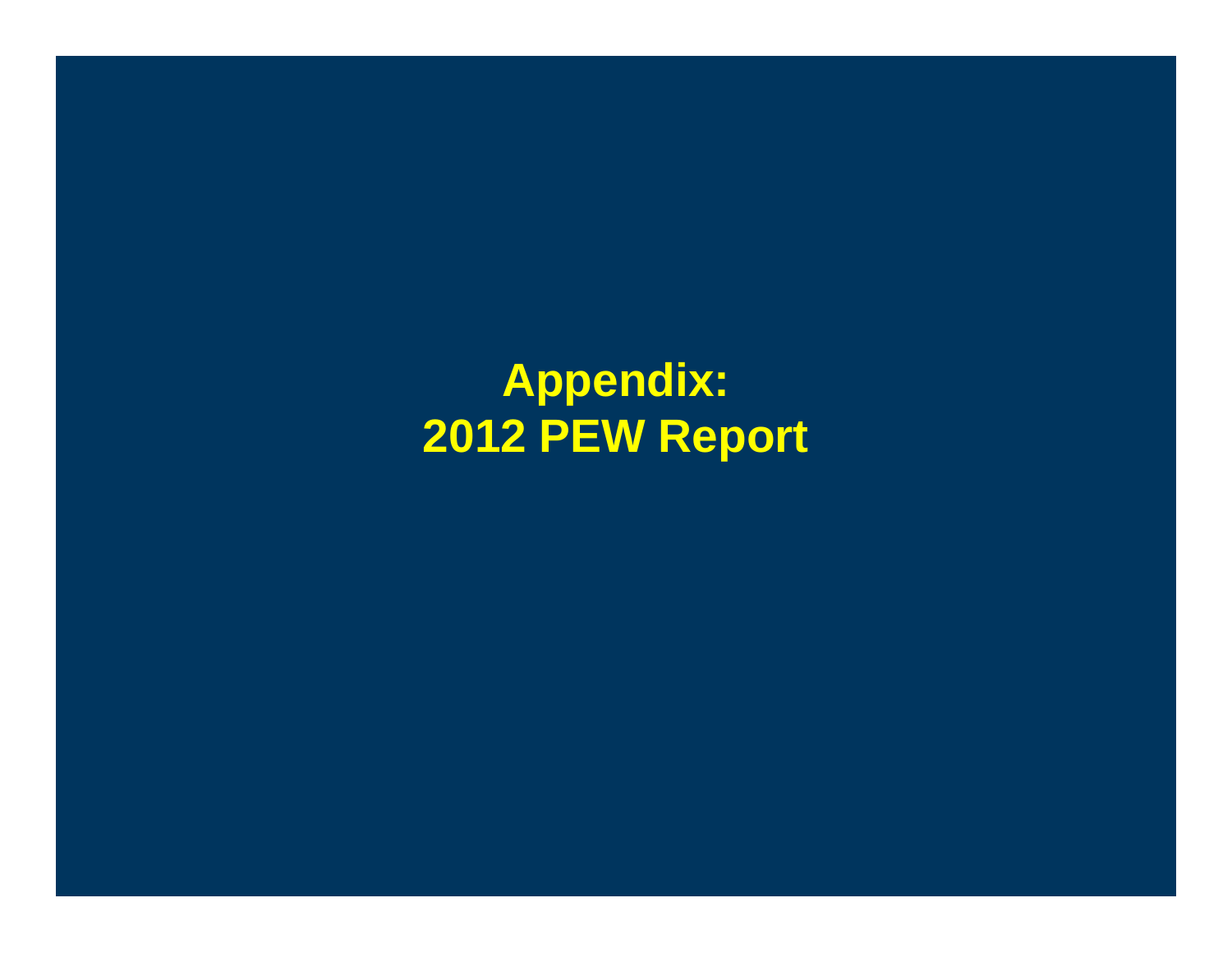#### **2012 Pew Report**

Pew Charitable Research recently issued an updated report on the status of State pension systems. Their findings:

- **States continue to lose ground in efforts to cover pension and** retiree health care costs. In FY2010, states were \$1.38 trillion short, <sup>a</sup> 9% increase from previous year.
- Over last three years, majority of states have added reforms to reduce costs, but more work needs to be done to get back on solid fiscal footing.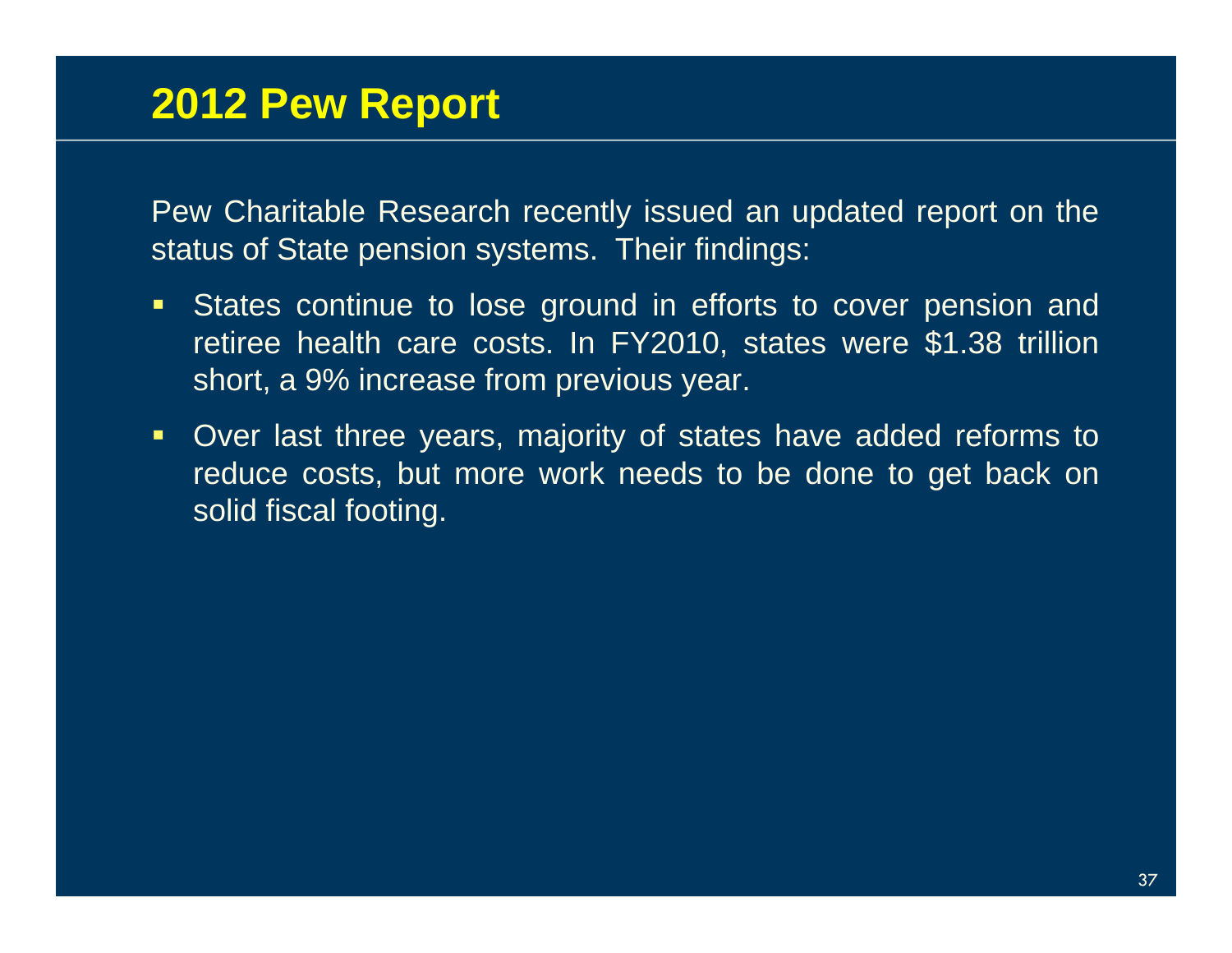### **How Did States Fare?**

- Pew rated 11 states as "solid" performers States with at least 90 percent funded; 7 earned <sup>a</sup> 'needs improvement' rating; and 32 were cause for 'serious concerns.' Oregon was in the 'needs improvement' category.
- On retiree health care, Pew rated 10 as solid (25% or above), 16 as 'needs improvement' and 22 states as causing 'serious concern.' Oregon was in the 'solid' category.

| <b>80-ITATE GRADES</b> |                                 |                        |                |                 | Retiree<br>Health Care |                                        |                 | Retires<br>Health Care |
|------------------------|---------------------------------|------------------------|----------------|-----------------|------------------------|----------------------------------------|-----------------|------------------------|
|                        |                                 |                        |                | <b>Pensions</b> |                        |                                        | <b>Pensions</b> |                        |
|                        | <b>How Did The States Fare?</b> |                        | Kansas         |                 |                        | Oldah oma                              |                 | N/A                    |
|                        |                                 |                        | Kentucky       |                 |                        | Oregon                                 |                 |                        |
|                        |                                 | Retiree<br>Health Care | Louisiana      |                 |                        | Pennsylvaria                           |                 |                        |
|                        | <b>Pensions</b>                 |                        | Maine          |                 |                        | Rhode Island                           |                 |                        |
| Alabama                |                                 |                        | Maryland       |                 |                        | South Cardina                          |                 |                        |
| <b>Alaska</b>          |                                 |                        | Massachusetts  |                 |                        | South Dakota                           |                 |                        |
| Arizona                |                                 |                        | Michigan       |                 |                        | Tennessee                              |                 |                        |
| Arkanses               |                                 |                        | Minnesota      |                 |                        | Texas                                  |                 |                        |
| California             |                                 |                        | Mississicpi    |                 |                        | Utah                                   |                 |                        |
| Colorado               |                                 |                        | Missouri       |                 |                        | Vermont                                |                 |                        |
| Connecticut            |                                 |                        | Montana        |                 |                        | Visolinia                              |                 |                        |
| Delaware               |                                 |                        | Nebraska       |                 | NA                     | Washington                             |                 |                        |
| Florida                |                                 |                        | Nevada         |                 |                        | West Virgin a                          |                 |                        |
| Georgia                |                                 |                        | New Hampshire  |                 |                        | Wisconsin                              |                 |                        |
| Hawaii                 |                                 |                        | New Jersey     |                 |                        | <b>Wyoming</b>                         |                 |                        |
| Idaho                  |                                 |                        | New Mexico     |                 |                        |                                        |                 | avibus                 |
| Illinois               |                                 |                        | New York       |                 |                        | parketnan <b>With</b>                  |                 |                        |
| Indiana                |                                 |                        | North Carolina |                 |                        | SOURCE: Pew Denter on the Stales 2012. |                 |                        |
| lowa                   |                                 |                        | North Dekota   |                 |                        |                                        |                 |                        |
|                        |                                 |                        | Ohio           |                 |                        |                                        |                 |                        |

*SOURCE: Pew Center on the States 2012*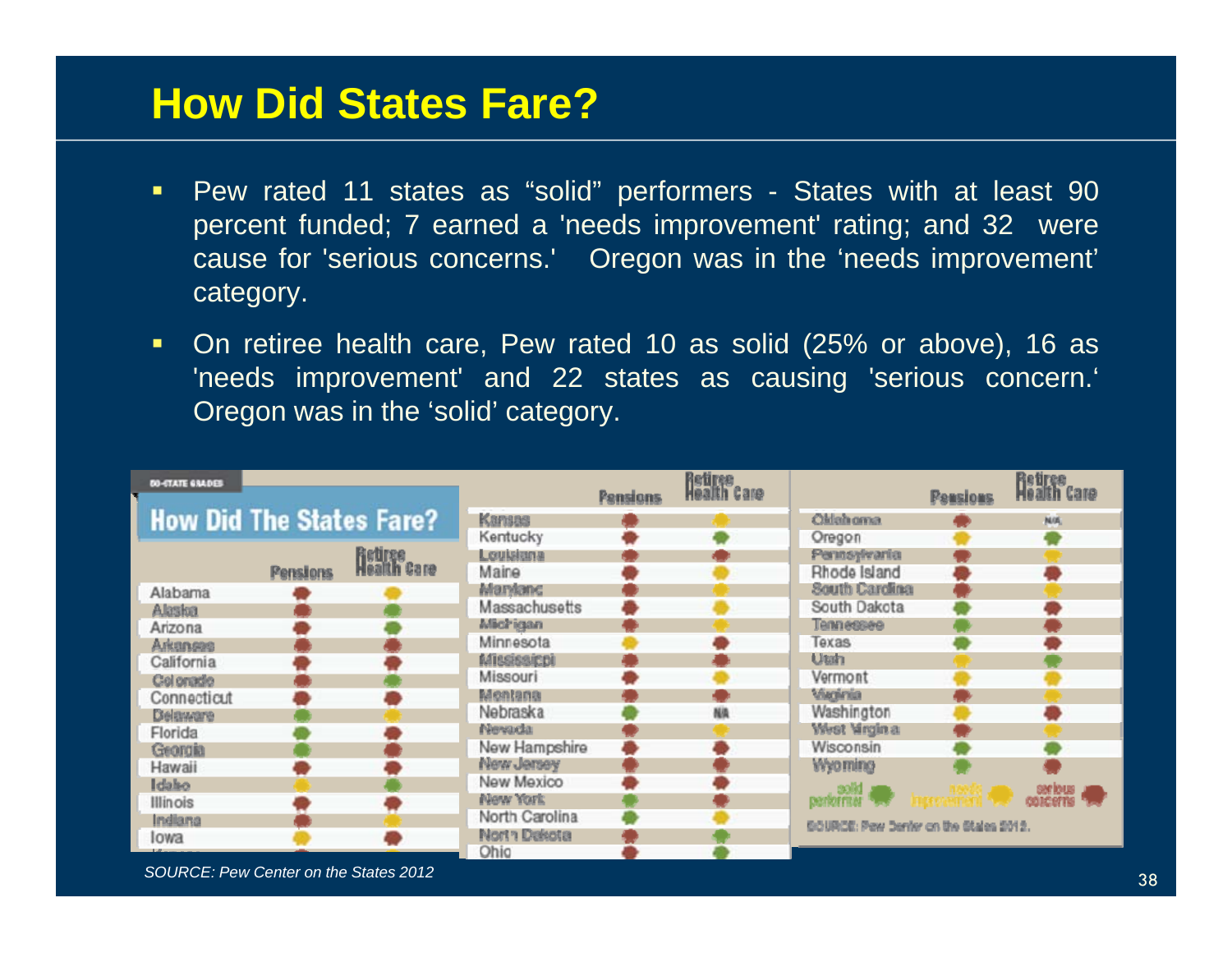## **Pew Report Findings: Misery loves company**

#### *P i ensions*

According to Pew, <sup>a</sup> "healthy" system should be at least 80% funded.

- $\blacksquare$  In 2010, only Wisconsin had <sup>a</sup> fully funded pension plan. 34 states were below the 80% threshold.
- $\blacksquare$  Connecticut, Illinois, Kentucky, and Rhode Island were the worst, with pensions funded under 55% in 2010.
- $\blacksquare$ • North Carolina, South Dakota, Washington, and Wisconsin at 95% or better

#### *Retiree Health Care*

Overall, states only have 5% of funds needed for health care and other nonpension benefits—such as life insurance.

- $\blacksquare$ 17 did not set aside any money to fund retiree health care liabilities.
- $\blacksquare$ • Only 7 had funded at least 25% of health care liabilities— Alaska, Arizona, North Dakota, Ohio, Oregon, Virginia, and Wisconsin.
- $\blacksquare$ Alaska and Arizona are highest, with nearly 50% funded.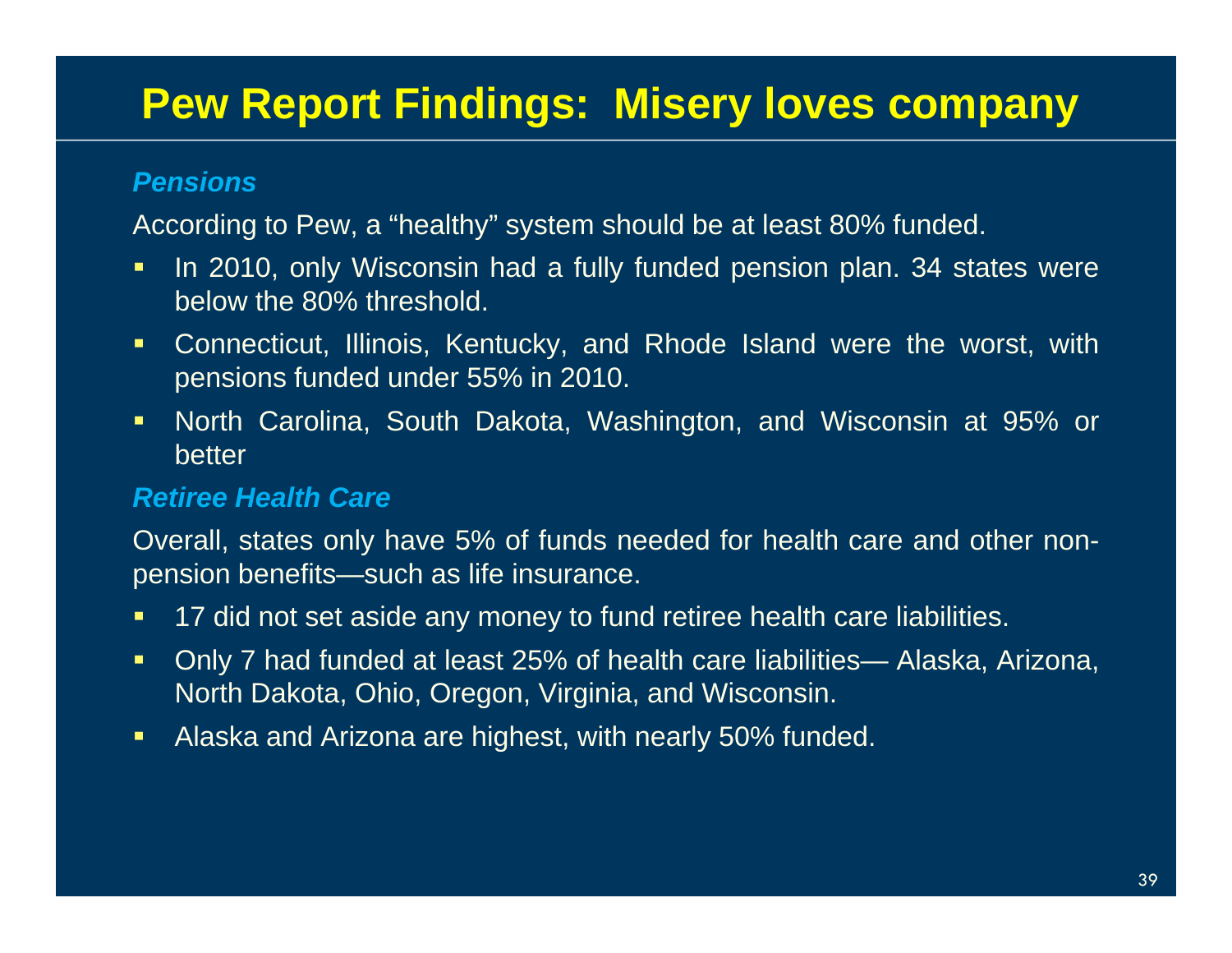#### **Oregon's pension funded status higher than average**

#### States' Public Sector Pensions 78% Funded in Fiscal Year 2010 – Oregon 87% Funded



*Source: The PEW Center on the States, June 2012 report.* \* Note: Funded status includes side accounts.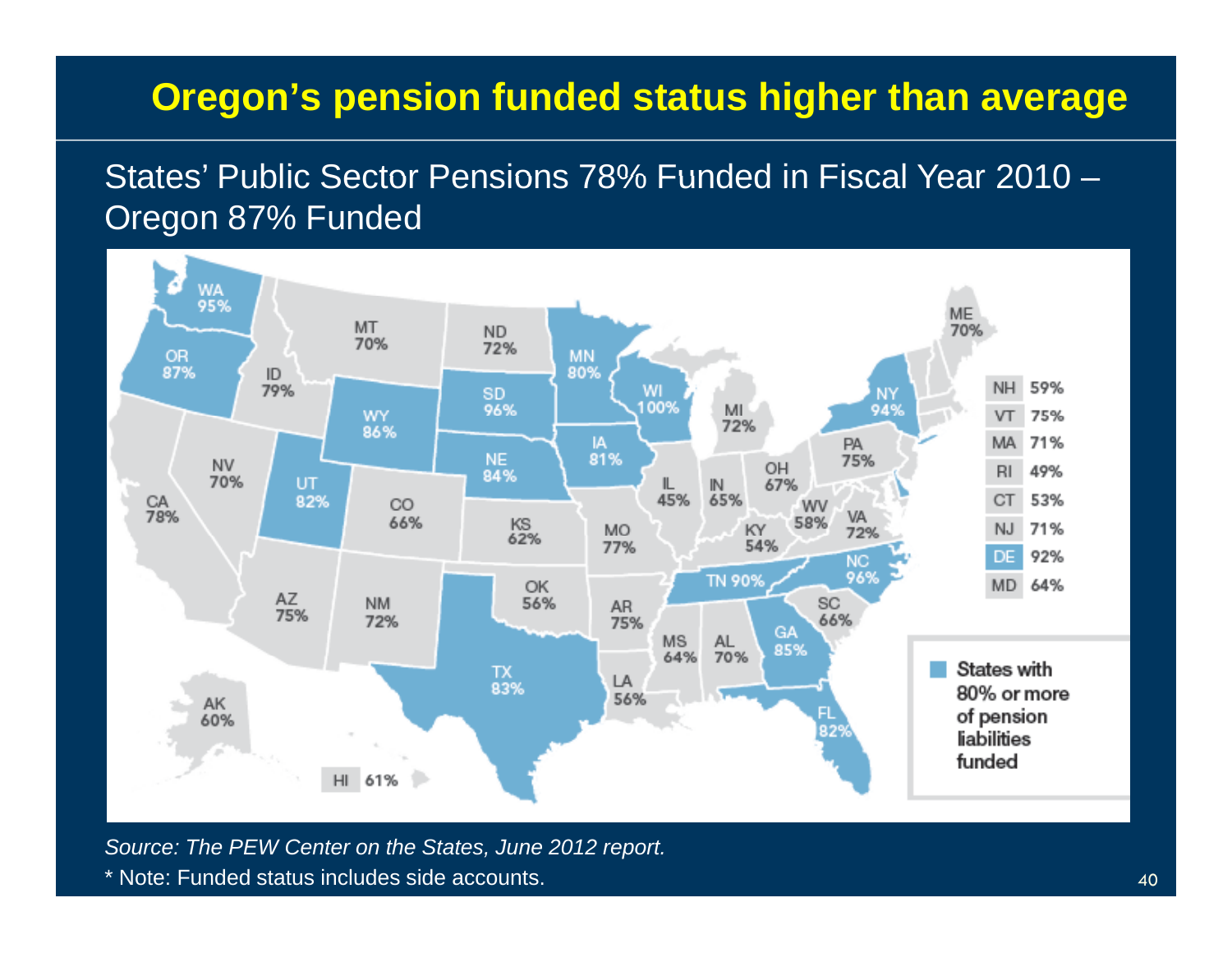## **And health benefits are also better funded . . .**

#### States' Retiree Health Benefits 5% Funded in Fiscal Year 2010 – Oregon 31% funded



*Source: The PEW Center on the States, June 2012 report.*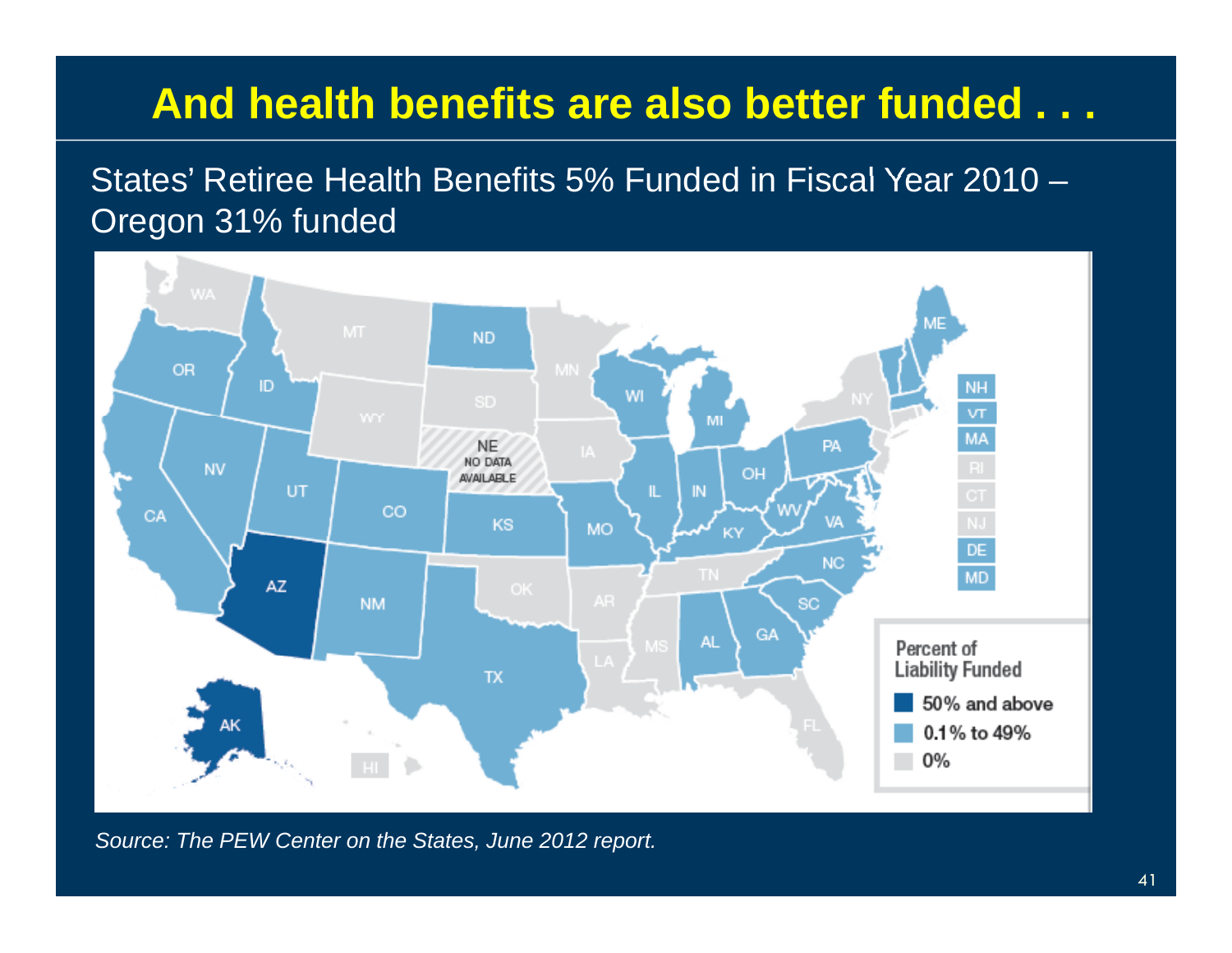# **Appendix: School District Valuations**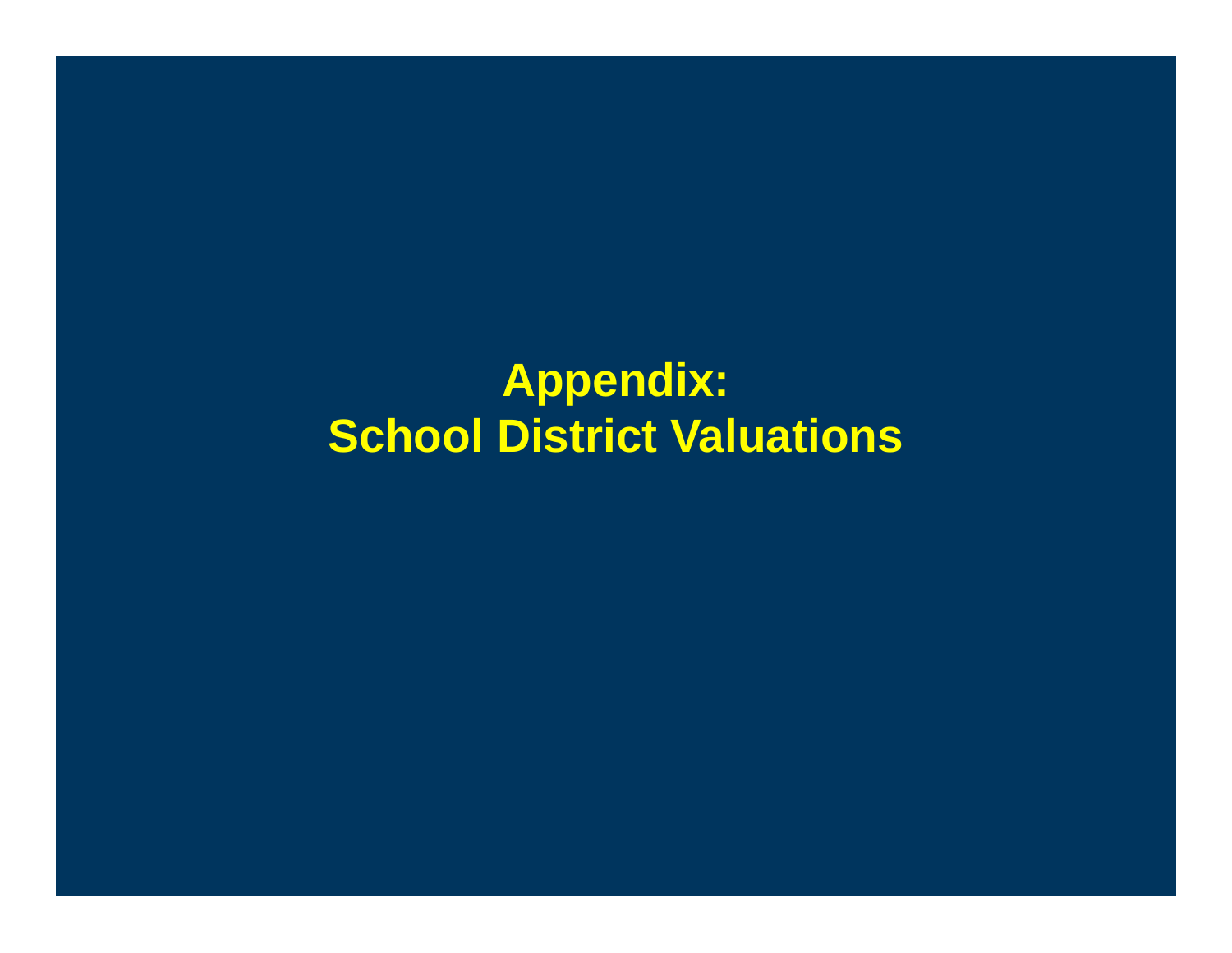#### **School District 2009 Valuations – 2011-2013 Rates**

|                                             |                   |                     |                      |                          |            | <b>School</b>    |                |                 |
|---------------------------------------------|-------------------|---------------------|----------------------|--------------------------|------------|------------------|----------------|-----------------|
|                                             | <b>Allocated</b>  |                     | <b>UAL</b> (after    | <b>Combined</b>          | UAL as a % | <b>District</b>  | Rate           |                 |
| <b>District</b>                             | <b>Pooled UAL</b> | <b>Side Account</b> | <b>Side Account)</b> | <b>Valuation Payroll</b> | of Payroll | <b>Pool Rate</b> | <b>Credit</b>  | <b>Net Rate</b> |
| <b>School District Pool</b>                 | n/a               | n/a                 | n/a                  | \$2,873,700,000          | 207.00%    | 19.48%           | $\overline{a}$ | 19.48%          |
| Amity School District                       | \$7,192,359       | \$<br>7,613,328     | \$<br>$(420,969)$ \$ | 3,461,738                | (12.00%)   | 19.48%           | 17.42%         | 2.06%           |
| Astoria School District                     | 18,261,995        | 20,491,145          | (2,229,150)          | 8,789,639                | (25.00%)   | 19.48%           | 18.47%         | 1.01%           |
| <b>Baker School District</b>                | 17,740,667        | 9,306,274           | 8,434,393            | 8,538,720                | 99.00%     | 19.48%           | 8.63%          | 10.85%          |
| <b>Banks School District</b>                | 8,669,268         | 2,229,667           | 6,439,601            | 4,173,067                | 154.00%    | 19.48%           | 4.23%          | 15.25%          |
| <b>Beaverton School District</b>            | 397,363,949       | 155,868,790         | 241,495,159          | 191,254,336              | 126.00%    | 19.48%           | 6.46%          | 13.02%          |
| <b>Bend-LaPine School District</b>          | 150,760,877       | 75,124,001          | 75,636,876           | 72,562,374               | 104.00%    | 19.48%           | 8.20%          | 11.28%          |
| <b>Brookings School District</b>            | 14,247,484        | 11,273,187          | 2,974,297            | 6,857,424                | 43.00%     | 19.48%           | 13.02%         | 6.46%           |
| Canby School District                       | 57,606,587        | 39,583,949          | 18,022,638           | 27,726,495               | 65.00%     | 19.48%           | 11.31%         | 8.17%           |
| Cascade School District 5                   | 21,588,175        | 16,450,988          | 5,137,187            | 10,390,555               | 49.00%     | 19.48%           | 12.54%         | 6.94%           |
| <b>Central School District</b>              | 28,511,446        | 21,886,451          | 6,624,995            | 13,722,779               | 48.00%     | 19.48%           | 12.64%         | 6.84%           |
| <b>Clackamas Education Service District</b> | 32,748,095        | 15,514,947          | 17,233,148           | 15,761,911               | 109.00%    | 19.48%           | 7.82%          | 11.66%          |
| Coos Bay School District                    | 27,661,878        | 8,014,092           | 19,647,786           | 13,313,875               | 148.00%    | 19.48%           | 4.77%          | 14.71%          |
| <b>Corvallis School District</b>            | 61,421,196        | 31,751,993          | 29,669,203           | 29,562,496               | 100.00%    | 19.48%           | 8.51%          | 10.97%          |
| Creswell School District 40                 | 12,273,244        | 2,805,654           | 9,467,590            | 5,907,207                | 160.00%    | 19.48%           | 3.76%          | 15.72%          |
| <b>Crook County School District</b>         | 26,031,455        | 26,747,551          | (716,096)            | 12,529,140               | $(6.00\%)$ | 19.48%           | 16.91%         | 2.57%           |
| David Douglas School District               | 129,597,994       | 24,119,798          | 105,478,196          | 62,376,515               | 169.00%    | 19.48%           | 3.06%          | 16.42%          |
| Dayton School District                      | 10,154,830        | 7,974,364           | 2,180,466            | 4,887,598                | 45.00%     | 19.48%           | 12.93%         | 6.55%           |
| <b>Douglas Education Service District</b>   | 11,506,217        | 4,857,388           | 6,648,829            | 5,538,031                | 120.00%    | 19.48%           | 6.95%          | 12.53%          |
| <b>Echo School District</b>                 | 2,772,341         | 1,814,392           | 957,949              | 1,334,349                | 72.00%     | 19.48%           | 10.77%         | 8.71%           |
| Estacada School District #108               | 22,565,817        | 10,649,538          | 11,916,279           | 10,861,102               | 110.00%    | 19.48%           | 7.77%          | 11.71%          |
| Eugene School District                      | 188,374,259       | 45,471,403          | 142,902,856          | 9,066,585                | 158.00%    | 19.48%           | 3.97%          | 15.51%          |
| <b>Falls City School District</b>           | 2,141,239         | 1,965,493           | 175,746              | 1,030,595                | 17.00%     | 19.48%           | 15.11%         | 4.37%           |
| Fern Ridge School District                  | 12,523,759        | 7,570,740           | 4,953,019            | 6,027,782                | 82.00%     | 19.48%           | 9.95%          | 9.53%           |
| Forest Grove School District                | 61,972,948        | 24,103,824          | 37,869,124           | 29,828,058               | 127.00%    | 19.48%           | 6.40%          | 13.08%          |
| <b>Gaston Public Schools</b>                | 5,501,454         | 4,560,348           | 941,106              | 2,647,892                | 36.00%     | 19.48%           | 13.65%         | 5.83%           |
| Gervais School District 1                   | 12,059,371        | 10,697,389          | 1,361,982            | 5,804,268                | 23.00%     | 19.48%           | 14.60%         | 4.88%           |
| Gladstone School District #115              | 17,688,707        | 18,977,972          | (1, 289, 265)        | 8,513,711                | (15.00%)   | 19.48%           | 17.66%         | 1.82%           |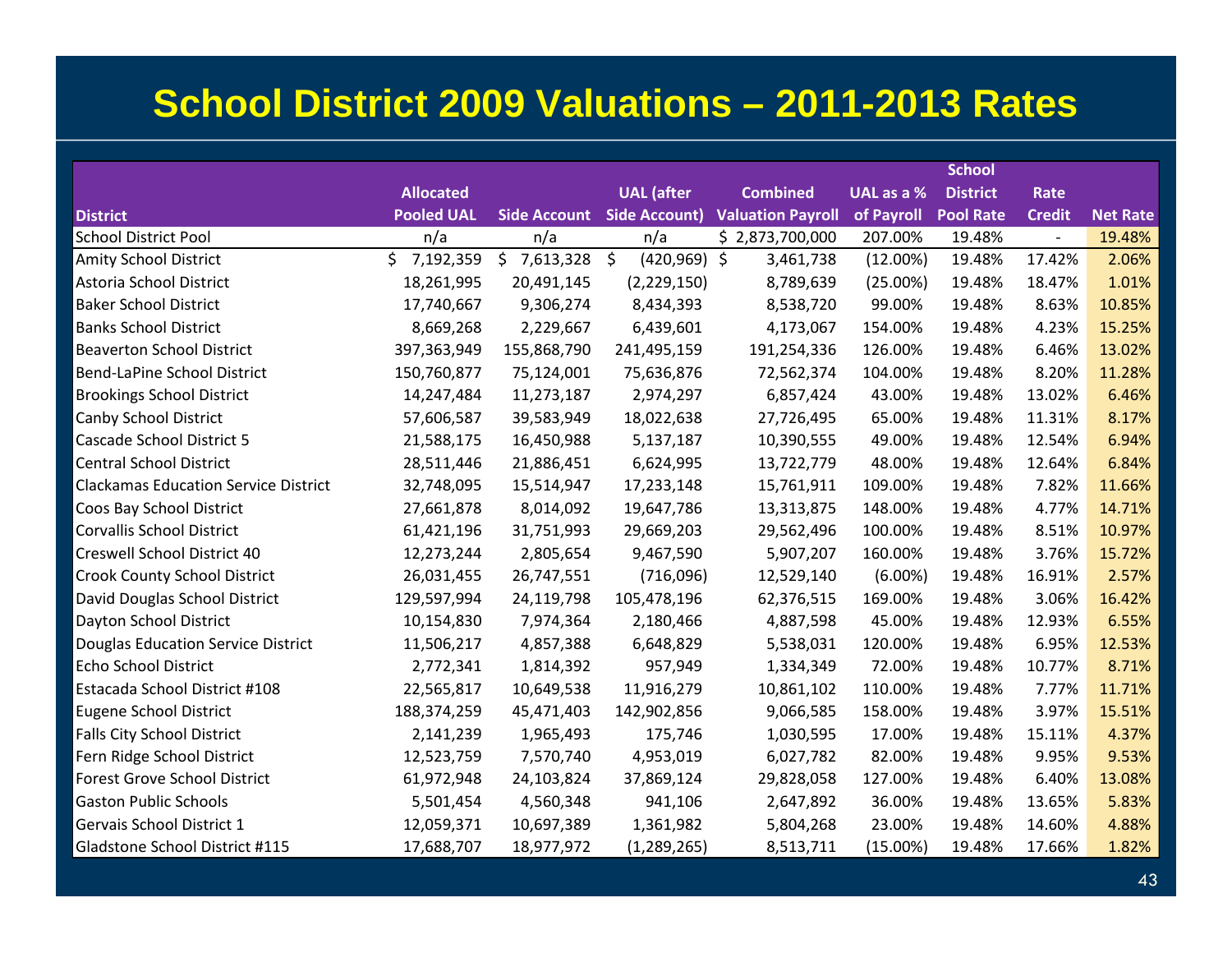#### **School District 2009 Valuations – 2011-2013 Rates, cont.**

|                                         |                   |                     |                      |                          |            | <b>School</b>    |                          |                 |
|-----------------------------------------|-------------------|---------------------|----------------------|--------------------------|------------|------------------|--------------------------|-----------------|
|                                         | <b>Allocated</b>  |                     | <b>UAL</b> (after    | <b>Combined</b>          | UAL as a % | <b>District</b>  | Rate                     |                 |
| <b>District</b>                         | <b>Pooled UAL</b> | <b>Side Account</b> | <b>Side Account)</b> | <b>Valuation Payroll</b> | of Payroll | <b>Pool Rate</b> | <b>Credit</b>            | <b>Net Rate</b> |
| <b>School District Pool</b>             | n/a               | n/a                 | n/a                  | \$2,873,700,000          | 207.00%    | 19.48%           | $\overline{\phantom{a}}$ | 19.48%          |
| <b>Glide School District</b>            | 8,097,448         | 3,443,877           | 4,653,571            | 3,897,364                | 119.00%    | 19.48%           | 7.00%                    | 12.48%          |
| <b>Greater Albany School District</b>   | 82,871,899        | 38,712,769          | 44,159,130           | 39,886,885               | 111.00%    | 19.48%           | 7.69%                    | 11.79%          |
| <b>Gresham-Barlow School District</b>   | 114,318,578       | 67,201,457          | 47,117,121           | 55,022,414               | 86.00%     | 19.48%           | 9.68%                    | 9.80%           |
| Harney County School District 3 (Burns) | 9,967,045         | 12,996,367          | (3,029,322)          | 4,797,216                | (63.00%)   | 19.48%           | 18.89%                   | 0.59%           |
| <b>Hermiston School District</b>        | 41,183,790        | 21,532,796          | 19,650,994           | 19,822,076               | 99.00%     | 19.48%           | 8.61%                    | 10.87%          |
| <b>High Desert ESD</b>                  | 26,172,524        | 10,647,219          | 15,525,305           | 12,597,038               | 125.00%    | 19.48%           | 6.58%                    | 12.90%          |
| Hillsboro School District 1             | 207,385,900       | 85,271,228          | 122,114,672          | 99,816,434               | 122.00%    | 19.48%           | 6.77%                    | 12.71%          |
| Hood River County School District       | 48,134,107        | 24,374,014          | 23,760,093           | 23,167,317               | 103.00%    | 19.48%           | 8.34%                    | 11.14%          |
| Jefferson School District               | 9,639,043         | 7,469,443           | 2,169,600            | 4,639,346                | 47.00%     | 19.48%           | 12.76%                   | 6.72%           |
| John Day School District                | 8,308,751         | 4,188,088           | 4,120,663            | 3,999,066                | 103.00%    | 19.48%           | 8.30%                    | 11.18%          |
| La Grande School District 1             | 19,320,040        | 10,632,490          | 8,687,550            | 9,298,884                | 93.00%     | 19.48%           | 9.06%                    | 10.42%          |
| Lake Oswego School District             | 70,003,895        | 45,154,108          | 24,849,787           | 33,693,415               | 74.00%     | 19.48%           | 10.62%                   | 8.86%           |
| Lane County ESD                         | 23,557,557        | 5,355,452           | 18,202,105           | 11,338,434               | 161.00%    | 19.48%           | 3.74%                    | 15.74%          |
| Lincoln County School District          | 43,537,943        | 59,634,658          | (16,096,715)         | 20,955,148               | (77.00%)   | 19.48%           | 18.89%                   | 0.59%           |
| <b>Madras School District</b>           | 31,521,612        | 13,157,957          | 18,363,655           | 15,171,595               | 121.00%    | 19.48%           | 6.87%                    | 12.61%          |
| McMinnville School District             | 63,383,274        | 28,338,572          | 35,044,702           | 30,506,859               | 115.00%    | 19.48%           | 7.36%                    | 12.12%          |
| Medford School District 549             | 104,604,280       | 26,576,701          | 78,027,579           | 50,346,847               | 155.00%    | 19.48%           | 4.18%                    | 15.30%          |
| Milton-Freewater School District        | 20,529,953        | 14,536,066          | 5,993,887            | 9,881,225                | 61.00%     | 19.48%           | 11.65%                   | 7.83%           |
| Molalla River School District           | 21,471,410        | 25,431,628          | (3,960,218)          | 10,334,355               | (38.00%)   | 19.48%           | 18.89%                   | 0.59%           |
| Monroe School District                  | 4,743,705         | 1,856,832           | 2,886,873            | 2,283,182                | 126.00%    | 19.48%           | 6.44%                    | 13.04%          |
| Morrow School District 1                | 21,139,187        | 8,167,819           | 12,971,368           | 10,174,454               | 127.00%    | 19.48%           | 6.36%                    | 13.12%          |
| Multnomah ESD                           | 60,143,139        | 28,338,765          | 31,804,374           | 28,947,357               | 110.00%    | 19.48%           | 7.76%                    | 11.72%          |
| Nestucca Valley School District         | 5,943,819         | 2,134,145           | 3,809,674            | 2,860,806                | 133.00%    | 19.48%           | 5.91%                    | 13.57%          |
| Newberg School District 29Jt            | 46,815,576        | 38,001,066          | 8,814,510            | 22,532,698               | 39.00%     | 19.48%           | 13.36%                   | 6.12%           |
| North Bend School District 13           | 16,737,270        | 9,321,851           | 7,415,419            | 8,055,777                | 92.00%     | 19.48%           | 9.17%                    | 10.31%          |
| North Clackamas School District 12      | 174,353,495       | 121,905,979         | 52,447,516           | 83,917,683               | 63.00%     | 19.48%           | 11.51%                   | 7.97%           |
| North Marion School District 15         | 17,636,162        | 12,353,252          | 5,282,910            | 8,488,421                | 62.00%     | 19.48%           | 11.53%                   | 7.95%           |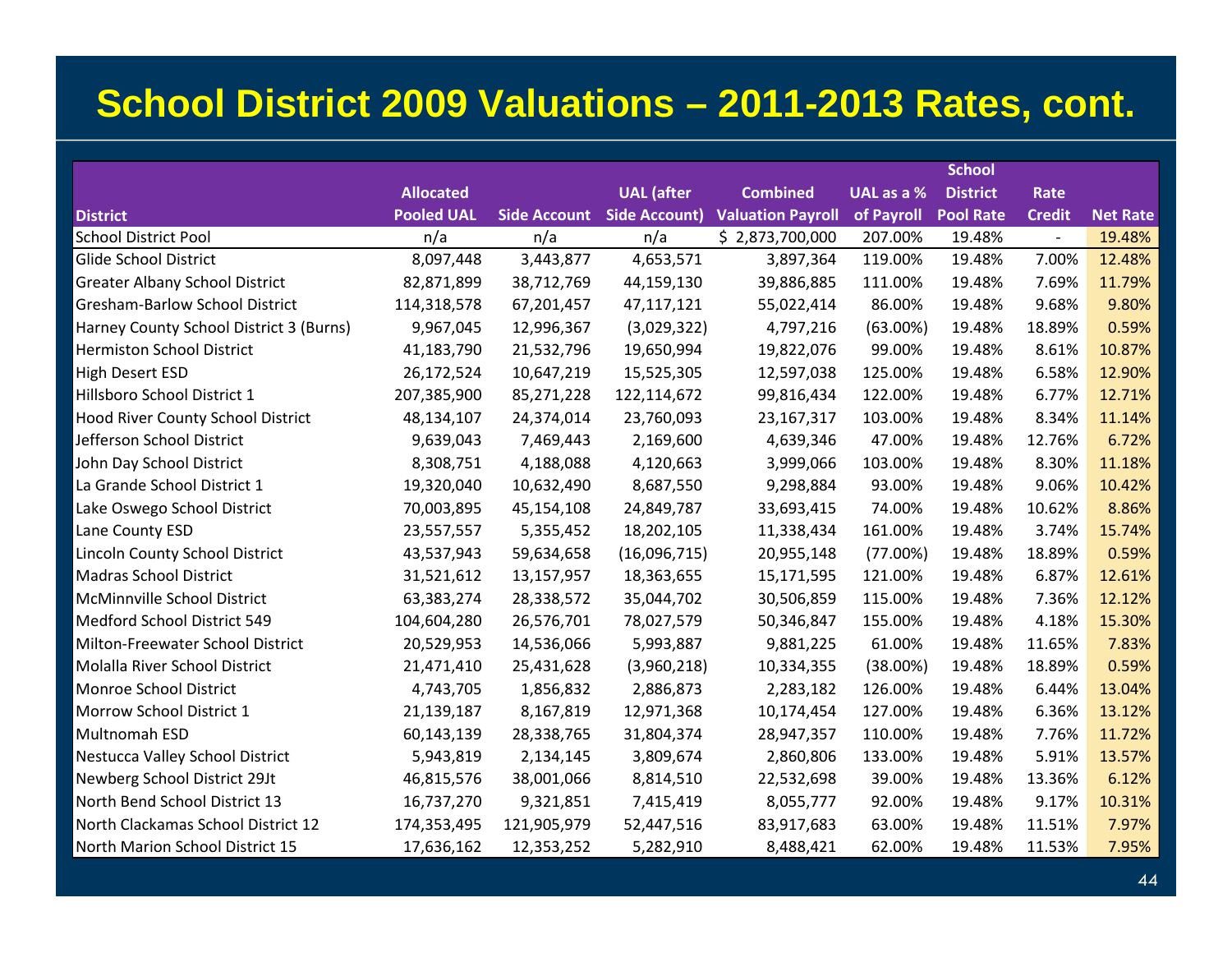#### **School District 2009 Valuations – 2011-2013 Rates, cont.**

|                                     |                   |                     |                      |                          |            | <b>School</b>    |                          |                 |
|-------------------------------------|-------------------|---------------------|----------------------|--------------------------|------------|------------------|--------------------------|-----------------|
|                                     | <b>Allocated</b>  |                     | <b>UAL</b> (after    | <b>Combined</b>          | UAL as a % | <b>District</b>  | Rate                     |                 |
| <b>District</b>                     | <b>Pooled UAL</b> | <b>Side Account</b> | <b>Side Account)</b> | <b>Valuation Payroll</b> | of Payroll | <b>Pool Rate</b> | <b>Credit</b>            | <b>Net Rate</b> |
| <b>School District Pool</b>         | n/a               | n/a                 | n/a                  | \$2,873,700,000          | 207.00%    | 19.48%           | $\overline{\phantom{a}}$ | 19.48%          |
| North Santiam School District 29    | 22,180,802        | 16,888,498          | 5,292,304            | 10,675,791               | 50.00%     | 19.48%           | 12.53%                   | 6.95%           |
| North Wasco School District         | 29,741,437        | 16,706,212          | 13,035,225           | 14,314,783               | 91.00%     | 19.48%           | 9.25%                    | 10.23%          |
| <b>Ontario School District 8</b>    | 28,399,418        | 10,502,881          | 17,896,537           | 13,668,859               | 131.00%    | 19.48%           | 6.09%                    | 13.39%          |
| Oregon City School District         | 73,796,579        | 39,119,518          | 34,677,061           | 35,518,863               | 98.00%     | 19.48%           | 8.73%                    | 10.75%          |
| <b>Pendleton School District</b>    | 29,989,725        | 29,450,227          | 539,498              | 14,434,286               | 4.00%      | 19.48%           | 16.17%                   | 3.31%           |
| Philomath School District 17J       | 13,740,914        | 6,511,368           | 7,229,546            | 6,613,608                | 109.00%    | 19.48%           | 7.80%                    | 11.68%          |
| <b>Phoenix School District</b>      | 24,194,987        | 12,697,263          | 11,497,724           | 11,645,234               | 99.00%     | 19.48%           | 8.64%                    | 10.84%          |
| <b>Pilot Rock School District</b>   | 4,131,605         | 2,184,882           | 1,946,723            | 1,997,718                | 98.00%     | 19.48%           | 8.66%                    | 10.82%          |
| <b>Portland Public Schools</b>      | 550,004,404       | 588,200,531         | (38, 196, 127)       | 264,721,365              | (14.00%)   | 19.48%           | 17.60%                   | 1.88%           |
| <b>Rainier School District</b>      | 9,737,627         | 5,930,647           | 3,806,980            | 4,686,795                | 81.00%     | 19.48%           | 10.03%                   | 9.45%           |
| <b>Redmond School District</b>      | 61,548,315        | 27,149,922          | 34,398,393           | 29,623,679               | 116.00%    | 19.48%           | 7.26%                    | 12.22%          |
| <b>Reedsport School District</b>    | 6,016,299         | 3,392,914           | 2,623,385            | 2,895,691                | 91.00%     | 19.48%           | 9.28%                    | 10.20%          |
| Reynolds School District            | 115,874,896       | 86,907,618          | 28,967,278           | 55,771,482               | 52.00%     | 19.48%           | 12.35%                   | 7.13%           |
| <b>Riverdale School District</b>    | 7,005,080         | 4,693,554           | 2,311,526            | 3,371,482                | 69.00%     | 19.48%           | 11.03%                   | 8.45%           |
| Roseburg School District            | 57,212,972        | 35,486,100          | 21,726,872           | 27,537,045               | 79.00%     | 19.48%           | 10.21%                   | 9.27%           |
| Salem-Keizer School District        | 421,428,469       | 198,048,169         | 223,380,300          | 202,836,775              | 110.00%    | 19.48%           | 7.73%                    | 11.75%          |
| Santiam Canyon School District      | 6,577,068         | 4,142,812           | 2,434,256            | 3,165,594                | 77.00%     | 19.48%           | 10.37%                   | 9.11%           |
| Seaside Scool District              | 18,304,275        | 8,391,088           | 9,913,187            | 8,809,989                | 113.00%    | 19.48%           | 7.55%                    | 11.93%          |
| Sherwood School District 88J        | 41,191,454        | 12,261,107          | 28,930,347           | 19,825,765               | 146.00%    | 19.48%           | 4.90%                    | 14.58%          |
| <b>Silver Falls School District</b> | 32,857,264        | 17,455,912          | 15,401,352           | 15,814,455               | 97.00%     | 19.48%           | 8.74%                    | 10.74%          |
| <b>Sisters School District</b>      | 14,537,053        | 9,084,119           | 5,452,934            | 6,996,796                | 78.00%     | 19.48%           | 10.29%                   | 9.19%           |
| <b>Siuslaw School District</b>      | 12,204,005        | 9,028,798           | 3,175,207            | 5,873,882                | 54.00%     | 19.48%           | 12.18%                   | 7.30%           |
| South Lane School District          | 29,277,605        | 25,048,255          | 4,229,350            | 14,091,537               | 30.00%     | 19.48%           | 14.08%                   | 5.40%           |
| South Umpqua School District        | 13,136,941        | 15,364,743          | (2, 227, 802)        | 6,322,911                | (35.00%)   | 19.48%           | 18.89%                   | 0.59%           |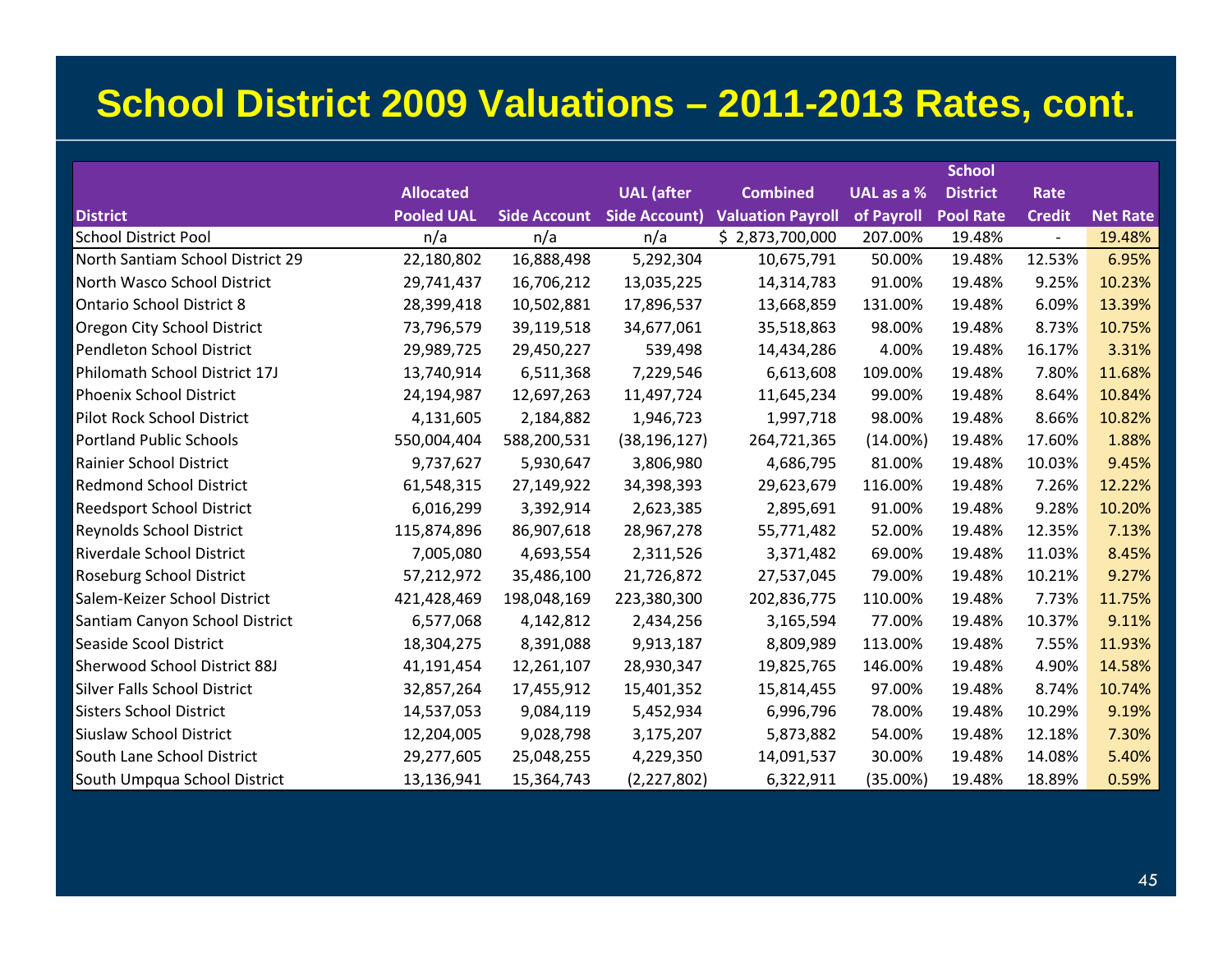#### **School District 2009 Valuations – 2011-2013 Rates, cont.**

|                                       |                   |                     |                      |                          |             | <b>School</b>    |                          |                 |
|---------------------------------------|-------------------|---------------------|----------------------|--------------------------|-------------|------------------|--------------------------|-----------------|
|                                       | <b>Allocated</b>  |                     | <b>UAL</b> (after    | <b>Combined</b>          | UAL as a %  | <b>District</b>  | Rate                     |                 |
| <b>District</b>                       | <b>Pooled UAL</b> | <b>Side Account</b> | <b>Side Account)</b> | <b>Valuation Payroll</b> | of Payroll  | <b>Pool Rate</b> | <b>Credit</b>            | <b>Net Rate</b> |
| <b>School District Pool</b>           | n/a               | n/a                 | n/a                  | \$2,873,700,000          | 207.00%     | 19.48%           | $\overline{\phantom{a}}$ | 19.48%          |
| Springfield School District No. 19    | 106,400,915       | 52,153,165          | 54,247,750           | 51,211,582               | 106.00%     | 19.48%           | 8.07%                    | 11.41%          |
| St. Helens School District            | 32,219,806        | 28,225,144          | 3,994,662            | 15,507,641               | 26.00%      | 19.48%           | 14.42%                   | 5.06%           |
| <b>Stanfield School District</b>      | 5,764,470         | 4,018,233           | 1,746,237            | 2,774,484                | 63.00%      | 19.48%           | 11.47%                   | 8.01%           |
| Sutherlin School District 130         | 13,674,464        | 12,087,554          | 1,586,910            | 6,581,625                | 24.00%      | 19.48%           | 14.55%                   | 4.93%           |
| Sweet Home School District            | 22,927,471        | 19,507,603          | 3,419,868            | 11,035,169               | 31.00%      | 19.48%           | 14.00%                   | 5.48%           |
| Three Rivers UJ School District       | 51,254,358        | 22,875,835          | 28,378,523           | 24,669,118               | 115.00%     | 19.48%           | 7.35%                    | 12.13%          |
| Tigard-Tualatin School District 23J   | 116,777,286       | 27,029,006          | 89,748,280           | 56,205,809               | 160.00%     | 19.48%           | 3.81%                    | 15.67%          |
| Tillamook School District 9           | 19,929,258        | 19,196,530          | 732,728              | 9,592,106                | 8.00%       | 19.48%           | 15.86%                   | 3.62%           |
| Umatilla School District              | 13,749,840        | 4,117,518           | 9,632,322            | 6,617,904                | 146.00%     | 19.48%           | 4.93%                    | 14.55%          |
| Umatilla-Morrow ESD                   | 22,188,356        | 4,500,893           | 17,687,463           | 10,679,427               | 166.00%     | 19.48%           | 3.34%                    | 16.14%          |
| <b>Union County School District</b>   | 4,106,504         | 1,945,939           | 2,160,565            | 1,976,492                | 109.00%     | 19.48%           | 7.80%                    | 11.68%          |
| Union-Baker ESD                       | 2,535,371         | 5,353,765           | (2,818,394)          | 1,220,294                | (231.00%)   | 19.48%           | 18.89%                   | 0.59%           |
| Warrenton-Hammond School District     | 8,518,594         | 3,938,153           | 4,580,441            | 4,100,065                | 112.00%     | 19.48%           | 7.61%                    | 11.87%          |
| West Linn-Wilsonville School District | 82,068,724        | 35,572,998          | 46,495,726           | 39,500,310               | 118.00%     | 19.48%           | 6.61%                    | 12.87%          |
| Willamette ESD                        | 45,761,001        | 23,864,000          | 21,897,001           | 22,025,123               | 99.00%      | 19.48%           | 8.58%                    | 10.90%          |
| Willamina School District             | 8,711,445         | 1,765,741           | 6,945,704            | 4,192,900                | 166.00%     | 19.48%           | 3.34%                    | 16.14%          |
| Winston-Dillard School District       | 14,245,332        | 14,827,966          | (582, 634)           | 6,856,388                | $(9.00\%)$  | 19.48%           | 17.14%                   | 2.34%           |
| Yamhill-Carlton School District 1     | 10,530,309        | 11,023,320          | (493, 011)           | 5,068,319                | $(10.00\%)$ | 19.48%           | 17.23%                   | 2.25%           |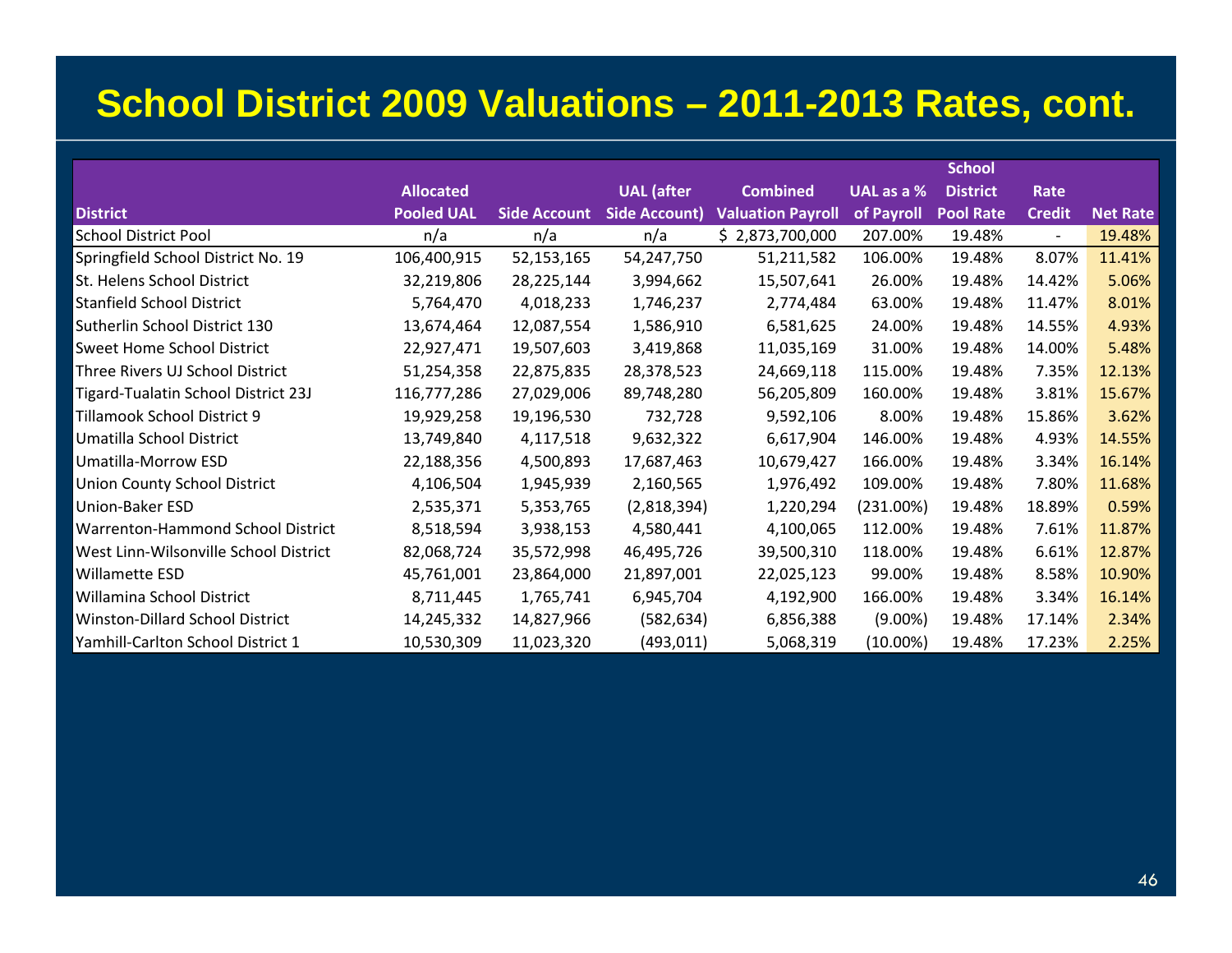# **School District 2010 Valuations – Advisory Rates**

|                                             |                   |                 |                            |                          |            | <b>School</b>    |                          |                 |
|---------------------------------------------|-------------------|-----------------|----------------------------|--------------------------|------------|------------------|--------------------------|-----------------|
|                                             | <b>Allocated</b>  |                 | <b>UAL</b> (after          | <b>Combined</b>          | UAL as a % | <b>District</b>  | Rate                     |                 |
| <b>District</b>                             | <b>Pooled UAL</b> |                 | Side Account Side Account) | <b>Valuation Payroll</b> | of Payroll | <b>Pool Rate</b> | <b>Credit</b>            | <b>Net Rate</b> |
| <b>School District Pool</b>                 | n/a               | n/a             | n/a                        | \$2,950,700,000          | 198.00%    | 23.83%           | $\overline{\phantom{a}}$ | 23.83%          |
| <b>Amity School District</b>                | Ś.<br>7,026,734   | \$<br>7,864,818 | \$<br>$(838,084)$ \$       | 3,534,195                | (24.00%)   | 23.83%           | 17.87%                   | 5.96%           |
| Astoria School District                     | 18,914,244        | 21,229,233      | (2,314,989)                | 9,513,185                | (24.00%)   | 23.83%           | 18.39%                   | 5.44%           |
| <b>Baker School District</b>                | 17,654,394        | 9,507,360       | 8,147,034                  | 8,879,526                | 92.00%     | 23.83%           | 8.82%                    | 15.01%          |
| <b>Banks School District</b>                | 8,855,859         | 2,249,231       | 6,606,628                  | 4,454,179                | 148.00%    | 23.83%           | 4.16%                    | 19.67%          |
| <b>Beaverton School District</b>            | 404,419,269       | 157,431,820     | 246,987,449                | 203,408,362              | 121.00%    | 23.83%           | 6.38%                    | 17.45%          |
| <b>Bend-LaPine School District</b>          | 143,437,459       | 75,947,211      | 67,490,248                 | 72,143,888               | 94.00%     | 23.83%           | 8.67%                    | 15.16%          |
| <b>Brookings School District</b>            | 13,289,641        | 11,642,767      | 1,646,874                  | 6,684,212                | 25.00%     | 23.83%           | 14.35%                   | 9.48%           |
| Canby School District                       | 55,279,621        | 40,735,457      | 14,544,164                 | 27,803,663               | 52.00%     | 23.83%           | 12.07%                   | 11.76%          |
| <b>Cascade School District 5</b>            | 21,832,279        | 16,817,407      | 5,014,872                  | 10,980,852               | 46.00%     | 23.83%           | 12.62%                   | 11.21%          |
| <b>Central School District</b>              | 28,846,201        | 22,456,410      | 6,389,791                  | 14,508,603               | 44.00%     | 23.83%           | 12.76%                   | 11.07%          |
| <b>Clackamas Education Service District</b> | 31,536,136        | 15,795,213      | 15,740,923                 | 15,861,543               | 99.00%     | 23.83%           | 8.21%                    | 15.62%          |
| Coos Bay School District                    | 26,986,242        | 8,176,572       | 18,809,670                 | 13,573,110               | 139.00%    | 23.83%           | 4.96%                    | 18.87%          |
| <b>Corvallis School District</b>            | 58,801,520        | 31,909,597      | 26,891,923                 | 29,575,052               | 91.00%     | 23.83%           | 8.90%                    | 14.93%          |
| Creswell School District 40                 | 12,410,515        | 2,802,314       | 9,608,201                  | 6,242,043                | 154.00%    | 23.83%           | 3.70%                    | 20.13%          |
| <b>Crook County School District</b>         | 25,370,534        | 27,579,094      | (2,208,560)                | 12,760,467               | (17.00%)   | 23.83%           | 17.81%                   | 6.02%           |
| David Douglas School District               | 127,486,438       | 24,041,383      | 103,445,055                | 64,121,098               | 161.00%    | 23.83%           | 3.09%                    | 20.74%          |
| Dayton School District                      | 9,890,812         | 8,280,330       | 1,610,482                  | 4,974,723                | 32.00%     | 23.83%           | 13.72%                   | 10.11%          |
| <b>Douglas Education Service District</b>   | 17,372,716        | 4,644,833       | 12,727,883                 | 8,737,852                | 146.00%    | 23.83%           | 4.38%                    | 19.45%          |
| <b>Echo School District</b>                 | 2,660,307         | 1,844,417       | 815,890                    | 1,338,039                | 61.00%     | 23.83%           | 11.36%                   | 12.47%          |
| Estacada School District #108               | 21,449,466        | 10,883,852      | 10,565,614                 | 10,788,311               | 98.00%     | 23.83%           | 8.31%                    | 15.52%          |
| <b>Eugene School District</b>               | 177,527,018       | 46,402,309      | 131,124,709                | 89,289,712               | 147.00%    | 23.83%           | 4.28%                    | 19.55%          |
| <b>Falls City School District</b>           | 1,899,738         | 2,030,953       | (131, 251)                 | 955,500                  | (14.00%)   | 23.83%           | 17.52%                   | 6.31%           |
| Fern Ridge School District                  | 11,914,310        | 7,599,459       | 4,314,851                  | 5,992,470                | 72.00%     | 23.83%           | 10.45%                   | 13.38%          |
| <b>Forest Grove School District</b>         | 63,601,742        | 24,119,073      | 39,482,669                 | 31,989,391               | 123.00%    | 23.83%           | 6.21%                    | 17.62%          |
| <b>Gaston Public Schools</b>                | 5,412,094         | 4,690,764       | 721,330                    | 2,722,089                | 27.00%     | 23.83%           | 14.20%                   | 9.63%           |
| Gervais School District 1                   | 11,904,363        | 10,960,206      | 944,159                    | 5,987,468                | 16.00%     | 23.83%           | 15.09%                   | 8.74%           |
| Gladstone School District #115              | 16,780,505        | 19,828,861      | (3,048,356)                | 8,439,991                | (36.00%)   | 23.83%           | 19.36%                   | 4.47%           |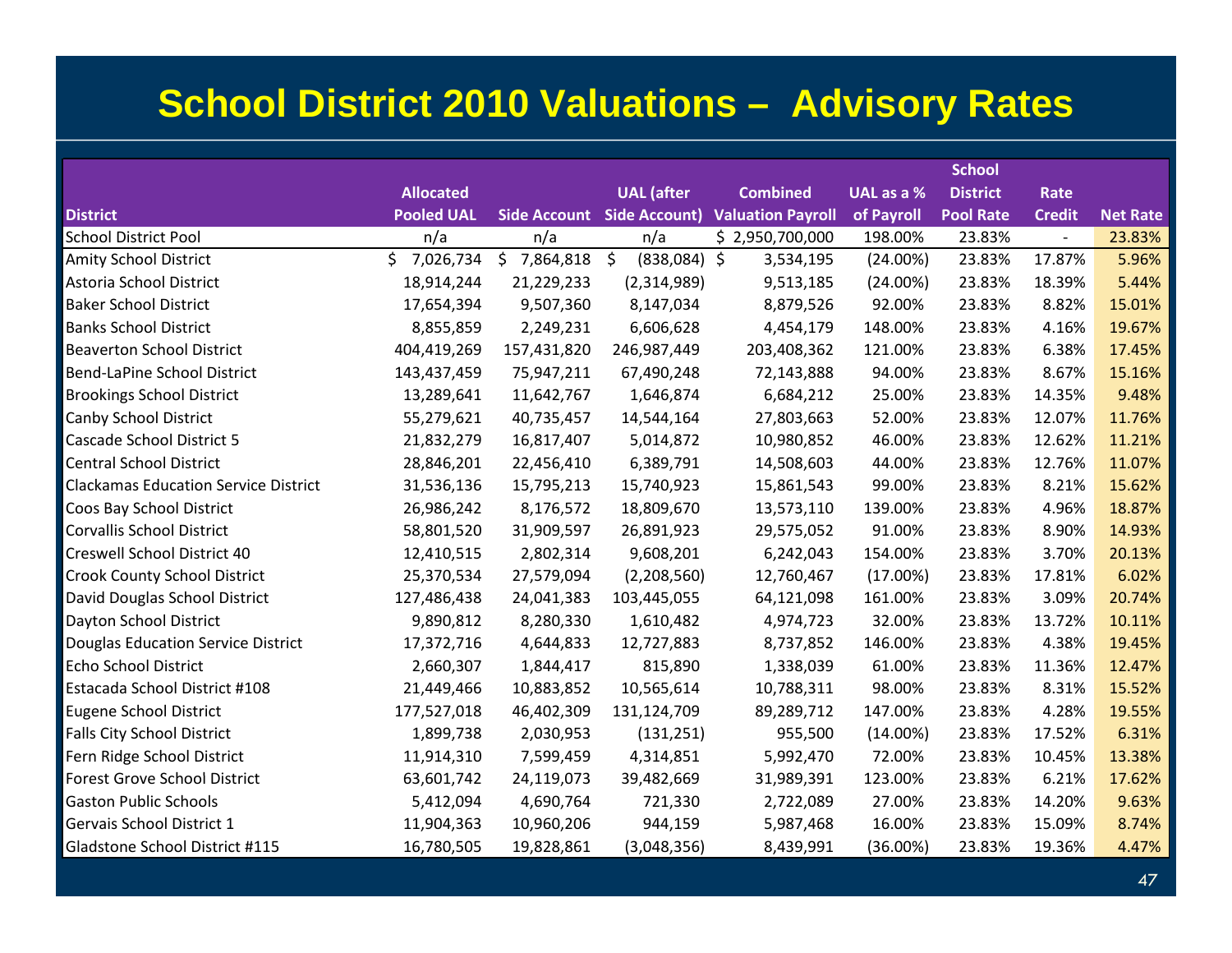#### **School District 2010 Valuations – Advisory Rates, cont.**

|                                         |                   |              |                            |                          |             | <b>School</b>    |                          |                 |
|-----------------------------------------|-------------------|--------------|----------------------------|--------------------------|-------------|------------------|--------------------------|-----------------|
|                                         | <b>Allocated</b>  |              | <b>UAL</b> (after          | <b>Combined</b>          | UAL as a %  | <b>District</b>  | Rate                     |                 |
| <b>District</b>                         | <b>Pooled UAL</b> |              | Side Account Side Account) | <b>Valuation Payroll</b> | of Payroll  | <b>Pool Rate</b> | <b>Credit</b>            | <b>Net Rate</b> |
| <b>School District Pool</b>             | n/a               | n/a          | n/a                        | \$2,950,700,000          | 198.00%     | 23.83%           | $\overline{\phantom{a}}$ | 23.83%          |
| Glide School District                   | 7,083,699         | 3,482,238    | 3,601,461                  | 3,562,846                | 101.00%     | 23.83%           | 8.05%                    | 15.78%          |
| <b>Greater Albany School District</b>   | 83,532,633        | 38,609,666   | 4,422,967                  | 42,013,913               | 107.00%     | 23.83%           | 7.57%                    | 16.26%          |
| <b>Gresham-Barlow School District</b>   | 110,075,550       | 68,074,086   | 42,001,464                 | 55,364,047               | 76.00%      | 23.83%           | 10.14%                   | 13.69%          |
| Harney County School District 3 (Burns) | 9,734,349         | 13,558,119   | (3,823,770)                | 4,896,028                | (78.00%)    | 23.83%           | 22.82%                   | 1.01%           |
| <b>Hermiston School District</b>        | 39,851,541        | 21,802,870   | 18,048,671                 | 20,043,893               | 90.00%      | 23.83%           | 8.97%                    | 14.86%          |
| <b>High Desert ESD</b>                  | 25,180,995        | 10,325,703   | 14,855,292                 | 12,665,136               | 117.00%     | 23.83%           | 6.72%                    | 17.11%          |
| Hillsboro School District 1             | 206,203,065       | 85,187,199   | 121,015,866                | 103,712,733              | 117.00%     | 23.83%           | 6.77%                    | 17.06%          |
| Hood River County School District       | 47,247,749        | 24,608,927   | 22,638,822                 | 23,763,920               | 95.00%      | 23.83%           | 8.53%                    | 15.30%          |
| Jefferson School District               | 9,606,164         | 7,651,144    | 1,955,020                  | 4,831,555                | 40.00%      | 23.83%           | 13.05%                   | 10.78%          |
| John Day School District                | 8,043,519         | 4,247,389    | 3,796,130                  | 4,045,601                | 94.00%      | 23.83%           | 8.65%                    | 15.18%          |
| La Grande School District 1             | 18,354,476        | 10,880,449   | 7,474,027                  | 9,231,642                | 81.00%      | 23.83%           | 9.71%                    | 14.12%          |
| Lake Oswego School District             | 68,133,286        | 46,027,384   | 22,105,902                 | 34,268,595               | 65.00%      | 23.83%           | 11.07%                   | 12.76%          |
| Lane County ESD                         | 23,605,889        | 5,425,002    | 18,180,887                 | 11,872,914               | 153.00%     | 23.83%           | 3.77%                    | 20.06%          |
| Lincoln County School District          | 38,731,979        | 62,382,966   | (23,650,987)               | 19,480,794               | (121.00%)   | 23.83%           | 23.17%                   | 0.66%           |
| <b>Madras School District</b>           | 32,489,462        | 13,568,907   | 18,920,555                 | 16,341,032               | 116.00%     | 23.83%           | 6.84%                    | 16.99%          |
| McMinnville School District             | 62,813,934        | 28,652,728   | 34,161,206                 | 31,593,152               | 108.00%     | 23.83%           | 7.48%                    | 16.35%          |
| Medford School District 549             | 98,788,669        | 27, 145, 373 | 71,643,296                 | 49,687,151               | 144.00%     | 23.83%           | 4.50%                    | 19.33%          |
| Milton-Freewater School District        | 18,561,348        | 14,937,385   | 3,623,963                  | 9,335,691                | 39.00%      | 23.83%           | 13.18%                   | 10.65%          |
| Molalla River School District           | 23,074,072        | 26,507,441   | (3,433,369)                | 11,605,429               | $(30.00\%)$ | 23.83%           | 18.83%                   | 5.00%           |
| Monroe School District                  | 4,761,149         | 1,896,938    | 2,864,211                  | 2,394,687                | 120.00%     | 23.83%           | 6.53%                    | 17.30%          |
| Morrow School District 1                | 20,983,849        | 8,415,270    | 12,568,579                 | 10,554,122               | 119.00%     | 23.83%           | 6.57%                    | 17.26%          |
| Multnomah ESD                           | 58,687,801        | 29,135,430   | 29,552,371                 | 29,517,855               | 100.00%     | 23.83%           | 8.13%                    | 15.70%          |
| Nestucca Valley School District         | 5,759,594         | 2,195,814    | 3,563,780                  | 2,896,869                | 123.00%     | 23.83%           | 6.25%                    | 17.58%          |
| Newberg School District 29Jt            | 46,908,577        | 39,428,844   | 7,479,733                  | 23,593,329               | 32.00%      | 23.83%           | 13.77%                   | 10.06%          |
| North Bend School District 13           | 15,639,310        | 9,525,012    | 6,114,298                  | 7,866,011                | 78.00%      | 23.83%           | 9.98%                    | 13.85%          |
| North Clackamas School District 12      | 162,921,731       | 124,824,105  | 38,097,626                 | 8,194,377                | 46.00%      | 23.83%           | 12.55%                   | 11.28%          |
| North Marion School District 15         | 17,843,485        | 12,510,793   | 5,332,692                  | 8,974,632                | 59.00%      | 23.83%           | 11.49%                   | 12.34%          |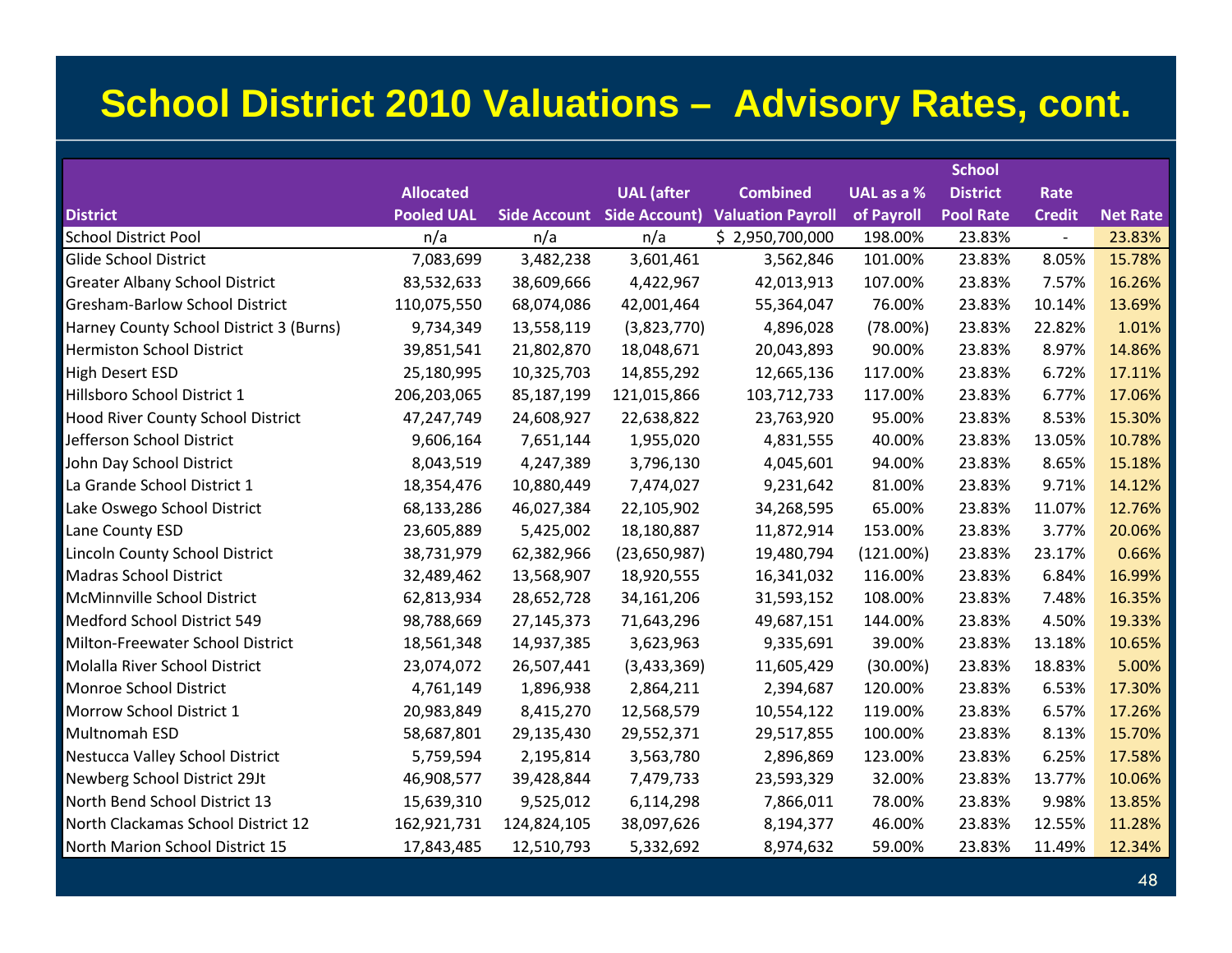#### **School District 2010 Valuations – Advisory Rates, cont.**

|                                     |                   |                     |                      |                          |                   | <b>School</b>    |                          |                 |
|-------------------------------------|-------------------|---------------------|----------------------|--------------------------|-------------------|------------------|--------------------------|-----------------|
|                                     | <b>Allocated</b>  |                     | <b>UAL</b> (after    | <b>Combined</b>          | <b>UAL as a %</b> | <b>District</b>  | Rate                     |                 |
| <b>District</b>                     | <b>Pooled UAL</b> | <b>Side Account</b> | <b>Side Account)</b> | <b>Valuation Payroll</b> | of Payroll        | <b>Pool Rate</b> | <b>Credit</b>            | <b>Net Rate</b> |
| <b>School District Pool</b>         | n/a               | n/a                 | n/a                  | \$2,950,700,000          | 198.00%           | 23.83%           | $\overline{\phantom{a}}$ | 23.83%          |
| North Santiam School District 29    | 21,724,730        | 17,510,004          | 4,214,726            | 10,926,759               | 39.00%            | 23.83%           | 13.21%                   | 10.62%          |
| North Wasco School District         | 29,067,309        | 16,662,836          | 12,404,473           | 14,619,812               | 85.00%            | 23.83%           | 9.39%                    | 14.44%          |
| <b>Ontario School District 8</b>    | 26,163,923        | 10,664,130          | 15,499,793           | 13,159,513               | 118.00%           | 23.83%           | 6.68%                    | 17.15%          |
| Oregon City School District         | 73,763,124        | 39,858,411          | 33,904,713           | 37,100,201               | 91.00%            | 23.83%           | 8.85%                    | 14.98%          |
| Pendleton School District           | 27,436,357        | 30,275,289          | (2,838,932)          | 13,799,502               | (21.00%)          | 23.83%           | 18.08%                   | 5.75%           |
| Philomath School District 17J       | 13,140,970        | 6,650,295           | 6,490,675            | 6,609,436                | 98.00%            | 23.83%           | 8.29%                    | 15.54%          |
| <b>Phoenix School District</b>      | 23,358,772        | 12,983,007          | 10,375,765           | 11,748,623               | 88.00%            | 23.83%           | 9.11%                    | 14.72%          |
| Pilot Rock School District          | 3,440,250         | 2,193,656           | 1,246,594            | 1,730,322                | 72.00%            | 23.83%           | 10.45%                   | 13.38%          |
| <b>Portland Public Schools</b>      | 557,595,721       | 606,581,051         | (48, 985, 330)       | 280,450,614              | (17.00%)          | 23.83%           | 17.83%                   | 6.00%           |
| Rainier School District             | 9,244,469         | 6,044,053           | 3,200,416            | 4,649,636                | 69.00%            | 23.83%           | 10.71%                   | 13.12%          |
| <b>Redmond School District</b>      | 58,246,052        | 27,439,543          | 30,746,509           | 29,265,494               | 105.00%           | 23.83%           | 7.73%                    | 16.10%          |
| <b>Reedsport School District</b>    | 5,824,322         | 3,503,458           | 2,320,864            | 2,929,425                | 79.00%            | 23.83%           | 9.86%                    | 13.97%          |
| Reynolds School District            | 115,150,728       | 90,139,195          | 25,011,533           | 57,916,679               | 43.00%            | 23.83%           | 12.83%                   | 11.00%          |
| <b>Riverdale School District</b>    | 7,308,850         | 4,822,717           | 2,486,133            | 3,676,089                | 68.00%            | 23.83%           | 10.81%                   | 13.02%          |
| Roseburg School District            | 53,984,212        | 35,987,805          | 17,996,407           | 27,152,119               | 66.00%            | 23.83%           | 10.93%                   | 12.90%          |
| Salem-Keizer School District        | 427,110,647       | 199,852,763         | 227,257,884          | 214,821,310              | 106.00%           | 23.83%           | 7.67%                    | 16.16%          |
| Santiam Canyon School District      | 6,284,406         | 4,297,425           | 1,986,981            | 3,160,830                | 63.00%            | 23.83%           | 11.20%                   | 12.63%          |
| Seaside Scool District              | 17,528,889        | 8,409,201           | 9,119,688            | 8,816,401                | 103.00%           | 23.83%           | 7.86%                    | 15.97%          |
| Sherwood School District 88J        | 44,890,181        | 11,900,712          | 32,989,469           | 22,578,148               | 146.00%           | 23.83%           | 4.34%                    | 19.49%          |
| <b>Silver Falls School District</b> | 32,241,663        | 17,602,748          | 14,638,915           | 16,216,398               | 90.00%            | 23.83%           | 8.94%                    | 14.89%          |
| <b>Sisters School District</b>      | 13,447,537        | 9,353,643           | 4,093,894            | 6,763,628                | 61.00%            | 23.83%           | 11.40%                   | 12.43%          |
| <b>Siuslaw School District</b>      | 12,534,645        | 9,223,173           | 3,311,472            | 6,304,473                | 53.00%            | 23.83%           | 12.06%                   | 11.77%          |
| South Lane School District          | 29,306,079        | 25,870,966          | 3,435,113            | 14,739,905               | 23.00%            | 23.83%           | 14.46%                   | 9.37%           |
| South Umpqua School District        | 12,955,631        | 16,041,935          | (3,086,304)          | 6,516,217                | (47.00%)          | 23.83%           | 20.29%                   | 3.54%           |